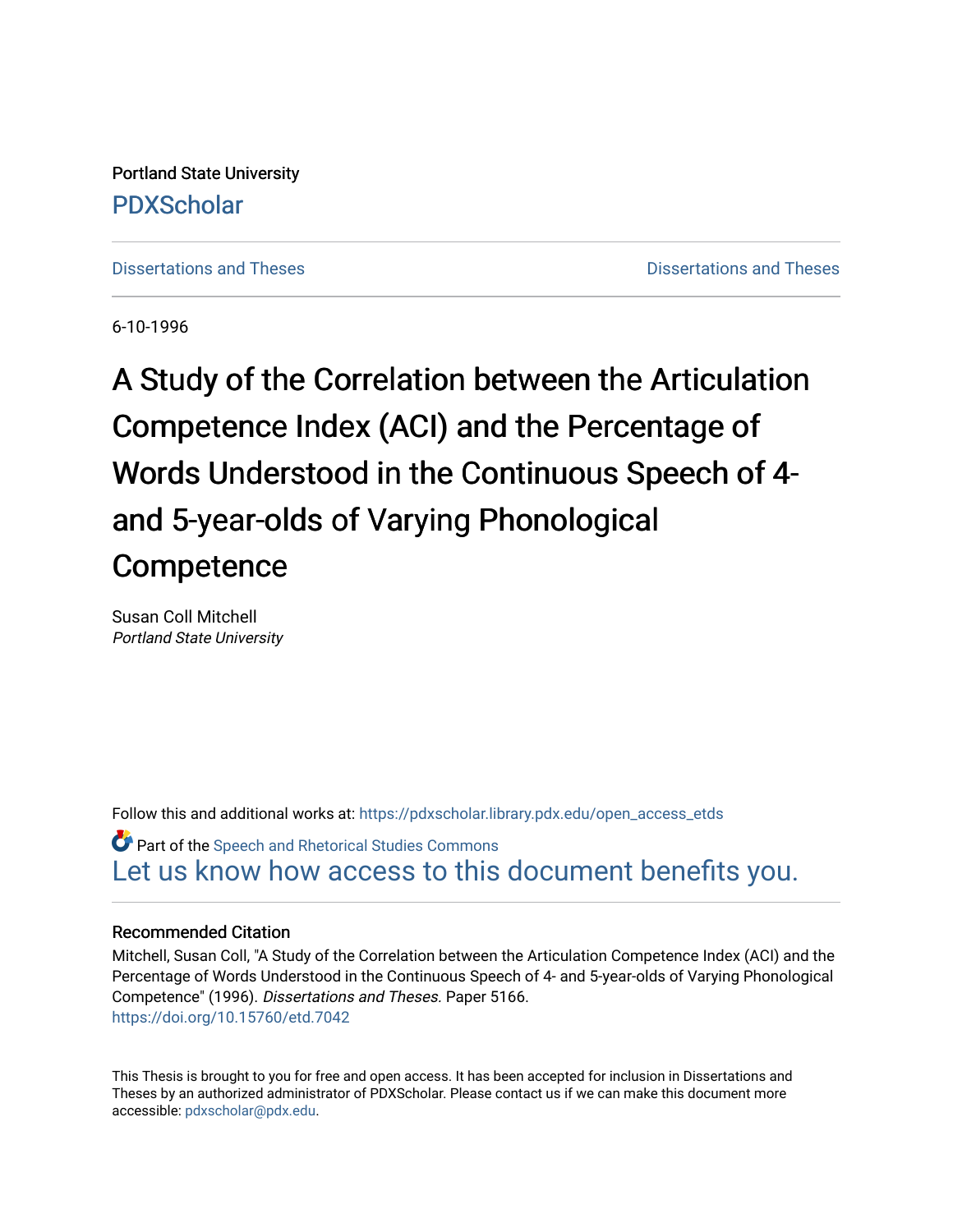#### THESIS APPROVAL

The abstract and thesis of Susan Coll Mitchell for the Master of Science in Speech Communication: Speech and Hearing Science were presented June 10, 1996, and accepted by the thesis committee and the department.

COMMITTEE APPROVALS:



DEPARTMENT APPROVAL:

Rhea Paul, Chair<br>Department of Speech Communication

\*\*\*\*\*\*\*\*\*\*\*\*\*\*\*\*\*\*\*\*\*\*\*\*\*\*\*\*\*\*\*\*\*\*\*\*\*\*\*\*\*\*\*\*\*\*\*\*\*\*\*\*\*\*\*\*\*

ACCEPTED FOR PORTLAND STATE UNIVERSITY BY THE LIBRARY

on 21 *August 1996*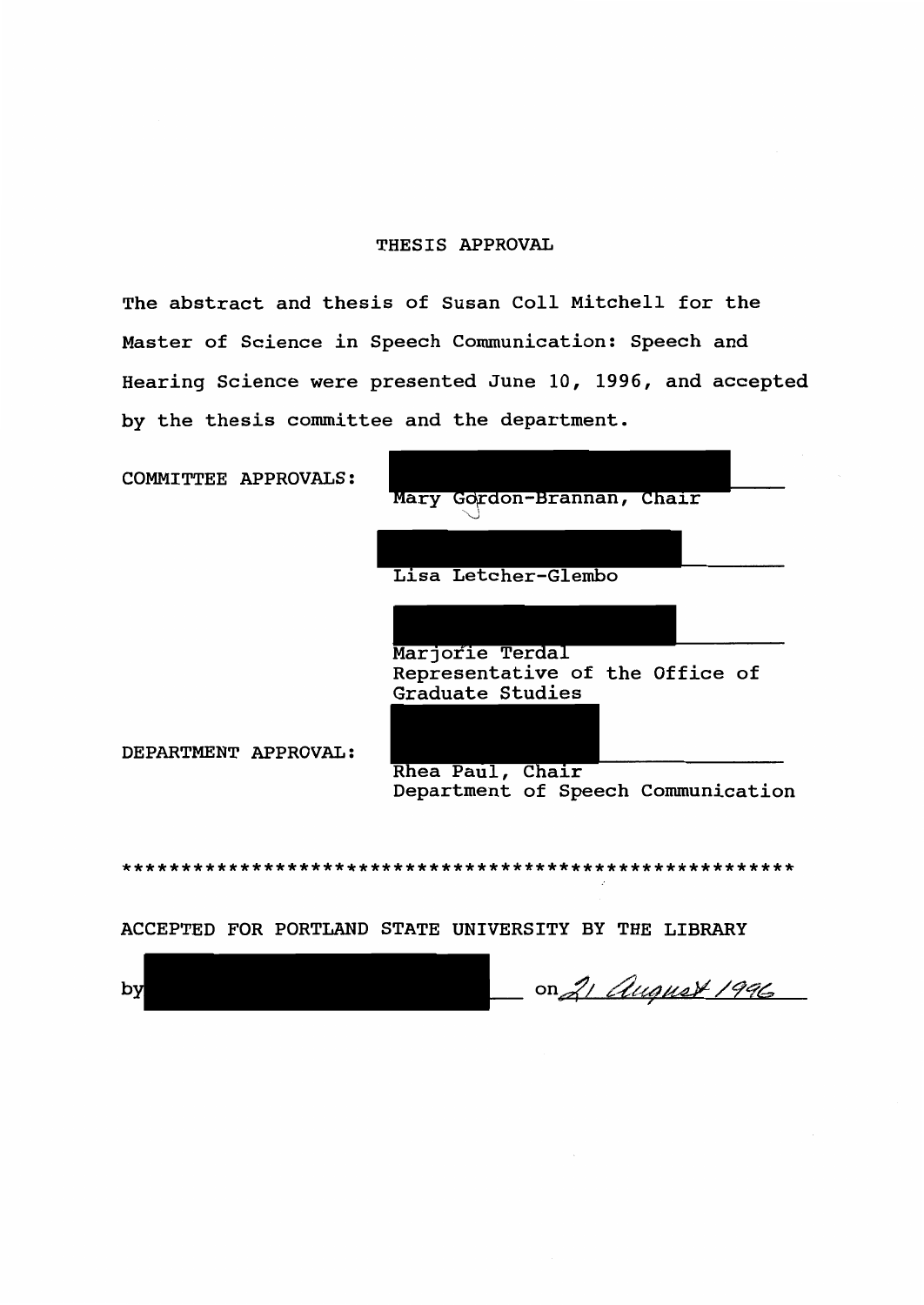#### ABSTRACT

An abstract of the thesis of Susan Coll Mitchell for the Master of Science in Speech Communication: Speech and Hearing Science, presented June 10, 1996.

Title: A Study of the Correlation Between the Articulation Competence Index (ACI) and the Percentage of Words Understood in the Continuous Speech of 4- and 5-Year-Olds of Varying Phonological Competence

Intelligibility refers to how recognizable a speaker's words are to the listener. Severity, a broader but closely related concept, incorporates intelligibility, disability, and handicap. Many factors influence intelligibility, including speech sound production, voice, and prosody, as well as a number of linguistic and contextual factors.

Clinicians and researchers in the field of speechlanguage pathology require accurate measures of intelligibility and severity to assess and describe communicative functioning and to measure change over time. Determining the most accurate and efficient measurement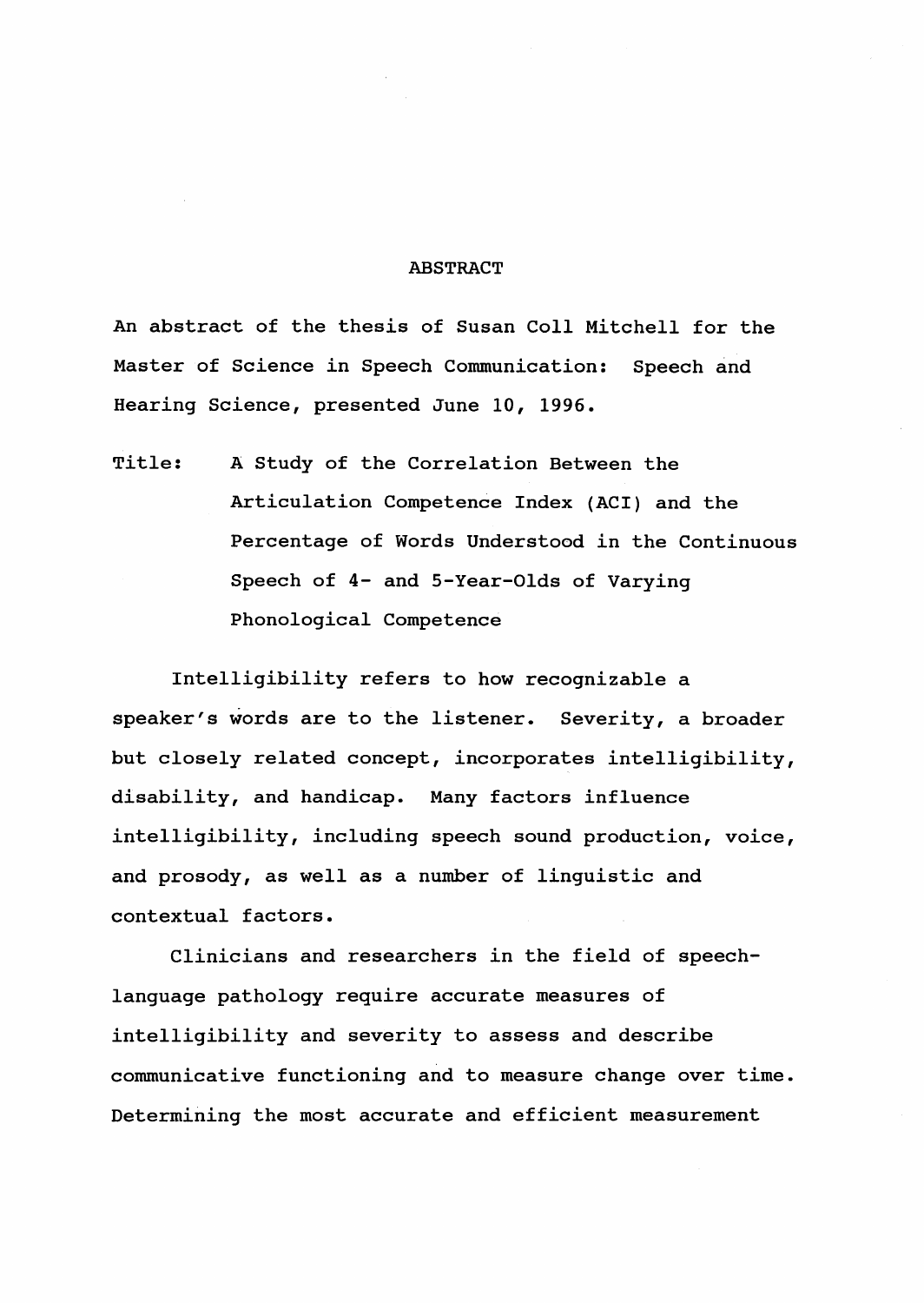approaches has been the focus of recent attention in the field.

This study was a preliminary investigation of the relationship between the Articulation Competence Index (ACI), a severity metric, and the percentage of words understood in continuous speech, the standard measure of intelligibility. Specifically, the study addressed the research question:

Is there a significant correlation between the Articulation Competence Index (ACI) and percentage of words understood in samples of continuous speech of 4- and 5-year-olds with varying levels of phonological competence?

Subjects were thirty 4- and 5-year-olds from the Portland metropolitan area. Four listeners calculated percentage-of-words scores for each child's 100-word speech sample. These scores were compared to ACI scores calculated by the investigator for each of the samples.

The data were analyzed using the Pearson productmoment correlation (Pearson  $\underline{r}$ ). A moderately strong correlation ( $\underline{r}$  = .71 to .81) was found between the ACI and percentage of words understood. Squaring the correlation coefficients resulted in values for  $\underline{r}^2$  of .50 to .66, indicating that the ACI accounts for more than half the variability of continuous speech intelligibility.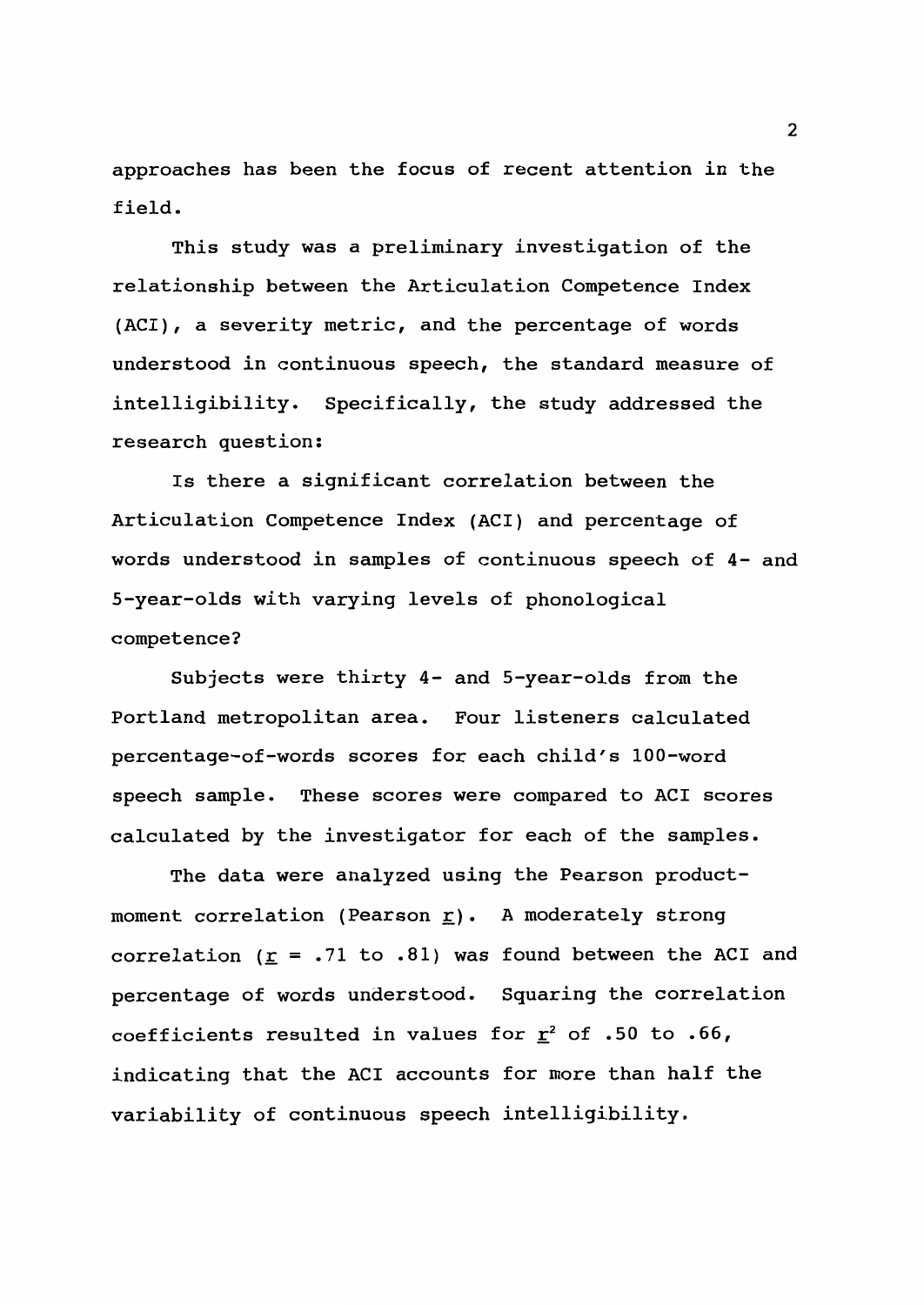The results suggest that the ACI does reflect the intelligibility component of severity. However, concerns regarding methodology of this study, specifically the limited number of samples used in examining intra- and inter-rater reliability, should be considered when evaluating the results.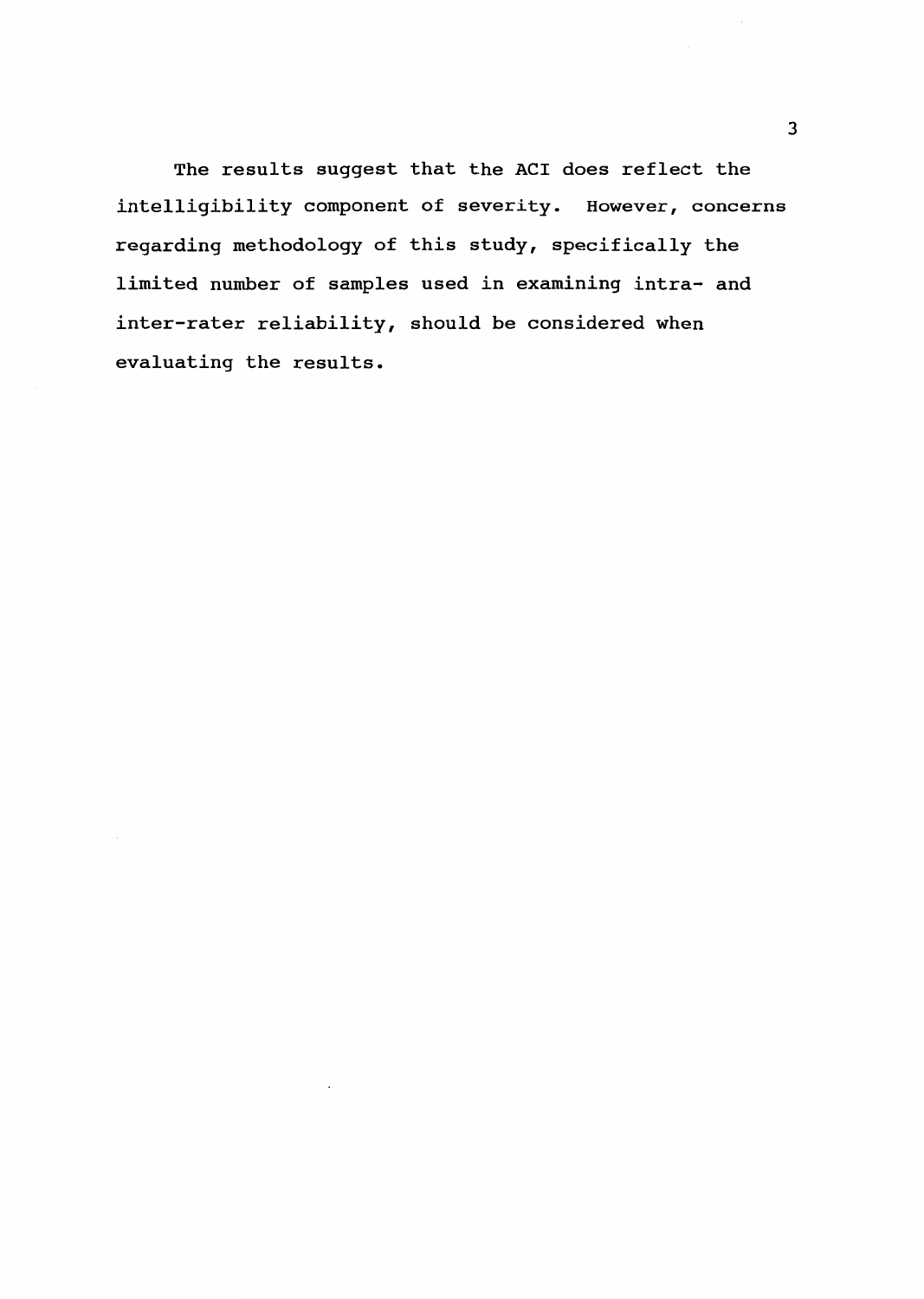# THE ARTICULATION COMPETENCE INDEX (ACI) AND THE PERCENTAGE OF WORDS UNDERSTOOD IN THE CONTINUOUS SPEECH OF 4- AND 5-YEAR-OLDS OF VARYING PHONOLOGICAL COMPETENCE

A STUDY OF THE CORRELATION BETWEEN

by SUSAN COLL MITCHELL

# A thesis submitted in partial fulfillment of the requirements for the degree of

MASTER OF SCIENCE in SPEECH COMMUNICATION: SPEECH AND HEARING SCIENCE

Portland State University 1996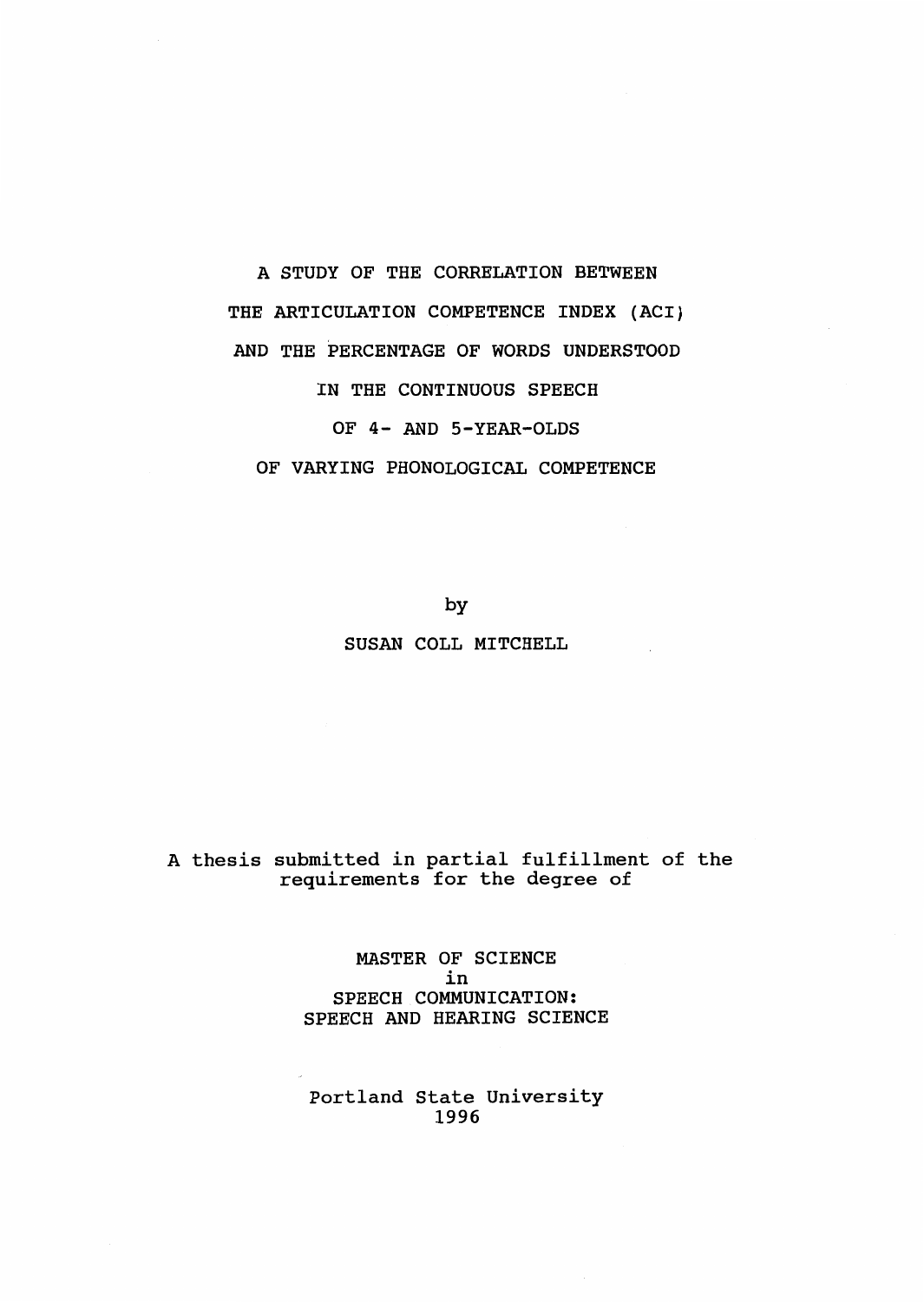#### ACKNOWLEDGEMENTS

I would like to express my appreciation to my thesis advisor, Mary Gordon-Brannan, especially for her flexibility and willingness to accommodate my hectic schedule. I would also like to thank the other members of my thesis committee, Lisa Letcher-Glembo and Marjorie Terdal, for the suggestions that helped shape my work into its final form. Thanks, also, to Mary T. Withers and Ellen Rueller, who helped so much with the logistics of my project (i.e., letting me in and out of the lab!). Very special thanks go to Traci Giacchero, who gave so many hours of her time and made the listening task fun.

I also wish to express my sincerest thanks to my family; each of you helped me in your own, unique way. My daughter, Rosemary, with her supportive phone calls and handwritten notes of encouragement, is a most considerate and compassionate young woman. My son, Ocie Scott, who took time from his own graduate studies to advise me on statistical matters, *is* a wise and patient teacher. And, most of all, I thank my husband, Ocie, who helped me with many small details, and whose support and good will are responsible for enabling our whole family to achieve our educational goals. Many, many thanks.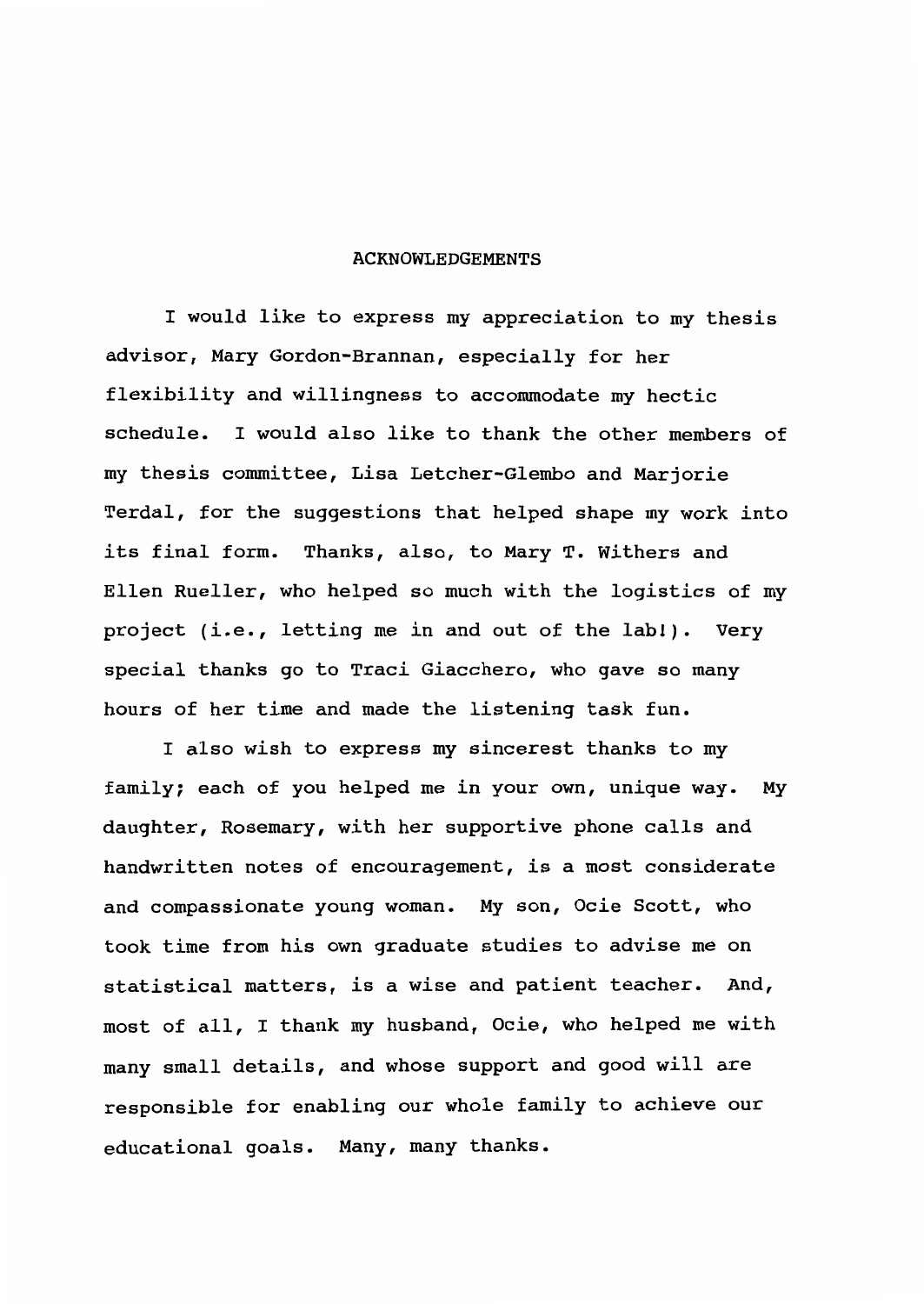# TABLE OF CONTENTS

|                               |  |                                       |                                            |  |  |         |  |  |                                               |  |  |                                                                                                                                                             |  |  |  |  | <b>PAGE</b> |
|-------------------------------|--|---------------------------------------|--------------------------------------------|--|--|---------|--|--|-----------------------------------------------|--|--|-------------------------------------------------------------------------------------------------------------------------------------------------------------|--|--|--|--|-------------|
| ii<br><b>ACKNOWLEDGEMENTS</b> |  |                                       |                                            |  |  |         |  |  |                                               |  |  |                                                                                                                                                             |  |  |  |  |             |
| LIST OF TABLES.               |  |                                       |                                            |  |  |         |  |  |                                               |  |  |                                                                                                                                                             |  |  |  |  | v           |
| <b>CHAPTER</b>                |  |                                       |                                            |  |  |         |  |  |                                               |  |  |                                                                                                                                                             |  |  |  |  |             |
| I                             |  | INTRODUCTION AND STATEMENT OF PURPOSE |                                            |  |  |         |  |  |                                               |  |  |                                                                                                                                                             |  |  |  |  | 1           |
|                               |  |                                       | Introduction.                              |  |  |         |  |  |                                               |  |  |                                                                                                                                                             |  |  |  |  | 1           |
|                               |  |                                       | Statement of Purpose                       |  |  |         |  |  |                                               |  |  |                                                                                                                                                             |  |  |  |  | 4           |
| II                            |  | <b>REVIEW OF THE LITERATURE</b>       |                                            |  |  |         |  |  |                                               |  |  |                                                                                                                                                             |  |  |  |  | 6           |
|                               |  |                                       | Defining Intelligibility $\cdots$ $\cdots$ |  |  |         |  |  |                                               |  |  |                                                                                                                                                             |  |  |  |  | 6           |
|                               |  |                                       | <b>Related Factors</b>                     |  |  |         |  |  |                                               |  |  |                                                                                                                                                             |  |  |  |  | 8           |
|                               |  |                                       |                                            |  |  |         |  |  |                                               |  |  | Contextual and Linguistic Factors<br>Articulation and Phonological Factors                                                                                  |  |  |  |  |             |
|                               |  |                                       | Intelligibility Measures.                  |  |  |         |  |  |                                               |  |  |                                                                                                                                                             |  |  |  |  | 12          |
|                               |  |                                       |                                            |  |  |         |  |  | Scales and Ratings                            |  |  | Percentage of Words Understood<br>Phonological Deviation Average (PDA)<br>Percentage of Consonants Correct (PCC)<br>The Articulation Competence Index (ACI) |  |  |  |  |             |
|                               |  |                                       | Summary                                    |  |  |         |  |  |                                               |  |  |                                                                                                                                                             |  |  |  |  | 18          |
| III                           |  | METHOD.                               |                                            |  |  |         |  |  |                                               |  |  |                                                                                                                                                             |  |  |  |  | . 21        |
|                               |  |                                       | Subjects.                                  |  |  |         |  |  |                                               |  |  |                                                                                                                                                             |  |  |  |  | . 21        |
|                               |  |                                       | Procedures                                 |  |  |         |  |  |                                               |  |  |                                                                                                                                                             |  |  |  |  | 24          |
|                               |  |                                       |                                            |  |  | Scoring |  |  | Instrumentation<br>Transcripts<br>Reliability |  |  | Gordon-Brannan Sample Collection                                                                                                                            |  |  |  |  |             |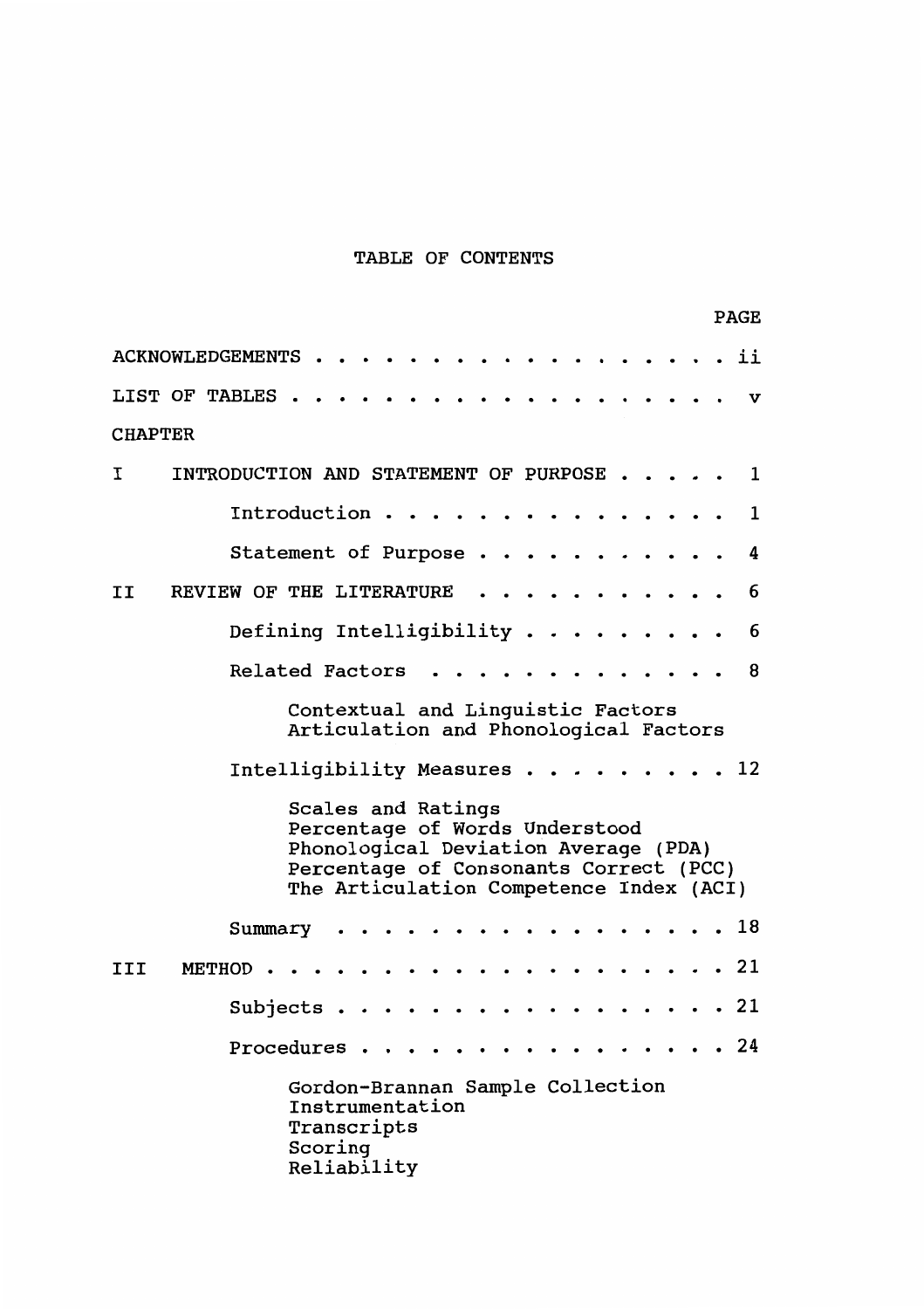| IV. |                               | RESULTS AND DISCUSSION.<br>. 31                                                                                                                                                                                   |  |
|-----|-------------------------------|-------------------------------------------------------------------------------------------------------------------------------------------------------------------------------------------------------------------|--|
|     |                               | Reliability<br>. 31                                                                                                                                                                                               |  |
|     |                               | Reliability in Percentage-of-Words<br>Data Reliability in the<br>Articulation Competence Index<br>(ACI) Scoring                                                                                                   |  |
|     |                               | Results<br>. 34<br>.                                                                                                                                                                                              |  |
|     |                               | Discussion<br>. 35                                                                                                                                                                                                |  |
|     |                               | Reliability in Percentage of Words<br>Understood<br>Reliability in the ACI Scoring<br>Correlation between Percentage of<br>Words Understood and the<br>Articulation Competence Index<br>Additional Considerations |  |
| v   |                               | SUMMARY AND IMPLICATIONS<br>. 45<br>$\sim$ $\sim$                                                                                                                                                                 |  |
|     |                               | .45<br>Summary<br>.<br>$\sim$ $\sim$                                                                                                                                                                              |  |
|     |                               | Implications<br>47                                                                                                                                                                                                |  |
|     |                               | Clinical Implications<br>Research Implications                                                                                                                                                                    |  |
|     | <b>REFERENCES</b>             | -52                                                                                                                                                                                                               |  |
|     | <b>APPENDIXES</b>             |                                                                                                                                                                                                                   |  |
|     | $\mathbf{A}$                  | PROCEDURES TO CALCULATE PERCENTAGE OF CONSONANTS<br>CORRECT (PCC)<br>. 54                                                                                                                                         |  |
|     | в.                            | CATEGORIES OF DISTORTIONS USED IN CALCULATING<br>THE ARTICULATION COMPETENCE<br>INDEX $(ACT) \cdot \cdot \cdot \cdot \cdot \cdot \cdot \cdot \cdot \cdot 58$                                                      |  |
|     | $\mathbf{c}$ and $\mathbf{c}$ | PORTION OF AN ORTHOGRAPHIC TRANSCRIPTION OF A<br>SPEECH SAMPLE, WITH MARKINGS USED IN<br>CALCULATING THE ARTICULATION COMPETENCE<br>INDEX (ACI) SCORE $\cdots$ $\cdots$ $\cdots$ $\cdots$ 62                      |  |
|     | D                             | THE ARTICULATION COMPETENCE INDEX (ACI) SCORES<br>CALCULATED BY EACH OF TWO SCORERS 63                                                                                                                            |  |
|     | Е                             | RAW DATA 64                                                                                                                                                                                                       |  |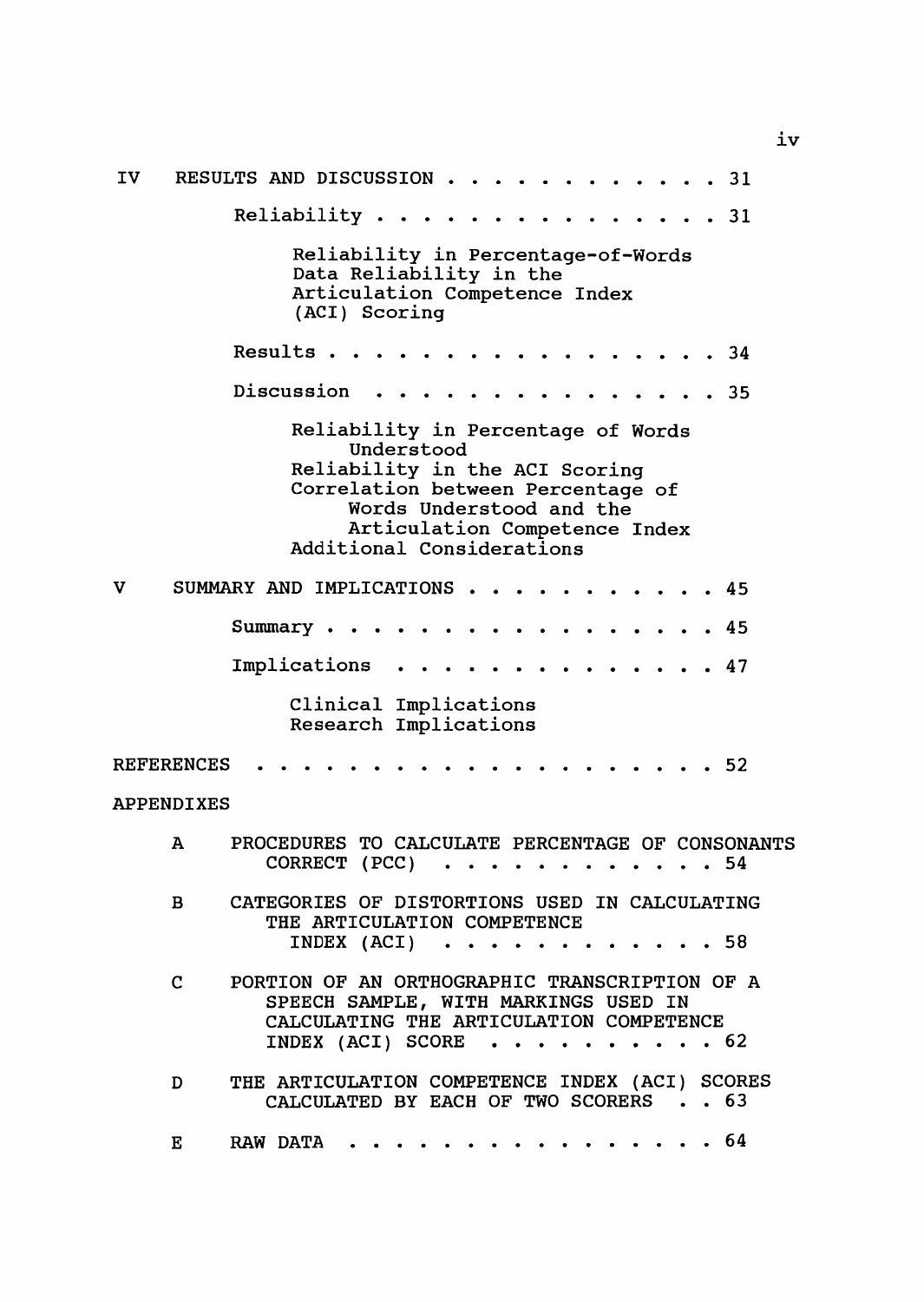# LIST OF TABLES

# TABLE PAGE PAGE AND THE PAGE OF THE PAGE AND THE PAGE OF THE PAGE OF THE PAGE OF THE PAGE OF THE PAGE OF THE PAGE

 $\cdot$ 

| Factors that Influence Intelligibility 8                                                                             |
|----------------------------------------------------------------------------------------------------------------------|
| Correlation Matrix for Percentage of<br>Words Understood 29                                                          |
| Correlation Matrix for the Articulation<br>Competence Index (ACI) and<br>Percentage-of-Words Understood<br>Scores 32 |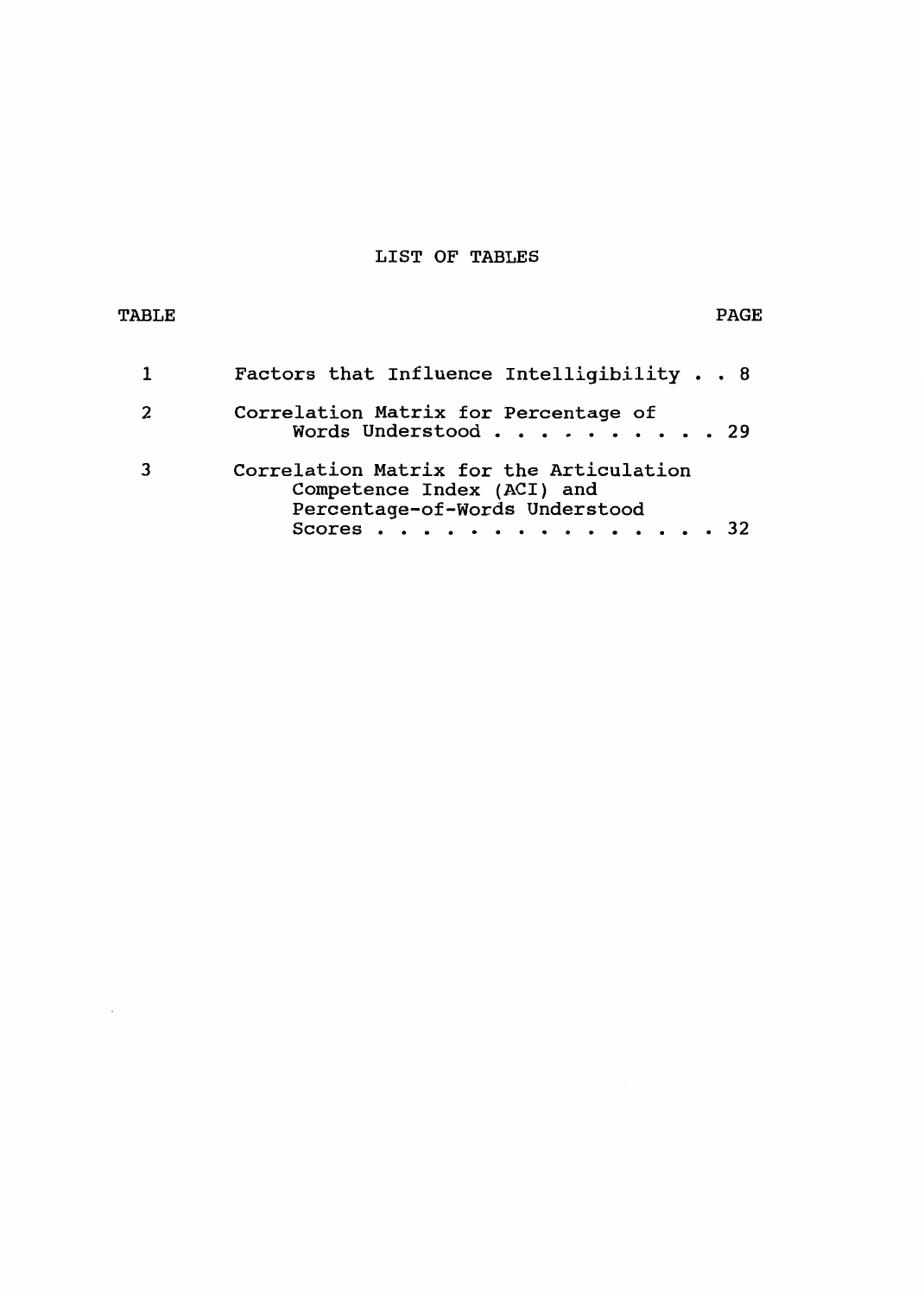#### CHAPTER I

#### INTRODUCTION AND STATEMENT OF PURPOSE

# Introduction

Intelligibility refers to how recognizable a speaker's words are to the listener. It can be said that intelligibility of the spoken message is largely responsible for the effectiveness of an individual's verbal conununication. Many factors influence intelligibility, such as loudness of the vocal signal, rate of speech, and intonation. Prosody, linguistic complexity, and the presence of articulation errors also can affect the intelligibility of the spoken message. The many influences on intelligibility contribute to the difficulty of quantifying the concept.

Because increased intelligibility is often the goal of intervention for speech, clinicians require accurate measures of intelligibility levels to describe this important aspect of communication, to prepare profiles of clients' communicative functioning, to establish the need for intervention for speech, and/or to measure change over the course of treatment. Investigators in the field of speech and language research require valid ways of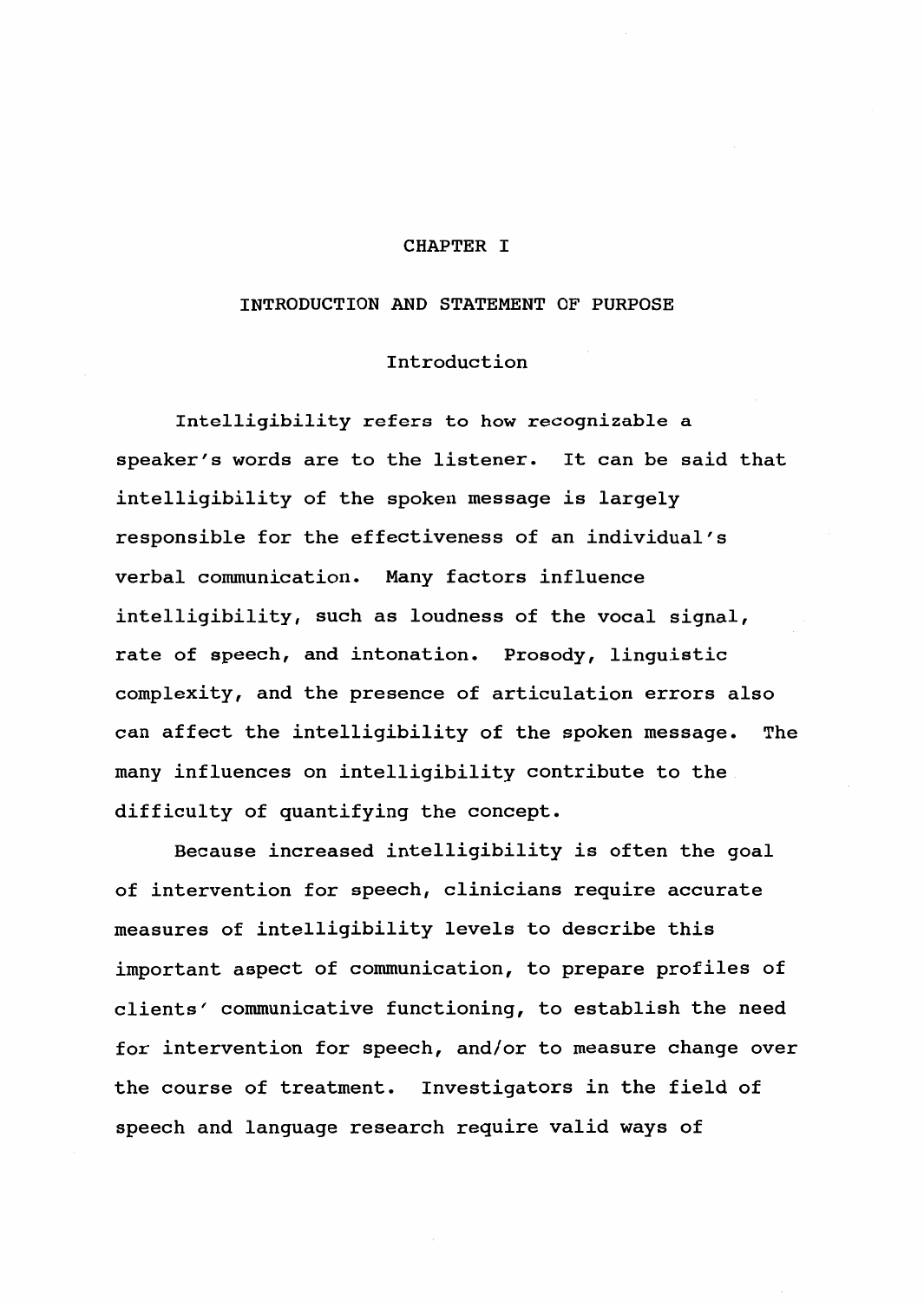measuring intelligibility in order to operationalize the construct of intelligibility for purposes of research and reporting.

A number of ratings, scales, and other measures of intelligibility have been proposed and employed for clinical and research purposes (Kent, Miolo, & Bloedel, 1994). Some of these gauge overall intelligibility based on subjective ratings or impressions of listeners (Kent, 1992). Others address particular aspects of speech that contribute to intelligibility or the lack of it, such as vocal quality, fluency, or the presence of phonological deviations (Hodson & Paden, 1981; Shriberg & Kwiatkowski, 1982; Weiss, 1982). Determining the efficiency and accuracy of these approaches has been the focus of recent attention in the field.

In 1982, Shriberg and Kwiatkowski proposed Percentage of Consonants Correct (PCC) to measure the degree of severity of children's speech disorders. They explored the validity of this measure by comparing PCC scores and a) an ordinal rating system based on severity of phonological involvement, and b) intelligibility measured in percentage of words understood in samples of continuous speech. The results of these investigations indicated a significant positive correlation between PCC and the rating system, but only a moderate correlation between PCC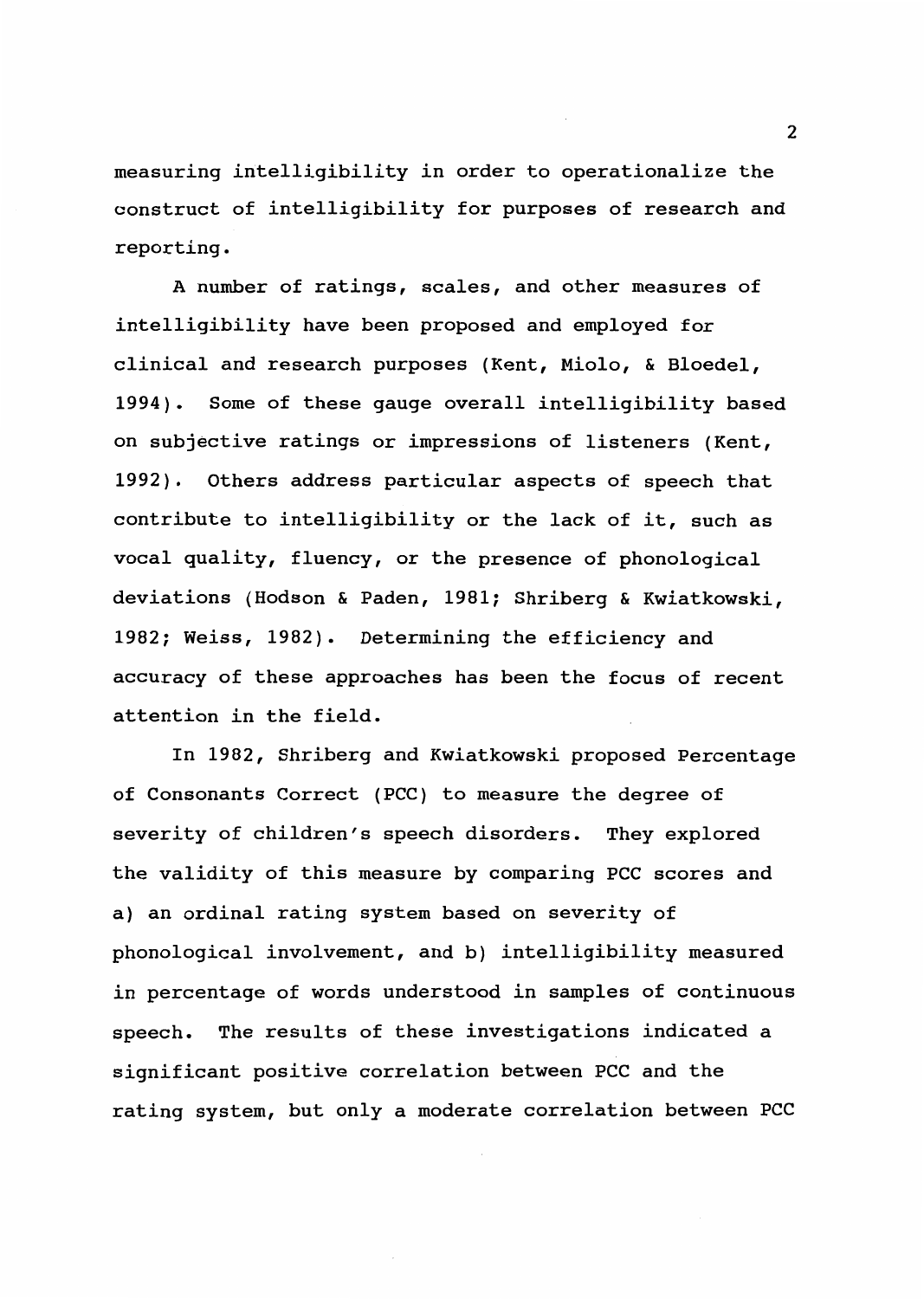and percentage of words understood (Shriberg & Kwiatkowski, 1982).

In 1993, Shriberg proposed the Articulation Competence Index (ACI), which adjusts PCC to reflect the relative proportion of distortions, errors more common beyond the preschool years, to quantify more accurately the severity of involvement over a lifetime in speakers with developmental phonological disorders. Shriberg and Kwiatkowski (1982) defined severity as a concept incorporating intelligibility, disability, and handicap. One test of the validity of the ACI would be to examine how closely ACI scores are correlated with scores derived from procedures that measure these components of severity.

In addition to the previously cited work by Shriberg and Kwiatkowski (1982), a number of other authors have examined intelligibility measured in percentage of words understood in continuous speech by unfamiliar listeners, and have judged this to be the standard against which other methods of describing intelligibility can be measured for accuracy (Bernthal & Bankson, 1993; Gordon-Brannan, 1993; Kwiatkowski & Shriberg, 1992). The degree to which the ACI correlates with this standard has not yet been examined in the literature.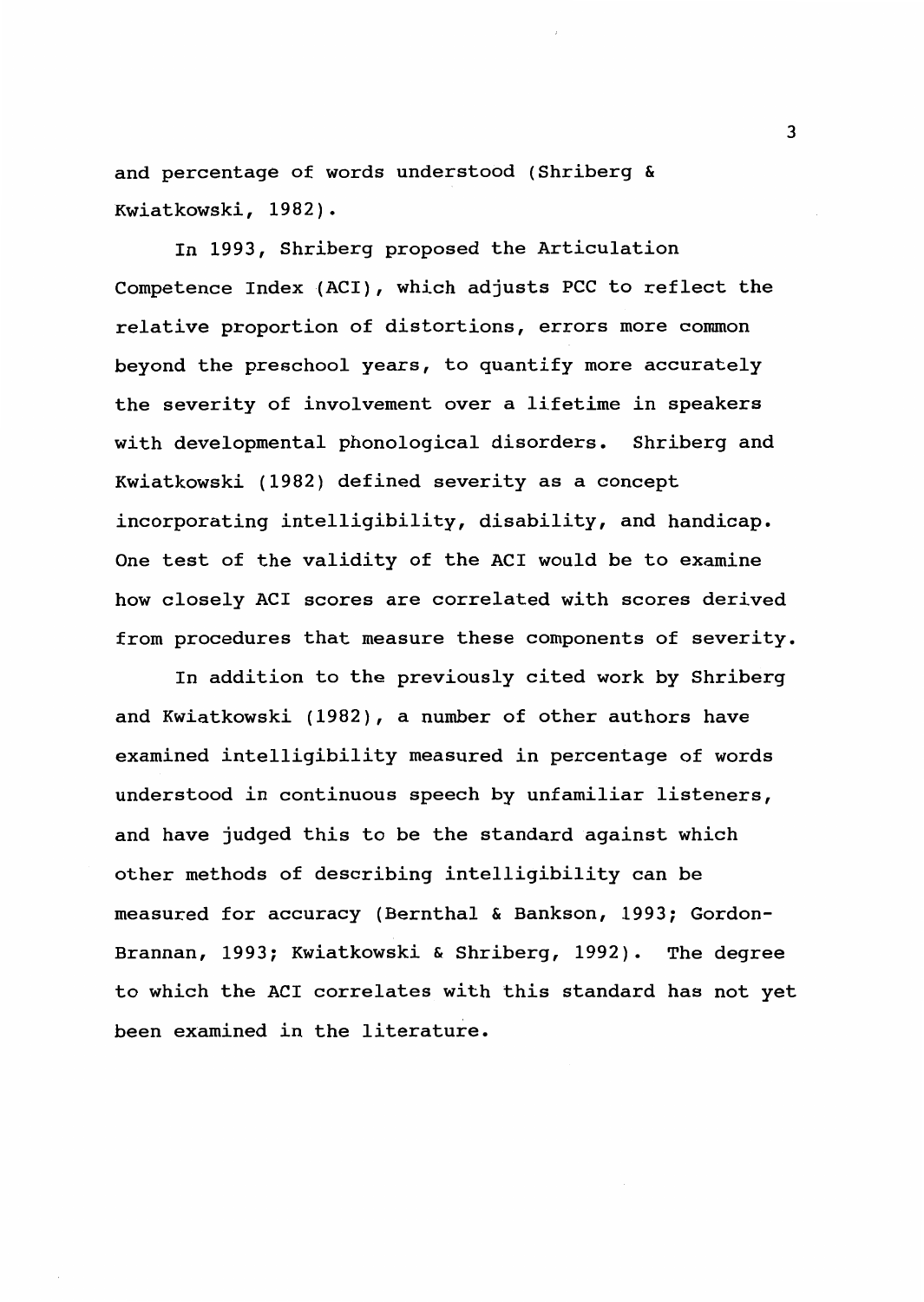#### Purpose

The purpose of this study was to investigate the relationship between the Articulation Competence Index (ACI) and percentage of words understood in continuous speech. The study was, in its design, a limited and preliminary study, and as such it will contribute limited and preliminary information regarding how well the ACI reflects the intelligibility component of severity. It is hoped that the experiences of the investigator will provide direction for more comprehensive and definitive efforts in determining the validity and utility of the ACI.

Specifically, this study addressed the question of how closely the ACI is correlated with percentage of words understood in continuous speech by unfamiliar listeners, as a standard for measuring intelligibility in 4- and 5 year-olds with varying levels of phonological competence. The research question posed was:

Is there a significant correlation between the Articulation Competence Index (AC!) and percentage of words understood in samples of continuous speech of 4- and 5-year-olds with varying levels of phonological competence?

The research question was formulated as the null hypothesis: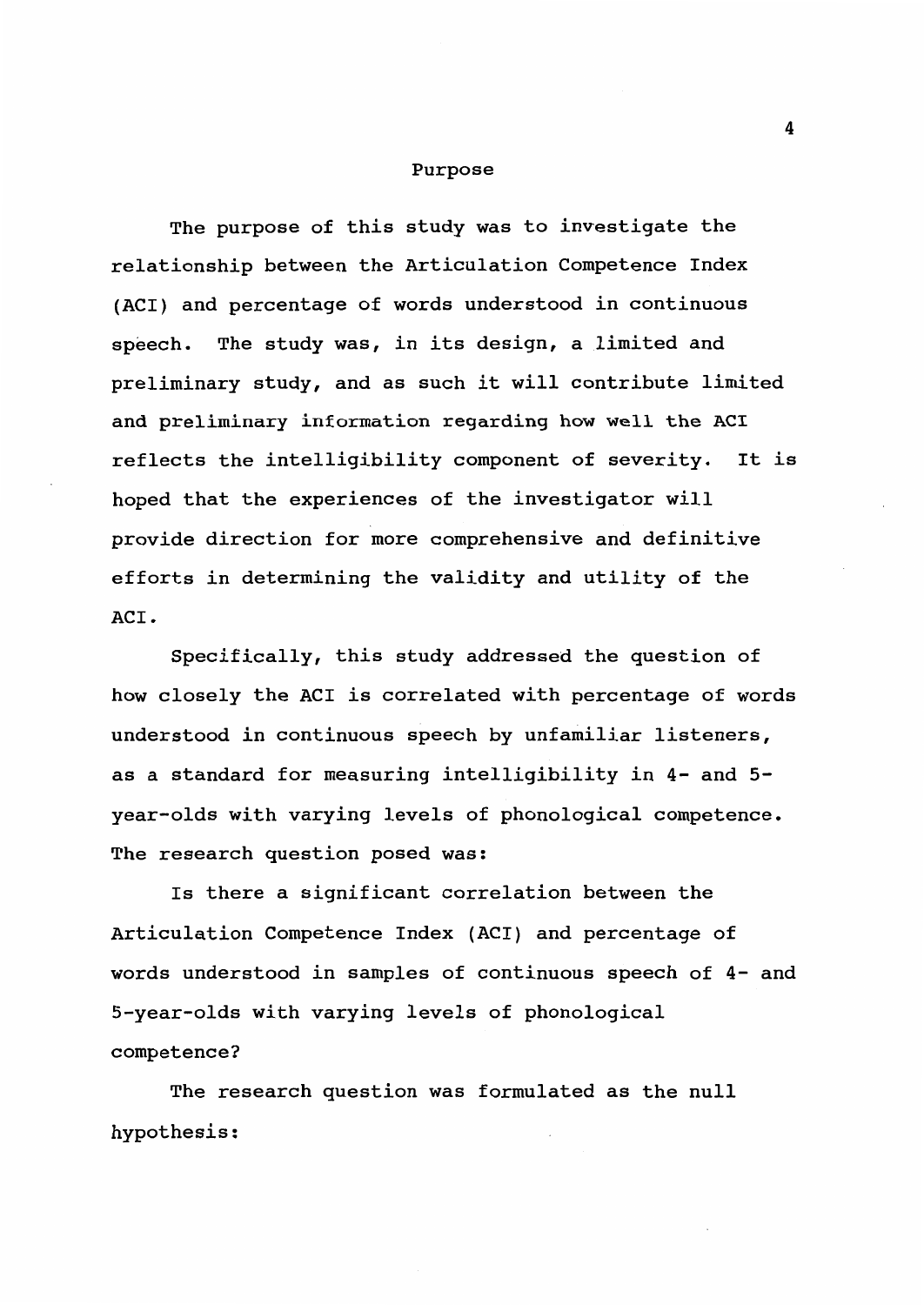There is not a significant correlation between the Articulation Competence Index (ACI) and percentage of words understood in the continuous speech of 4- and 5 year-olds with varying levels of phonological competence.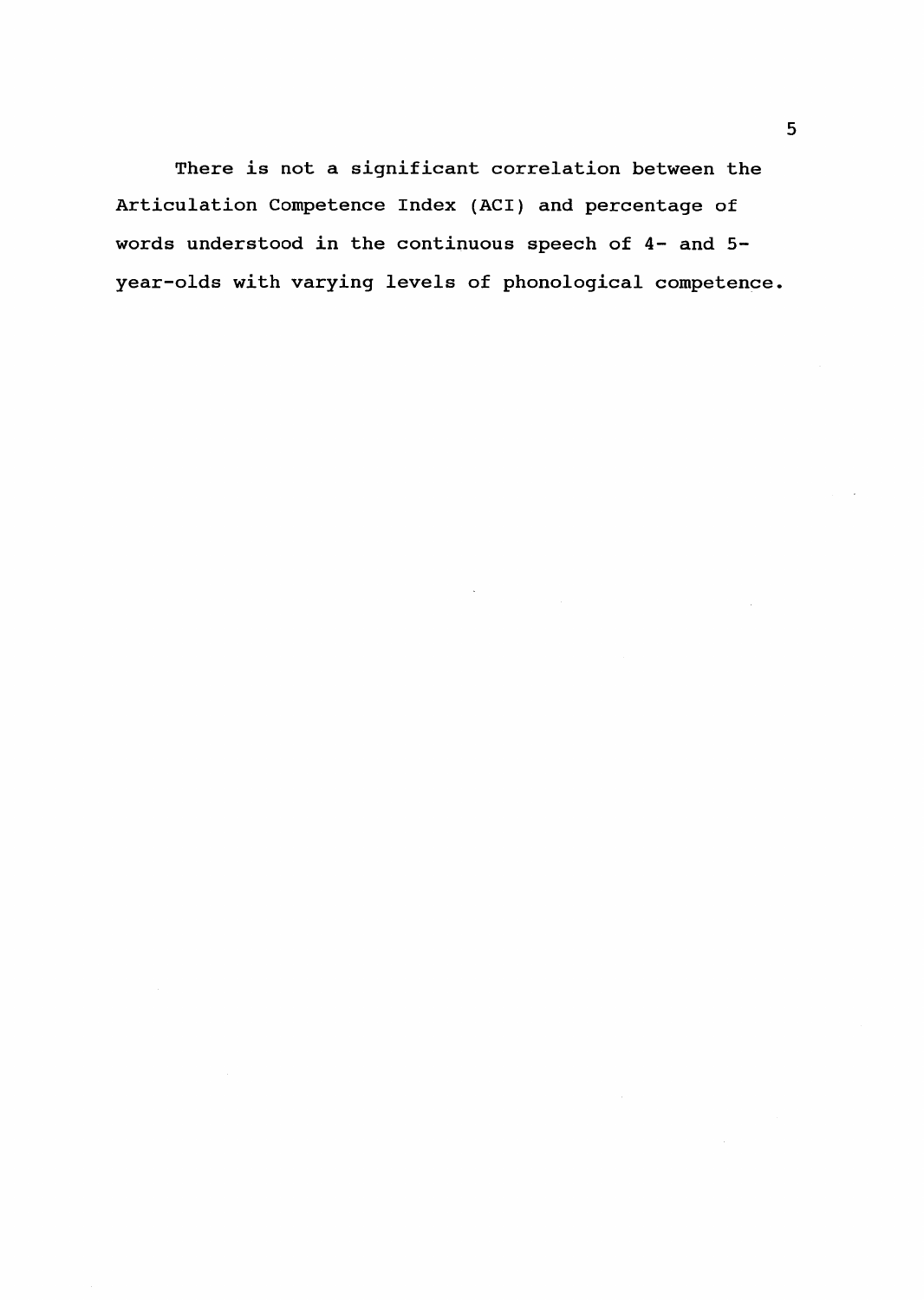#### CHAPTER II

# REVIEW OF THE LITERATURE

This study explored the relationship between the Articulation Competence Index (ACI) and percentage of words understood in samples of continuous speech of 4- and 5-year-olds. A review of relevant literature will address definitions of the term "intelligibility" and the significance of the concept. The conceptualization will be further developed through an examination of factors that contribute to intelligibility of the spoken message. This will be followed by an examination of procedures for measuring intelligibility, particularly in preschool populations. The literature review will conclude with a discussion of the importance of investigating the validity intelligibility measures for clinical and research purposes.

# Defining Intelligibility

Gordon-Brannan (1993) defined intelligibility as "the degree to which a person's speech is understood by a listener" (p.7). Hodson and Paden (1981) described unintelligible children as those who experience "extreme difficulties in making themselves understood" (p. 370).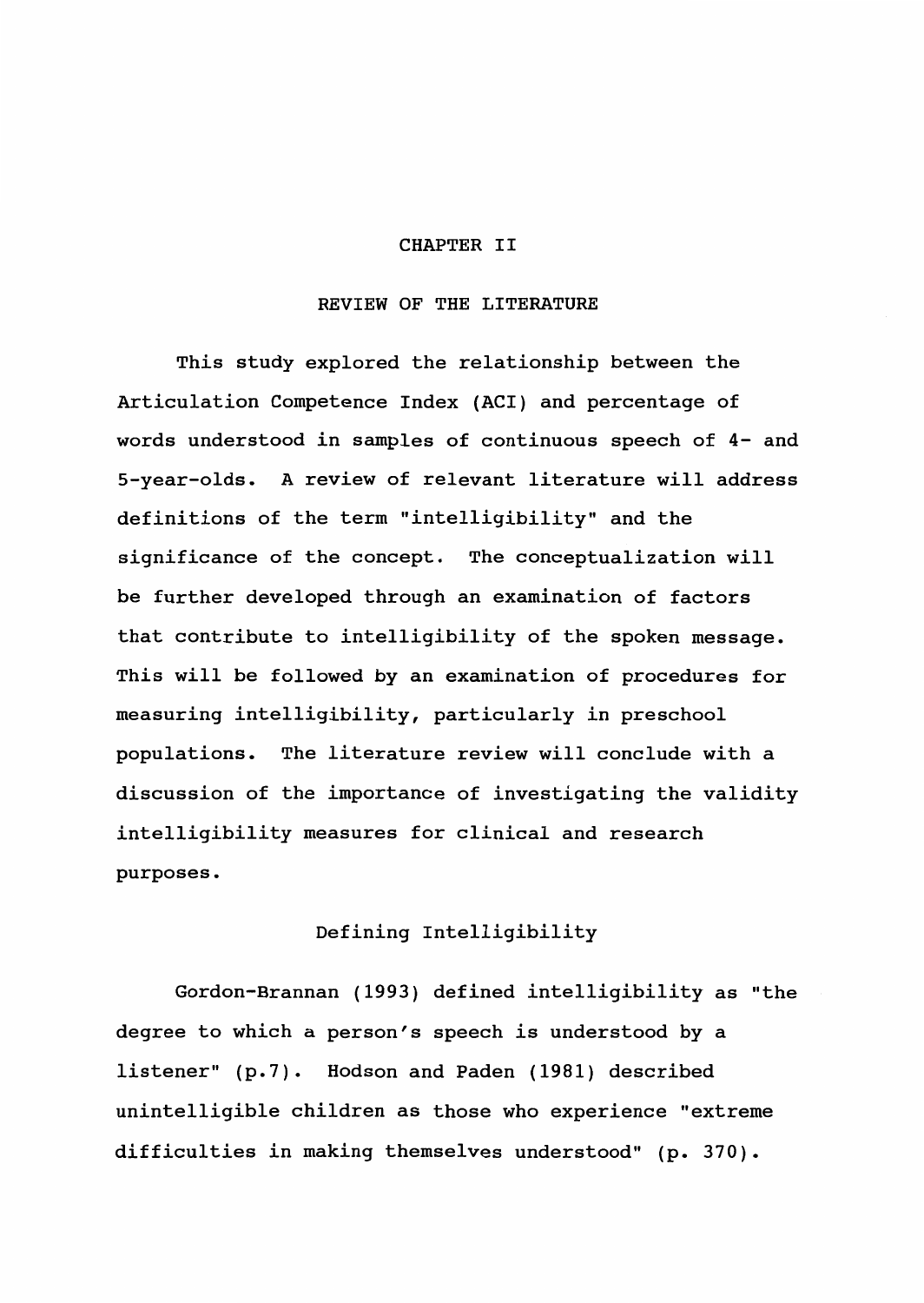In their text, Bernthal and Bankson (1993) addressed intelligibility as the predominant measure of the efficiency of an individual's competence in the use of speech.

Kent, Miolo, and Bloedel (1994) indicated their conviction regarding the importance of intelligibility and maintained general agreement with Subtelny's (1977) contention that "Intelligibility is considered the most practical single index to apply in assessing competence in oral communication" (p. 183). However, Kent et al. indicated a corresponding lack of agreement regarding how intelligibility should be measured. In this, they appeared to agree with Gordon-Brannan (1993, 1994), who offered the concise definition of intelligibility cited above, but noted the difficulty of defining the term operationally.

Severity, a measure of the degree to which a person's speech differs from that of adults in the linguistic conununity, is a concept closely related to intelligibility (Billman, 1986). In defining and measuring intelligibility, it is important both to recognize the similarity and to maintain the distinction between the two terms. Shriberg and Kwiatkowski (1982) and Gordon-Brannan (1993) clarified the distinction in noting that severity is the more general term that incorporates intelligibility.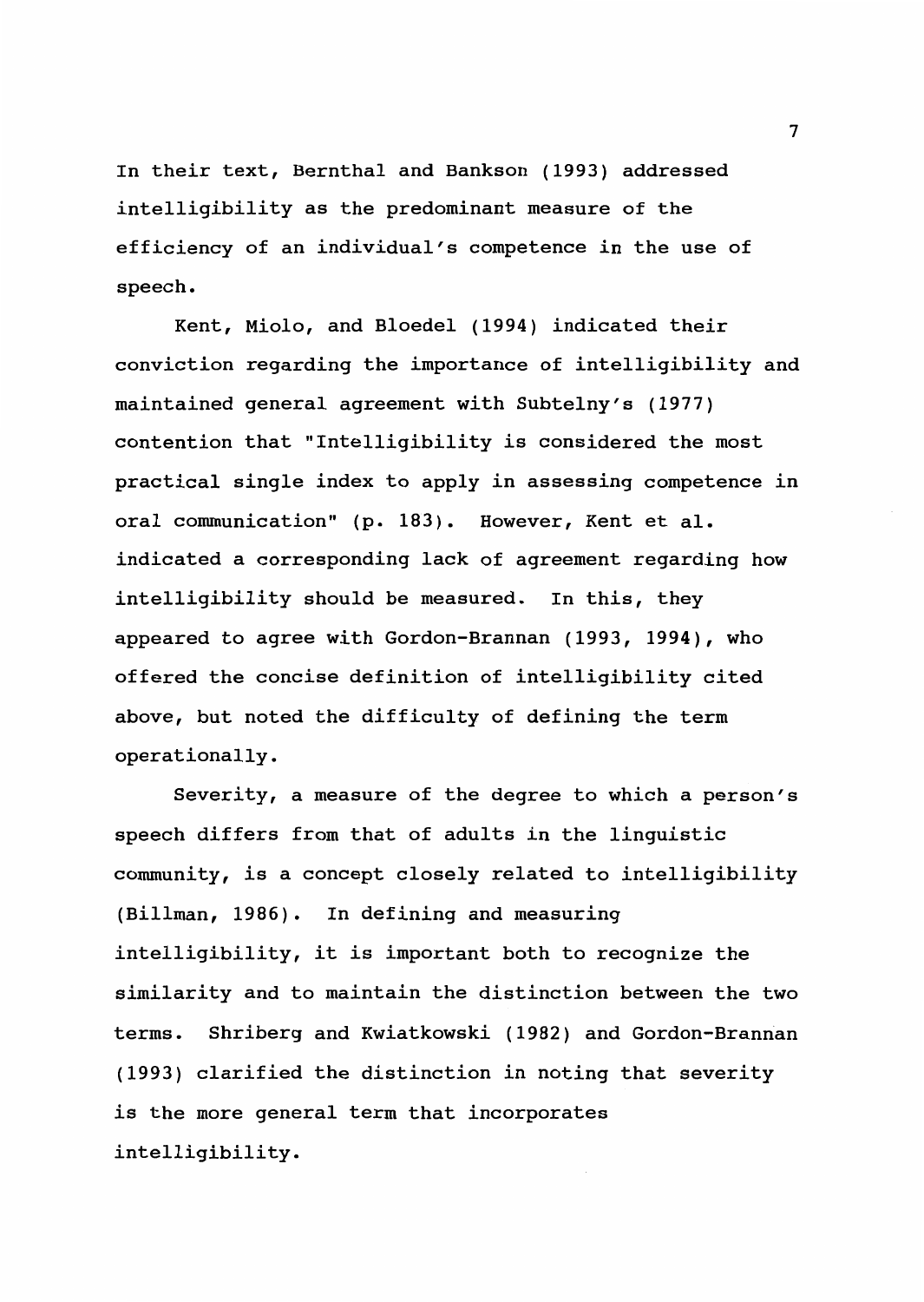#### Related Factors

Though speech sound errors often are viewed as major determinants of intelligible speech, a wide range of factors also have been considered as potential influences on intelligibility. Table 1 provides a comprehensive selection of these items, originally listed in an optional portion of the Weiss Intelligibility Test (Weiss, 1982).

#### Table 1

Factors that Influence Intelligibility (Weiss, 1982)

Adventitious sounds Articulation Communicative disfluency Inflection Juncture Mean length of utterance Morphology Morphophonemics Pauses Physical Posture Pitch Pronunciation Rate Redundancy Resonation Rhythm Semantics Stress Syntax Voice quality Intensity Pragmatics

Most of these factors, either individually or collectively (as part of a superordinate category, such as "suprasegmentals," "voice," or "prosody"), have been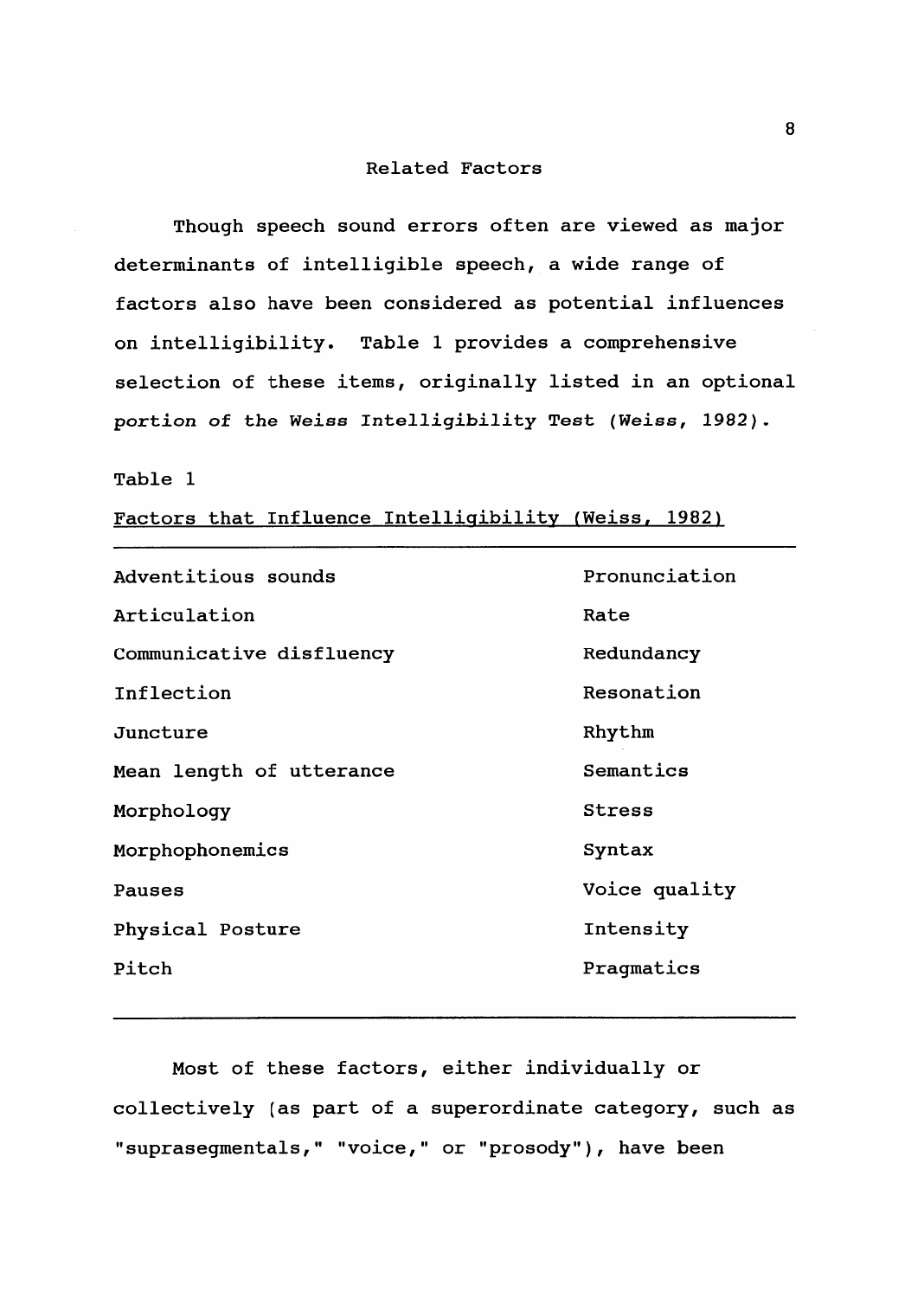investigated to determine their effect on or association with intelligibility (Hodson & Paden, 1981; Kwiatkowski & Shriberg, 1992; Shriberg, 1993; Weston & Shriberg, 1992). Brief descriptions of these investigations follow.

# Contextual and Linguistic Factors

Weston and Shriberg (1992) conducted two studies that revealed positive associations between intelligibility and a number of contextual and linguistic variables, including utterance length, fluency, phonological complexity, and grammatical form. They also found that the position of a word within an utterance, as well as word position relative to other unintelligible words, is associated with intelligibility. The authors concluded that articulatory elements alone cannot provide a complete explanation for lack of intelligibility, and should not be the exclusive focus in intelligibility assessment.

The speaker-listener dyad. Not all factors contributing to intelligibility are associated entirely with the speaker. Some authors have stressed the importance of considering the speaker-listener dyad in both defining and measuring intelligibility (Connolly, 1986; Kent, 1993; Kent et al., 1994; Weston & Shriberg, 1992). They have noted that failure to receive a spoken message may result from the listener's inability to decode the message or extract cognitive meaning from it for one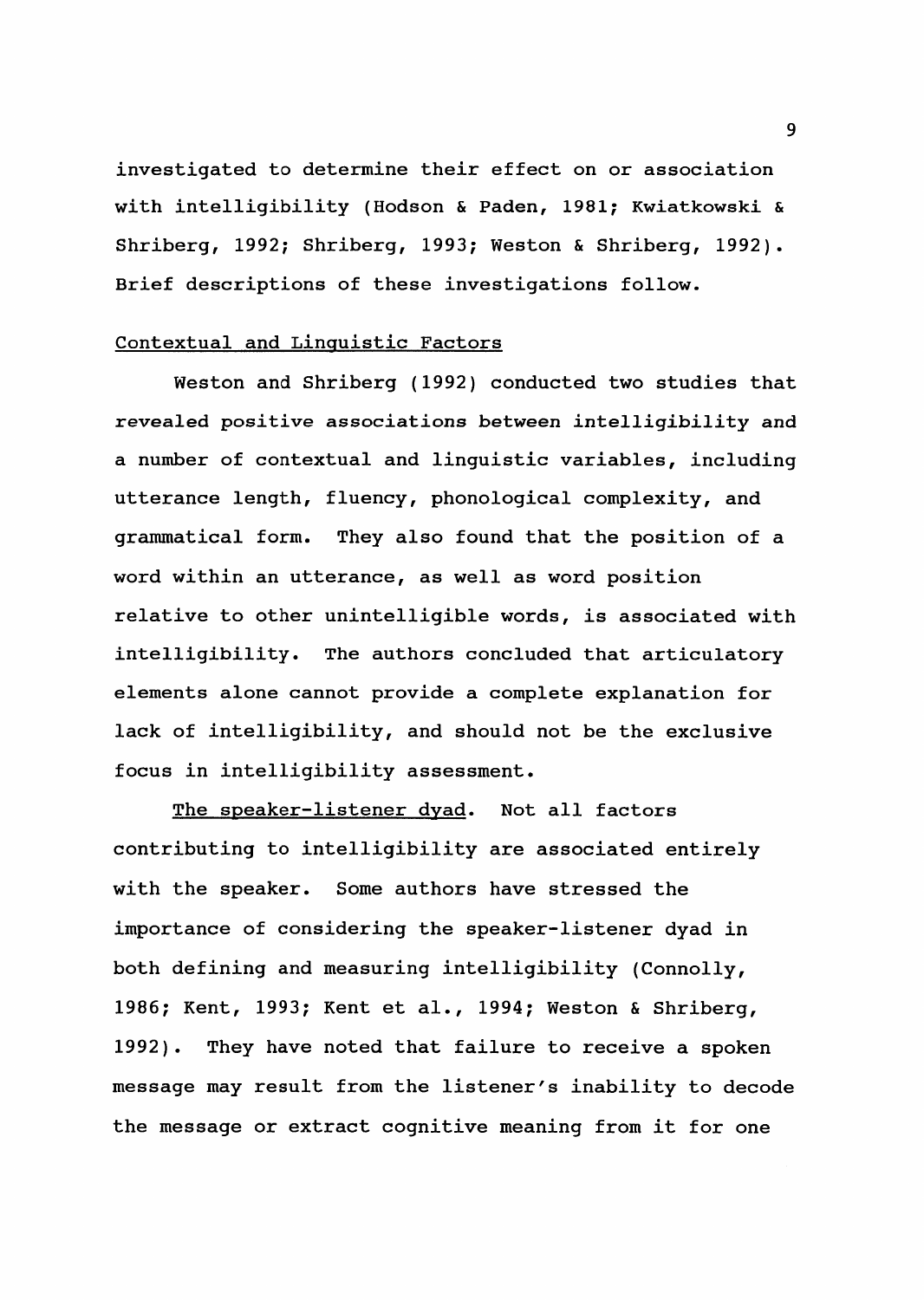or more reasons, including lack of familiarity with the speaker or the topic, or lack of listener attention at the moment of the communicative attempt. Connolly (1986) referred to the listener's inability to discern the intended meaning of a statement as "indeterminability," and maintained that intelligibility was one element of this broader concept (p. 372). Kent (1993) agreed that viewing intelligibility solely as an attribute of the speaker or the message is a narrow conceptualization which is "always incorrect" (p. 225).

Predictability. Kent (1993) noted an important element that arises in the speaker-listener dyad when the speaker is a child. When a speaker uses the conventional adult speech and language patterns of a common linguistic community, the listener can employ predictive strategies to enhance perception of the spoken message. Children's verbal productions tend to be more variable than those of adults. This increased variability has a detrimental effect on predictability which can make the listener's task more difficult, thus potentially compromising intelligibility.

# Articulation and Phonological Factors

While stressing the variety of social and linguistic elements affecting the speaker-listener dyad, Connolly (1986) and Kent (1993) also acknowledged that articulatory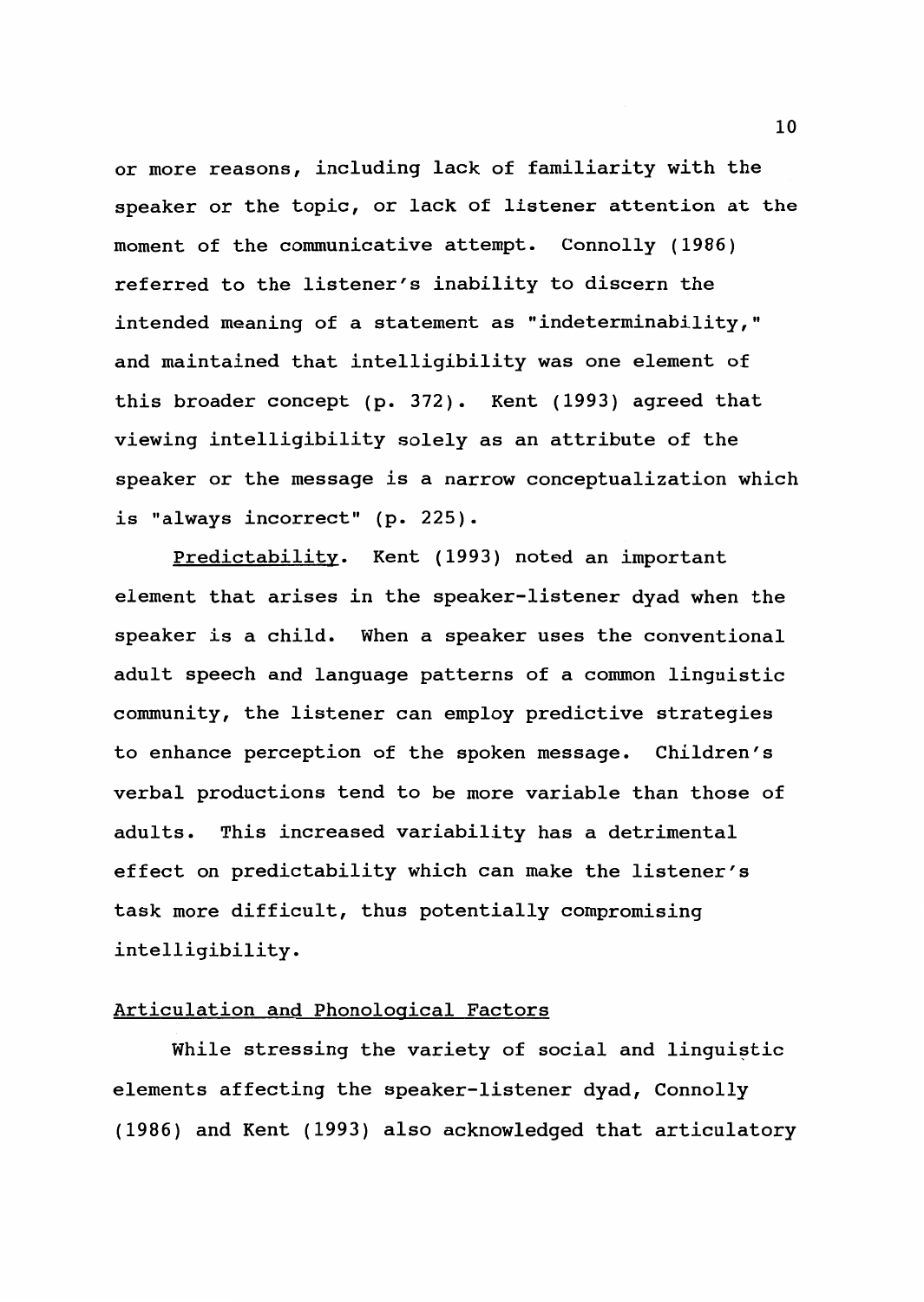and phonological competence of the speaker are important elements in determining intelligibility in the limited sense, and they cited a number of articulatory and phonological factors that can affect success in producing a spoken message. Among these factors were lack of phonological contrasts, degree of distance between a target and its actual production, and the frequency and consistency of the speech sound error (Connolly, 1986; Kent et al., 1994).

While speech sound production is regarded as an important component of intelligibility, authors have reported that articulation errors and phonologic deviations influence intelligibility to various degrees, depending on the type, but not necessarily the frequency, of the error or deviation (Kent, 1992; Shriberg, 1993). For example, Kent et al. (1994) noted that an individual with a pervasive lisp can be quite intelligible, and that a speaker with a phonologic disorder also can be highly intelligible to listeners familiar with the particular phonological pattern.

Hodson and Paden (1981) studied phonological processes present in the speech of unintelligible 4-yearolds and normally developing children of the same age. The study revealed that intelligible and unintelligible children could be distinguished by use of specific phonological patterns. For example, in attempting to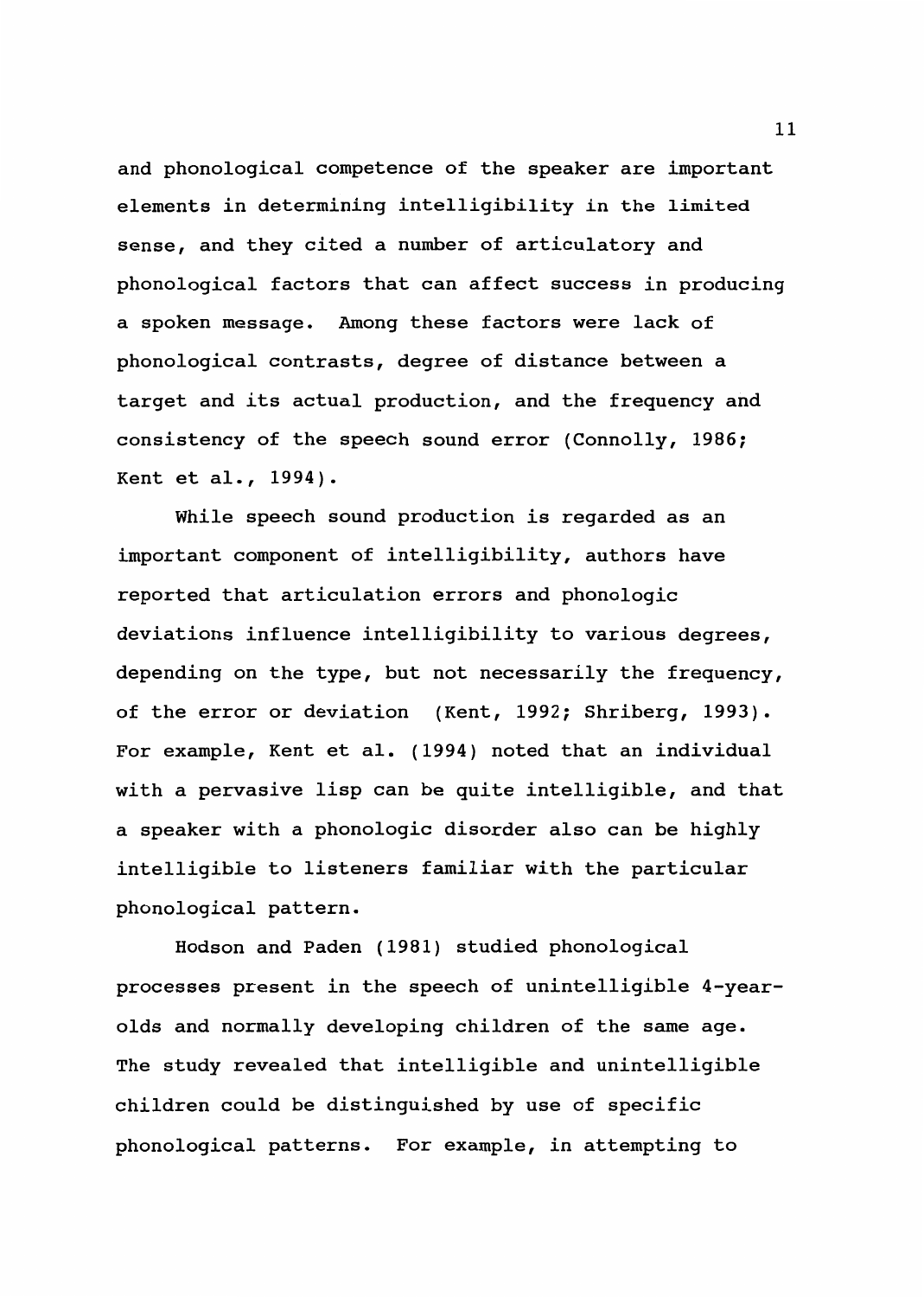produce "th," children who were more intelligible usually substituted other continuant sounds (e.g., /f/, /s/, */vi,*  or /z/), while children who were less intelligible substituted /t/ or /d/, indicating use of a stopping process. The authors concluded that use of particular phonological patterns by each group indicated differing strategies for dealing with phoneme classes, and noted that specific strategies were associated with the overall intelligibility of the individuals who used them. The phonological processes most often used by unintelligible children were cluster reduction, stridency deletion, stopping, final consonant deletion, fronting, backing, syllable reduction, prevocalic voicing, and glottal replacement. The authors did not indicate the relative degree to which each of these processes contributed to reduced intelligibility. However, Billman (1986) reported that, for children in a similar study, backing and prevocalic singleton omission had the greatest negative impact on intelligibility, and that liquid deviations, while common, were not significantly correlated with intelligibility.

#### Intelligibility Measures

The many factors influencing intelligibility are equaled by the variety of approaches to measuring intelligibility levels. In this section, selected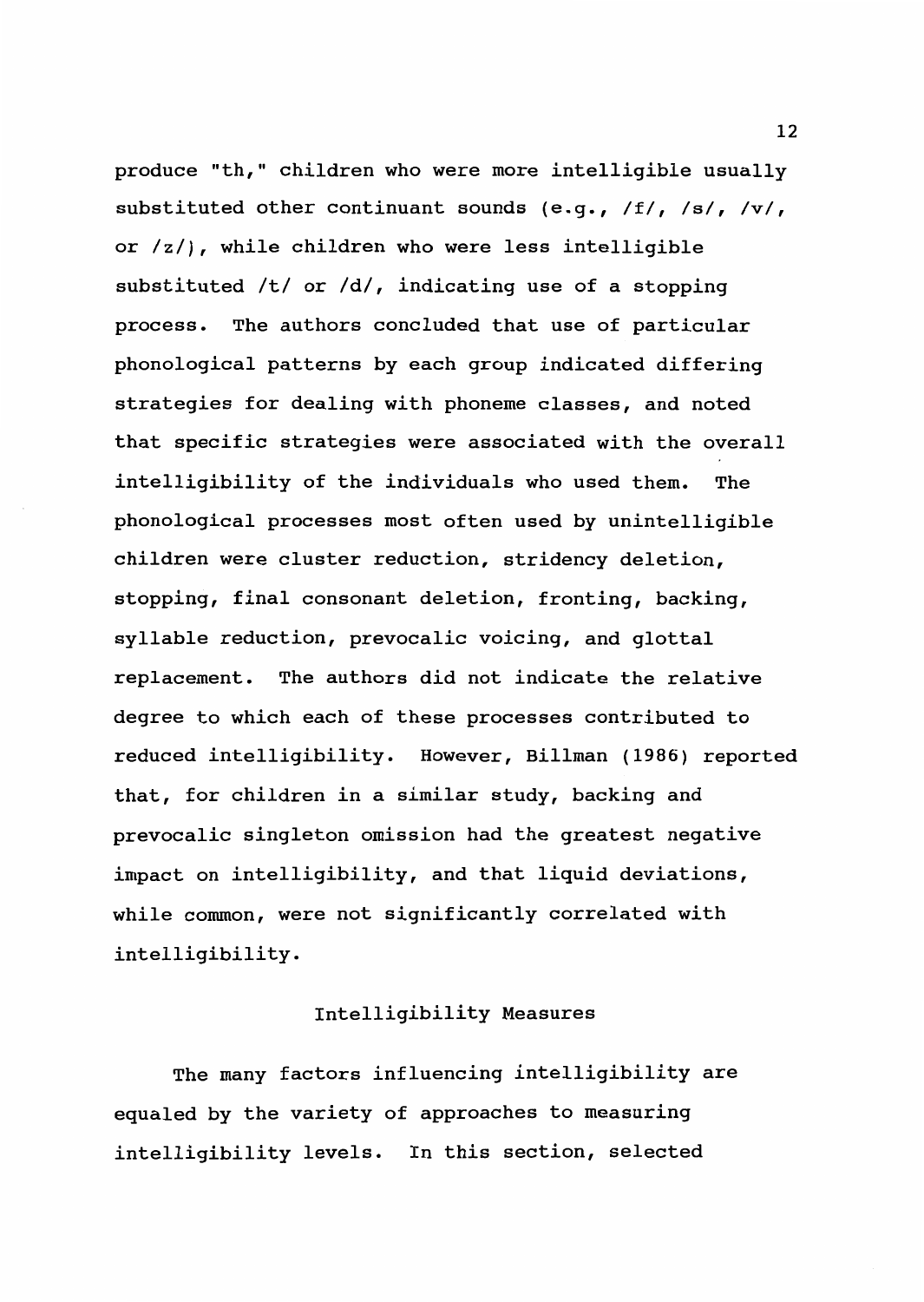measures will be reviewed, with emphasis on those measures examined in this study, namely percentage of words understood in continuous speech as well as the Articulation Competence Index (AC!) with its component, Percentage of Consonants Correct (PCC). The ACI and PCC assess accuracy of phoneme production, an important factor in intelligibility. However, it should be noted that PCC and the AC! may be more accurately described as measures of severity of involvement than intelligibility per se. Kent et al. (1994) justified including PCC and ACI in their comprehensive review of intelligibility measures because of the close relationship between severity of articulatory involvement and intelligibility, and the reliance of PCC and ACI on phonemic factors. This review also will describe additional measures that have been compared to percentage of words understood and PCC in other research.

#### Scales and Ratings

Two commonly used methods, equal-appearing interval scales and direct magnitude estimation (DME), both involve evaluating word-, sentence-, or conversation-level speech samples by assigning a number to indicate the level of intelligibility or severity perceived by a listener. Interval scaling procedures represent intelligibility as a continuum, while DME rates intelligibility relative to a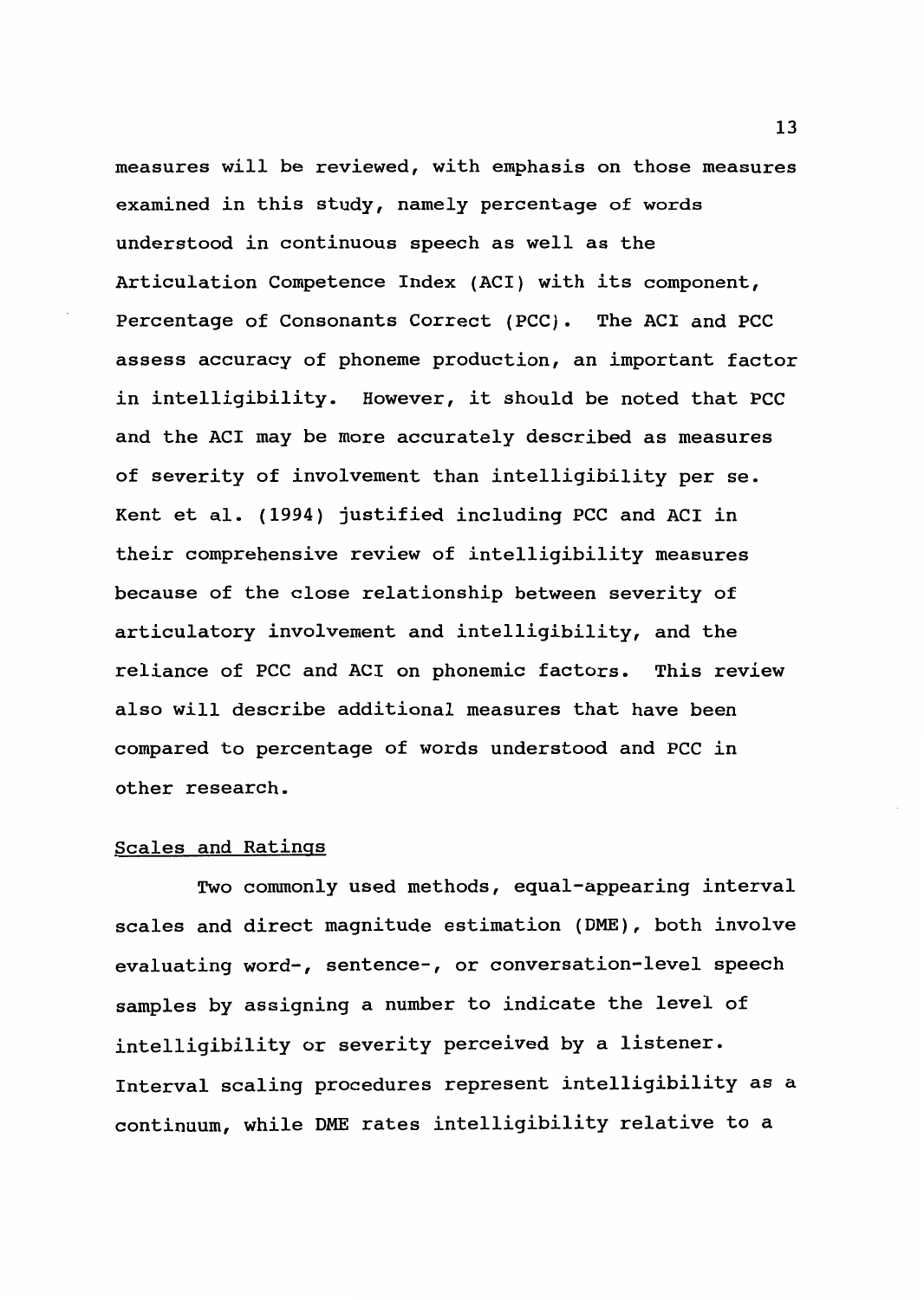selected standard. A number of authors have noted problems regarding the psychometric properties of such procedures (Gordon-Brannan, 1993; Kent, 1992; and Kent et. al, 1994; Schiavetti, 1992). Despite these shortcomings, Connolly (1986) offered that rating scales might be the only practical measurement tool with highly unintelligible speakers whose utterances cannot be sufficiently glossed so that targets can be identified.

# Percentage of Words Understood

In their text, Bernthal and Bankson (1993) stressed the value of intelligibility data derived from samples of connected speech. They recommended that, since accurate speech sound production in conversation is the goal of phonological intervention, evaluation of these productions in continuous speech should be a component of any evaluation. Kwiatkowski and Shriberg (1992) concluded that valid assessment of intelligibility must be based on scores derived from samples of continuous speech in order for such assessment to reflect the interaction of factors related to language, speech, voice and prosody.

One subtest of the Weiss Intelligibility Test involves calculating the percentage of intelligible words in a 200-word sample of contextual speech, which is averaged with percentage of intelligible single-word productions to yield the overall intelligibility score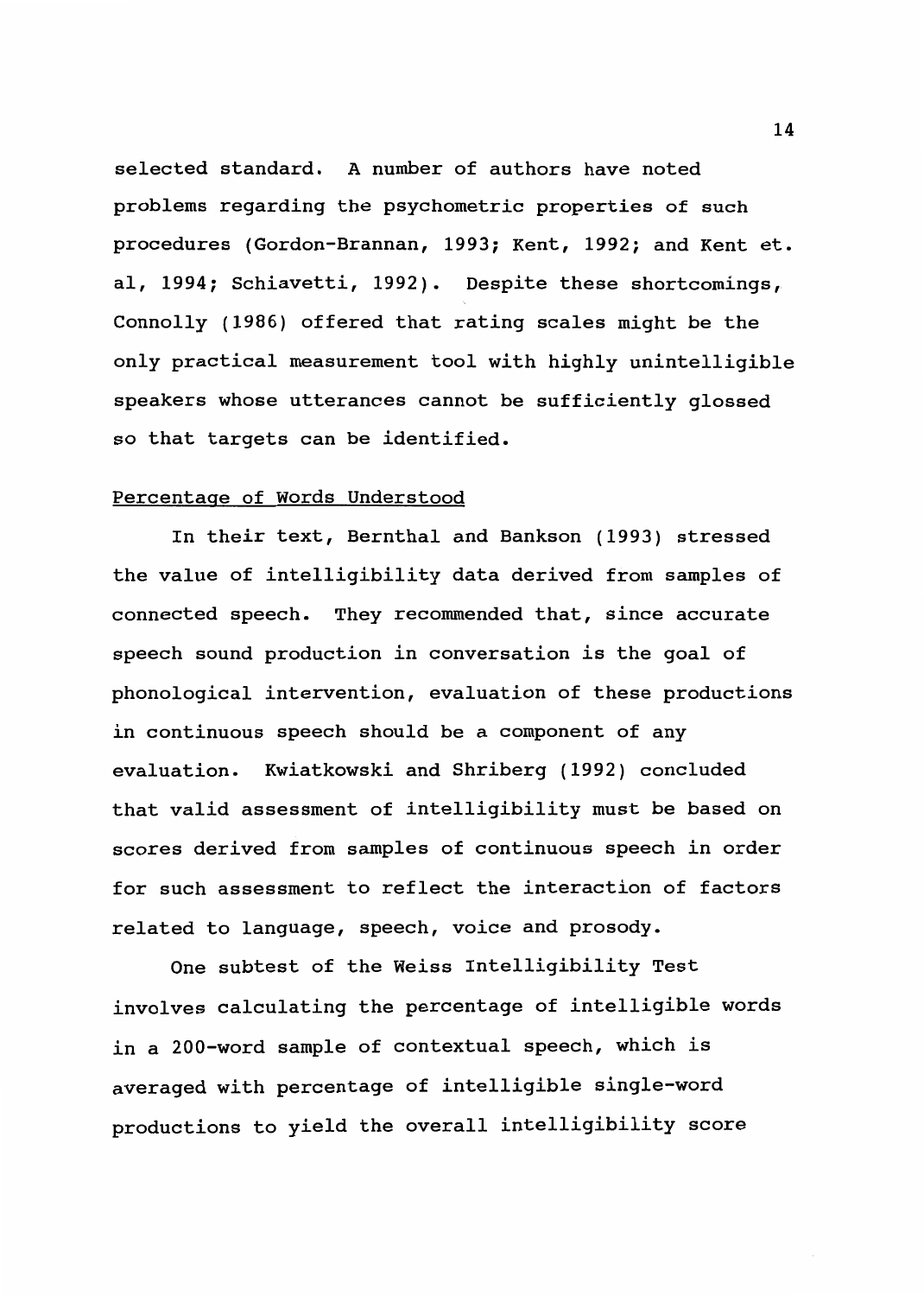(Weiss, 1982). Other authors have used percentage of words understood in samples of spontaneous speech as a standard for comparison to other intelligibility or severity-level measurements. For example, Gordon-Brannan (1993) found that the percentage-of-words measure was highly correlated with four other measures: (a) percentage of imitated single words understood, (b) percentage of words understood in imitated sentences, (c) listener ratings of intelligibility, using a 7-point scale, and (d) Phonological Deviation Average (PDA).

# Phonological Deviation Average (PDA)

The Phonological Deviation Average (PDA), also referred to as the Phonological Deviation Score (PDS), is derived from phonological deviation scores yielded from the Assessment of Phonological Processes-Revised (APP-R; Hodson, 1986). Administration of this instrument involves elicitation and narrow phonetic transcription of 50 spontaneous single-word or short utterances as the child names objects or pictures. The stimuli contain all the American English phonemes, including consonant sequences. The child's productions are analyzed, and an average of occurrence of 10 basic phonological deviations is computed. This average is used to assign a severity level, using a formula that also takes into account the child's chronological age. Garrett and Moran (1992) found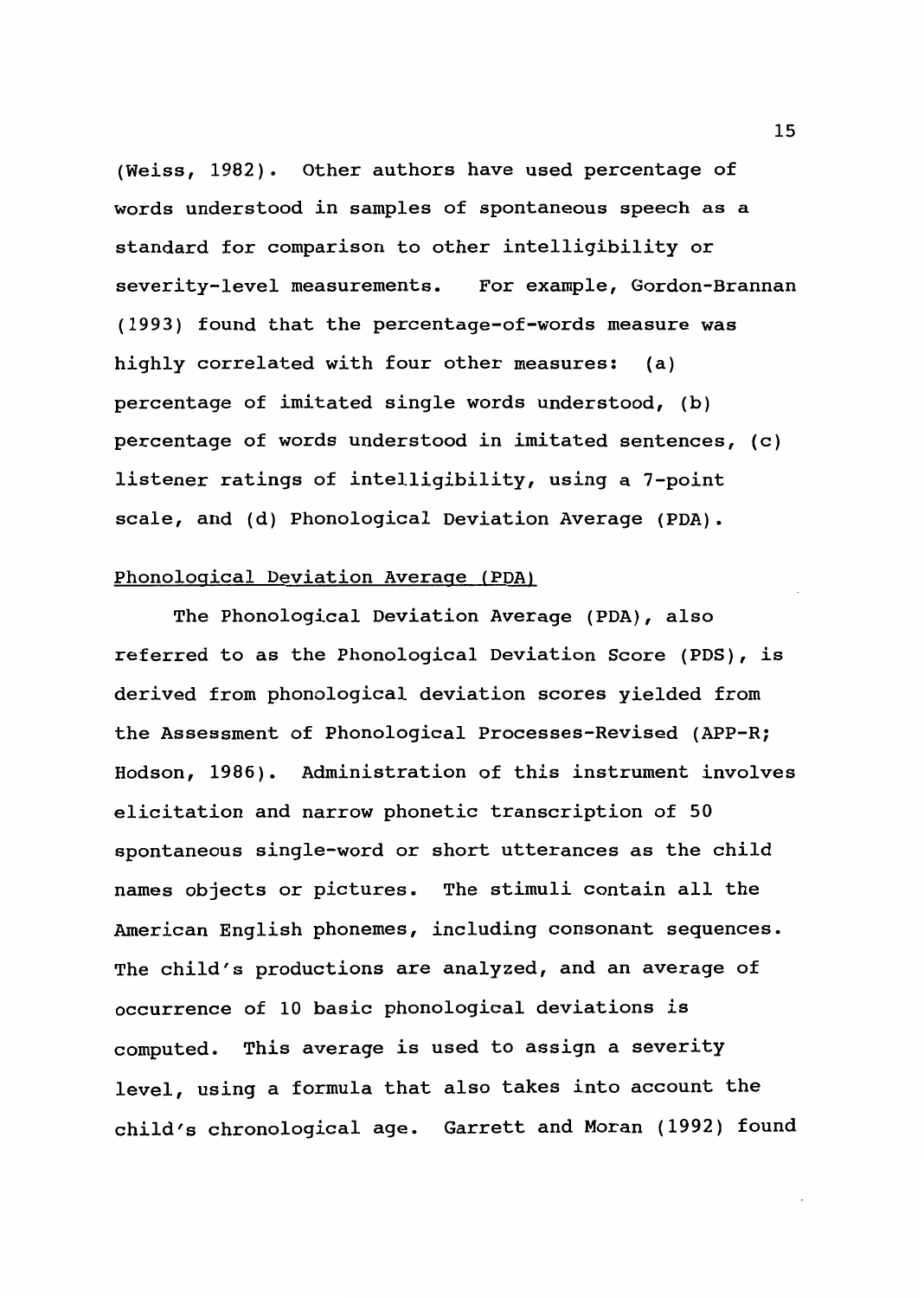that PDS was highly intercorrelated with four other measures: (a) percentage of consonants correct in single words, (b) percentage of consonants correct in connected speech, (c) perceptual ratings by untrained listeners, and (d) perceptual ratings by graduate students in speechlanguage pathology. Gordon-Brannan (1993) found that PDA was one of four measures highly correlated with intelligibility expressed as percentage of words understood in samples of continuous speech.

# Percentage of Consonants Correct (PCC)

Shriberg and Kwiatkowski (1982) proposed Percentage of Consonants Correct (PCC) as a measure of severity of involvement, encompassing disability, intelligibility, and handicap. To calculate PCC, numbers of incorrectly and correctly articulated consonants in 1-minute samples of continuous speech are counted, and a percentage is derived. Based on this percentage, a severity level, ranging from mild to severe is assigned. Sampling and scoring rules for determining PCC are provided in Appendix A.

In a study involving sixty 3- to 9-year-old children with developmental phonological delays, PCC scores were only moderately correlated ( $\underline{r}$  = .42;  $\underline{r}^2$  = 18%) with intelligibility measured as percentage of words understood (Shriberg & Kwiatkowski, 1982). However, intelligibility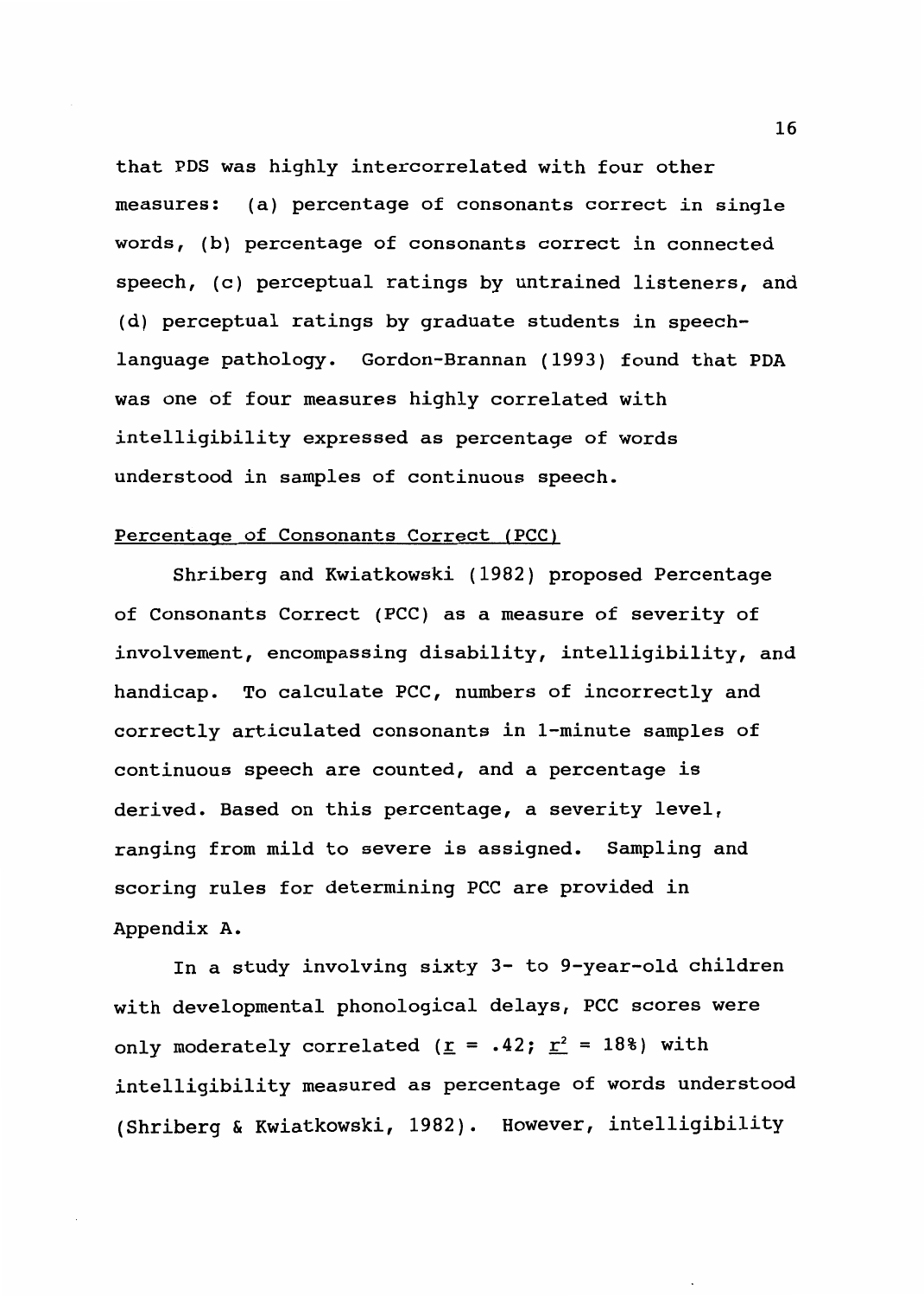and PCC were more highly correlated with severity ratings than eight other variables: loudness, (vocal) quality, phrasing, stress, rate, age, sex, and average words per utterance (Shriberg & Kwiatkowski, 1982). Though PCC analyzes speech sound productions at the phoneme level, it requires only a determination that consonants are either produced correctly or incorrectly, and does not analyze the nature of the consonant errors present in a speech sample.

# The Articulation Competence Index (ACI)

Shriberg (1993) noted that "single, specific articulatory distortion errors" are the type of speech sound error usually seen in older children and adults (p. 106). He proposed the ACI, which adjusts PCC scores in favor of consonant distortions, as a better device than PCC for testing individuals' articulatory competence repeatedly over a lifetime. Criteria for scoring distortion errors for purposes of calculating the ACI are provided in Appendix B. The ACI metric is based on PCC and the Relative Distortion Index (RDI), and, like PCC, the resulting score is used to assign a severity level. The RDI is a percentage calculated by dividing the total distortion errors in a 1-minute sample of continuous speech by the total number of consonant errors (including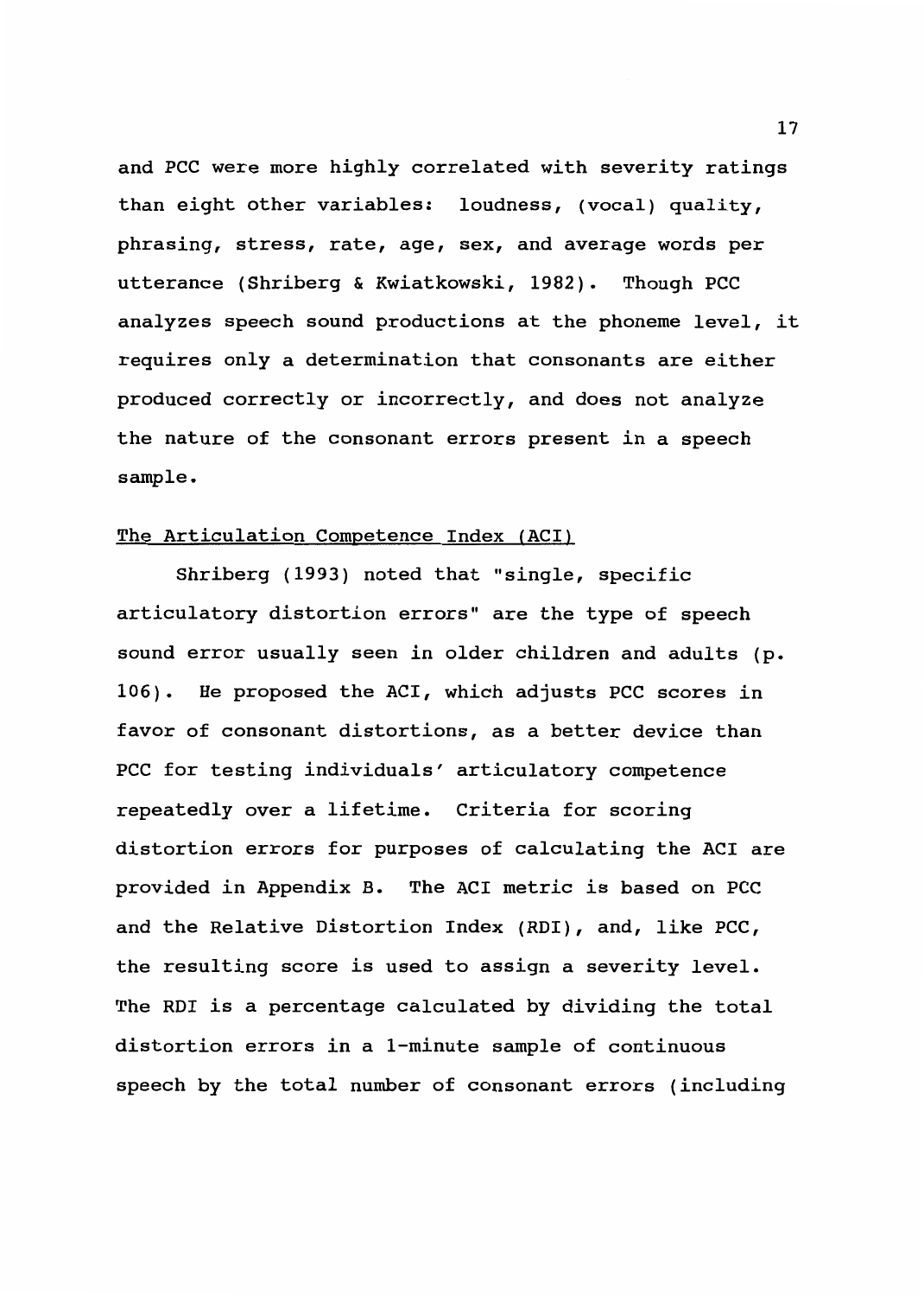distortions) in the sample. The ACI percentage is derived through the following formula:

$$
ACI = \frac{PCC + RDI}{2}
$$

It is important to note that a particular scoring exception *is* utilized when PCC scores are 95% or higher. In such cases, ACI scores would be inordinately low, unless errors were in the form of distortions. For example, an individual who correctly produced 95% of the target consonant sounds and did not make any distortion errors would receive an ACI score of only 47.5, while an individual who correctly produced only 80% of all consonants and made only distortion errors would receive an ACI score of 90%. To account for this discrepancy, Shriberg (1993) adopted the practice of using PCC scores in place of ACI scores in such cases. Therefore, an individual with a PCC score of 95% would have an ACI score of 95%, and an individual who correctly articulated all consonants in a 1-minute speech sample would receive an ACI score of 100%.

#### Summary

The varied approaches to evaluating and measuring intelligibility have been described and classified under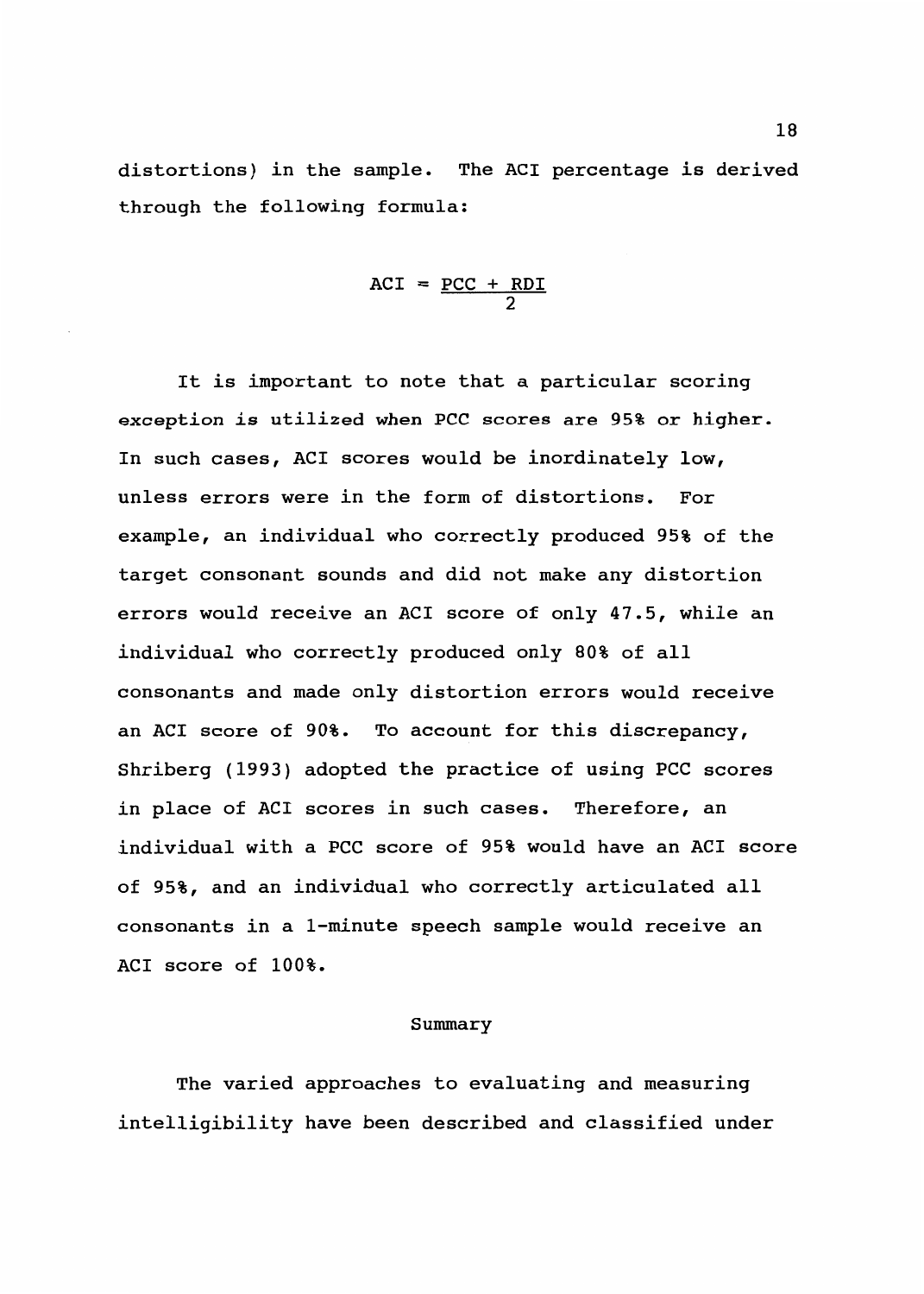the major headings of "impressionistic" and "quantitative" (Kent, 1993; Kent et al., 1994). Impressionistic statements, such as, "The client is highly unintelligible," clearly require subjective judgments regarding the intelligibility of a speaker. However, other approaches, such as rating scales or percentage of intelligible words, though somewhat more objective, also rely to a degree on listener judgment in deriving numerical scores. This does not necessarily discount any one procedure, but it does make correlation of various methods critical, both in establishing their validity and in selecting measurement approaches that meet specific clinical or research needs.

Shriberg (1993) proposed the Articulation Competence Index (ACI) to measure the severity of speech disorders in individuals from two years of age through adulthood. Shriberg and Kwiatkowski (1982) defined severity as a concept that incorporates the constructs of intelligibility, disability, and handicap. It is important, therefore, to explore the validity of the ACI as a severity metric by examining the relationship between the ACI and other procedures that measure those components of severity.

Bernthal and Bankson (1993) and Weiss (1982) have considered intelligibility data obtained from samples of connected speech as highly valid. Gordon-Brannan (1993),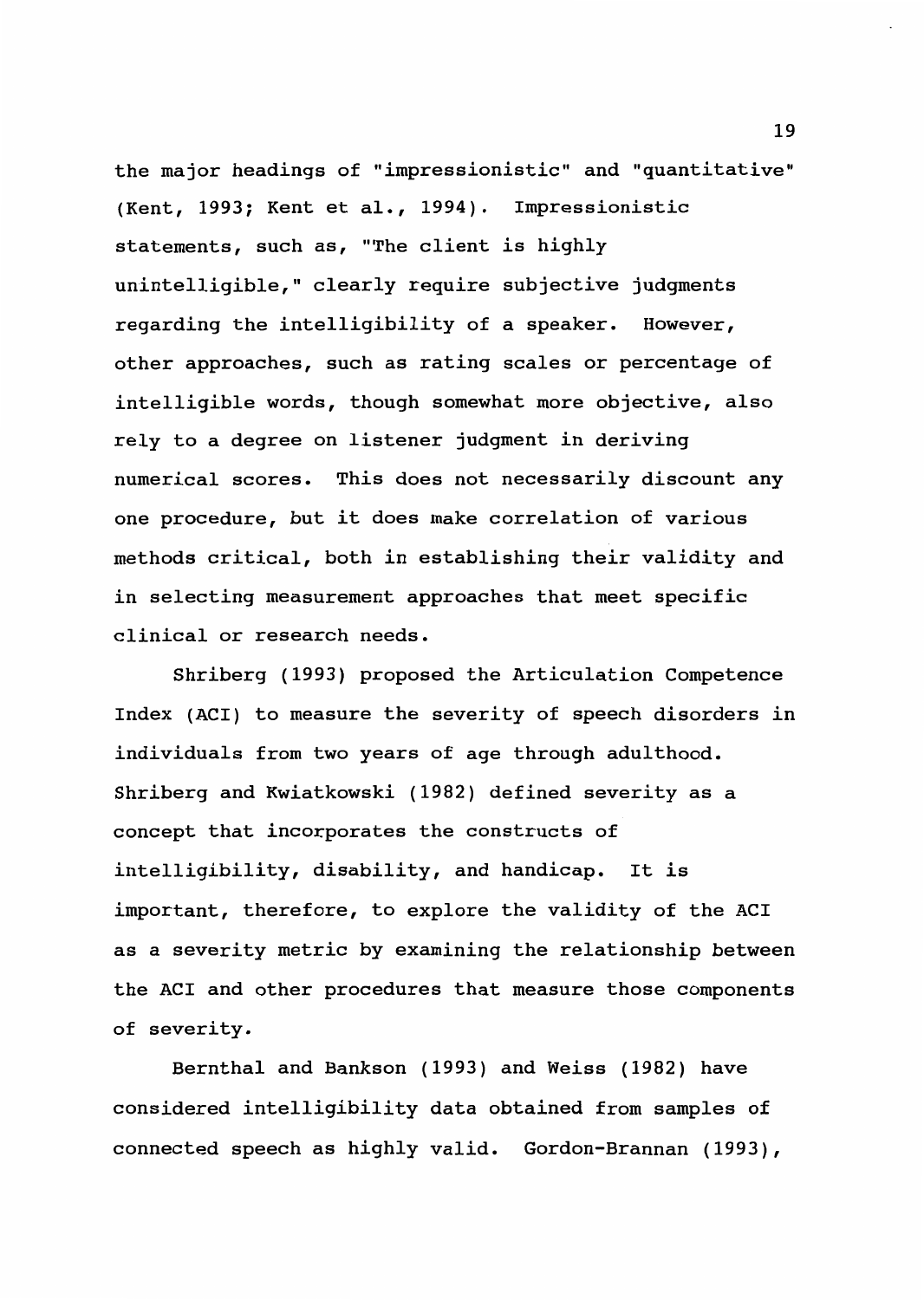Kwiatkowski and Shriberg (1992), and Shriberg and Kwiatkowski (1982) have compared percentage of words understood in samples of spontaneous speech to other intelligibility and severity metrics, and have supported the use of percentage-of-words scores to operationalize the construct of intelligibility in such comparisons.

Examining the degree of correlation between the ACI and the percentage of words understood in continuous speech would of fer important information regarding the validity of the ACI as a measure of severity; however, such a correlation has not yet been investigated and reported in the literature.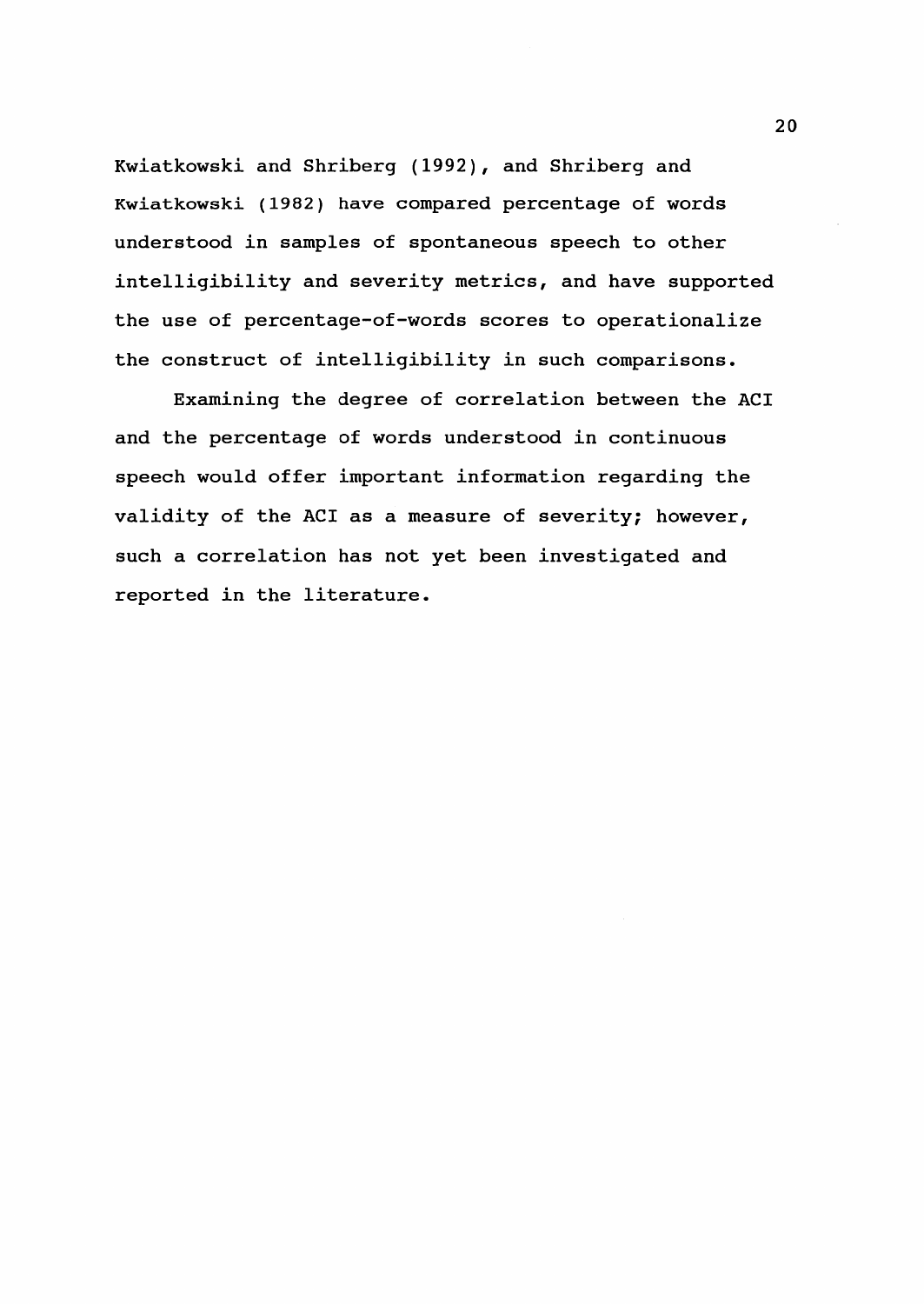### CHAPTER III

#### METHOD

This study examined the relationship between the standard measure of intelligibility, percentage of words understood, and the Articulation Competence Index (ACI) (Shriberg, 1993), when used to evaluate the continuous speech of 4- and 5-year-olds with varying levels of phonological competence. Because of time considerations in this preliminary study, extensive use was made of data and speech samples collected as part of a previous study by Gordon-Brannan (1993), entitled, "Speech Intelligibility Assessment of Young Children with Varying Levels of Phonological Proficiency/Deficiency." Therefore, details regarding procedures utilized in that study will be discussed. For clarity, procedures from the Gordon-Brannan study will be classified in headings by the abbreviation G-B.

#### Subjects

Subjects for this study were 30 of the 48 children, with varying levels of intelligibility, recruited from preschools and speech-language pathology caseloads in the Portland, Oregon metropolitan, area, who participated in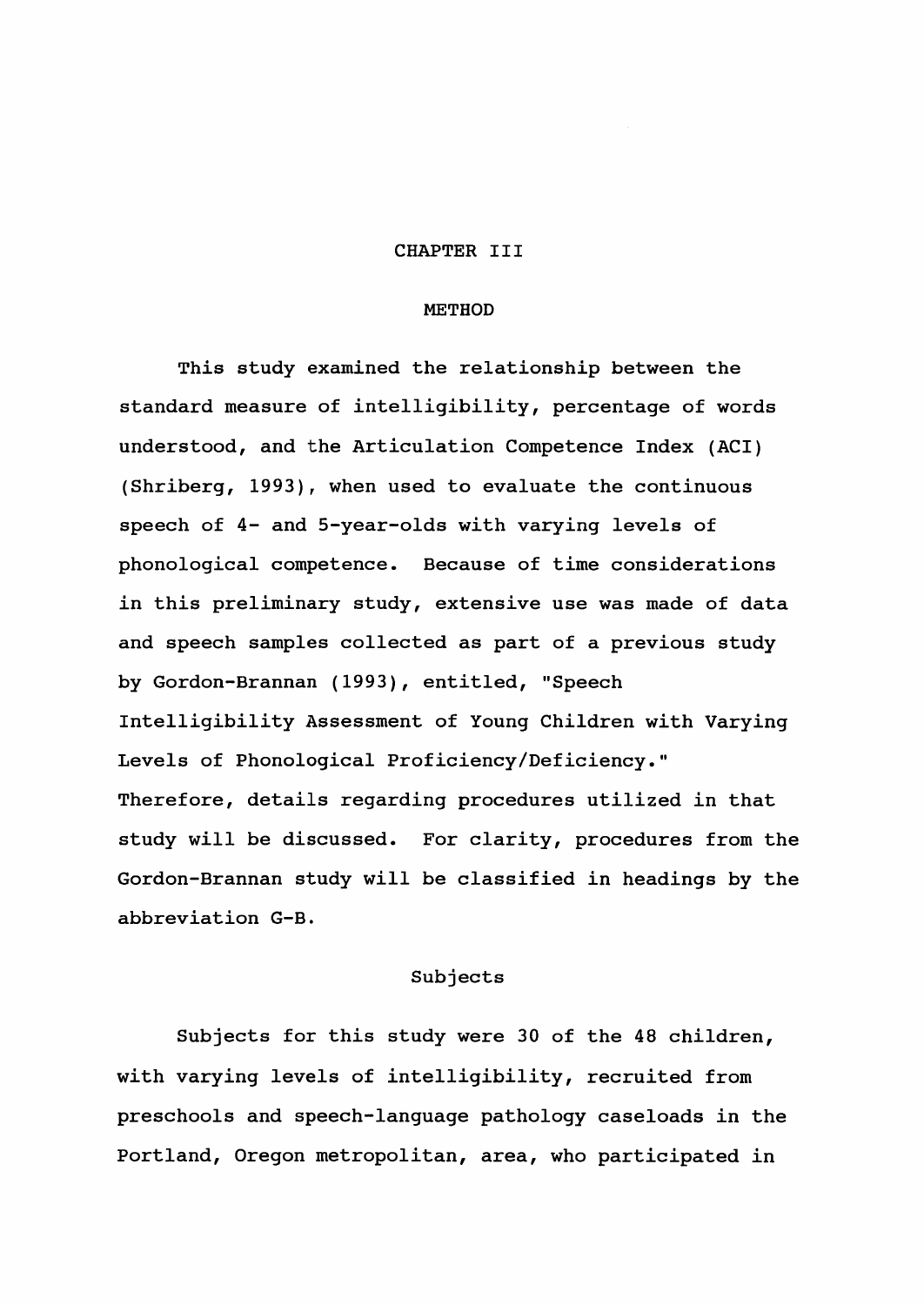the doctoral research of Gordon-Brannan (1993). As the current study was a preliminary effort to examine the correlation between the ACI and percentage of words understood, it was decided to include only the minimum number of subjects required to lend sufficient power in statistical tests to be used in analyzing the resulting data. The decision to include only the minimum number of subjects was based on anticipation of the amount of time required to complete extensive training in use of the ACI and the complexity of the listening and scoring tasks.

# Selection Criteria in the G-B Study

Subjects ranged in age from 4:0 (years:months) to 5:6 (mean =  $4:7$ ). They were selected from a group of 57 children, screened for hearing and receptive language deficits, using pure tone audiometry and the Test of Auditory Comprehension of Language-Revised (TACL-R) (Carrow-Woolfolk, 1985). The test manual for the TACL-R affirms that the test effectively differentiates persons who have language comprehension deficits from those who do not. Children who had hearing levels of 35 dB HL or better bilaterally and those who scored at the 10th percentile or above on the TACL-R were considered free of significant hearing and language problems. It should be noted that only three children had mild hearing losses, indicated by pure tone averages no higher than 35 dB HL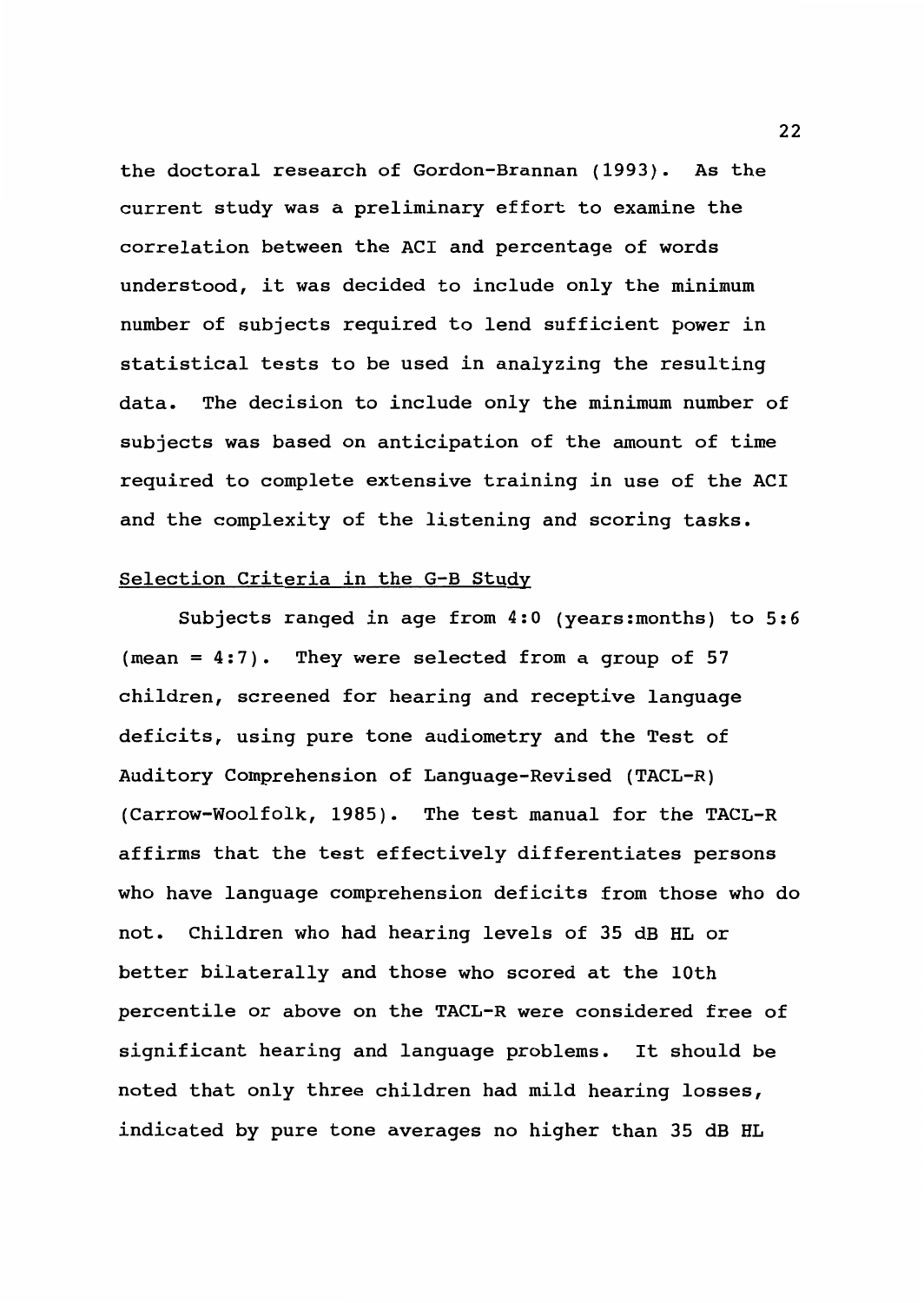bilaterally, while the remainder passed a hearing screening at 20 dB HL. Parent report and direct observation by the investigator were used to identify and exclude potential subjects with obvious neurological, motor, and/or laryngeal or resonance deviancy that could affect speech (Gordon-Brannan, 1993).

At the conclusion of the study, Gordon-Brannan listed the subjects, identified by previously assigned subject numbers, in descending order reflecting degree of intelligibility, as measured by percentage of words understood in continuous speech. The resulting list, therefore, represented a continuum of intelligibility levels. This listing was divided into 4 groups of 12 subjects each, with the first group containing the 12 most intelligible subjects, the second group containing the next most intelligible, and so forth.

# Subject Selection for the Current Study

The 30 subjects for this study were selected from Gordon-Brannan's (1993) list of 48 subjects, through stratified random sampling. In this process, 7 subjects from each of the intelligibility levels were randomly selected, with the remaining 2 subjects selected at random from the entire listing.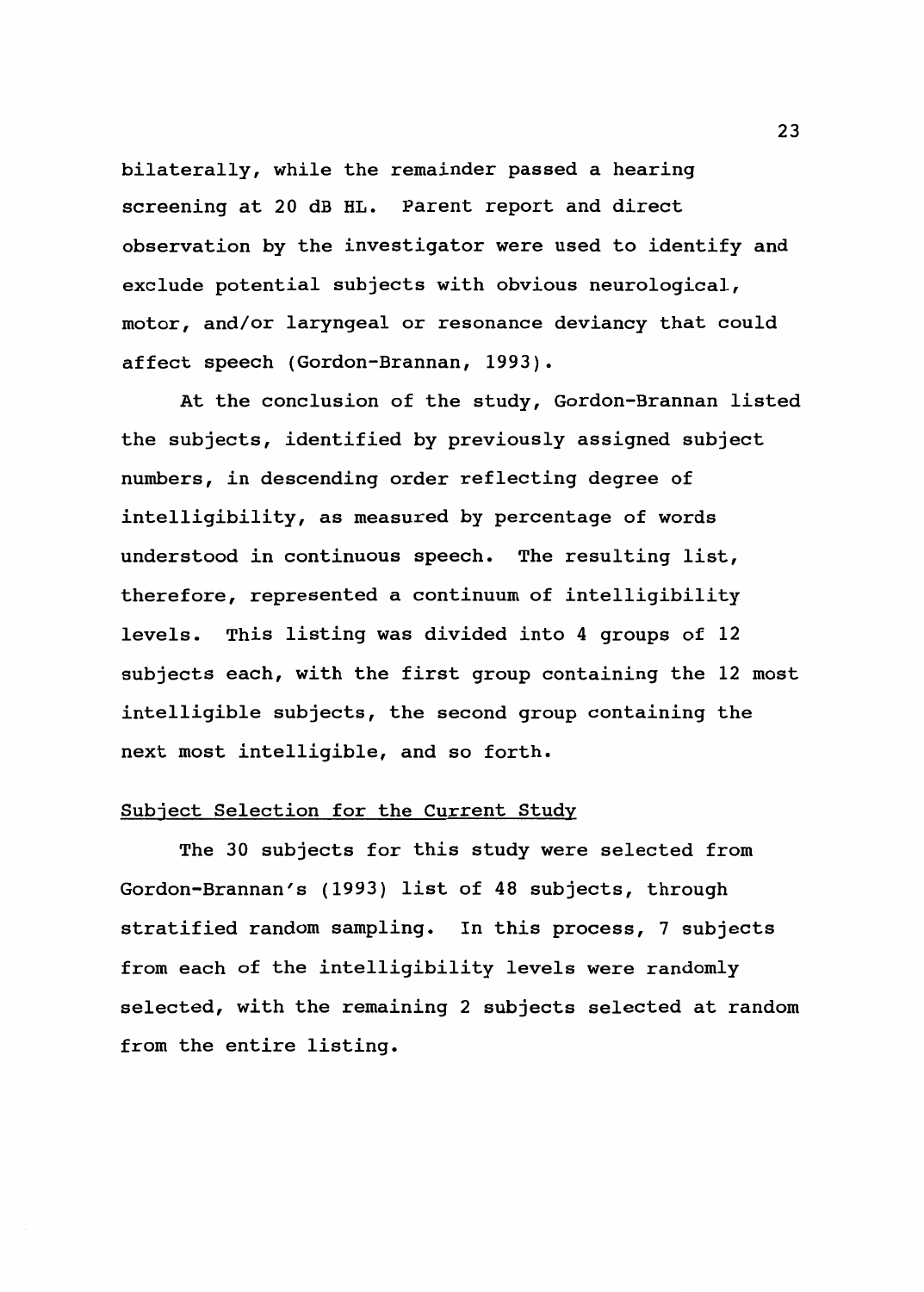#### Procedures

#### G-B Sample Collection

Gordon-Brannan taped 100-word continuous speech samples from each of the subjects, using picture cards and a children's book, The Relatives Came (Rylant & Gammell, 1985), to elicit conversation. Though the elicitor's utterances also were recorded, care was taken not to make comments that would serve as hints as to the content of a child's speech.

# Instrumentation

G-B instrumentation. The samples for each child were recorded in an acoustically treated room. A Sharp SX 0200 digital audiotape recorder and an AKG, Model C451, capacitor flat microphone were used to make the recordings. The investigator and subject were seated at a cloth-covered table with the microphone placed on foam or in a microphone stand set on the table, approximately 6" from the subject's mouth. The children's caregivers were given the option of remaining in the room while the speech samples were obtained. A Panasonic camcorder, VHS Reporter, Ag-10 was used to make video recordings for subsequent viewing by the caregivers, should their assistance be required in glossing the samples at a later time. The 100-word continuous speech samples were later dubbed in random order onto digital and analog audiotapes.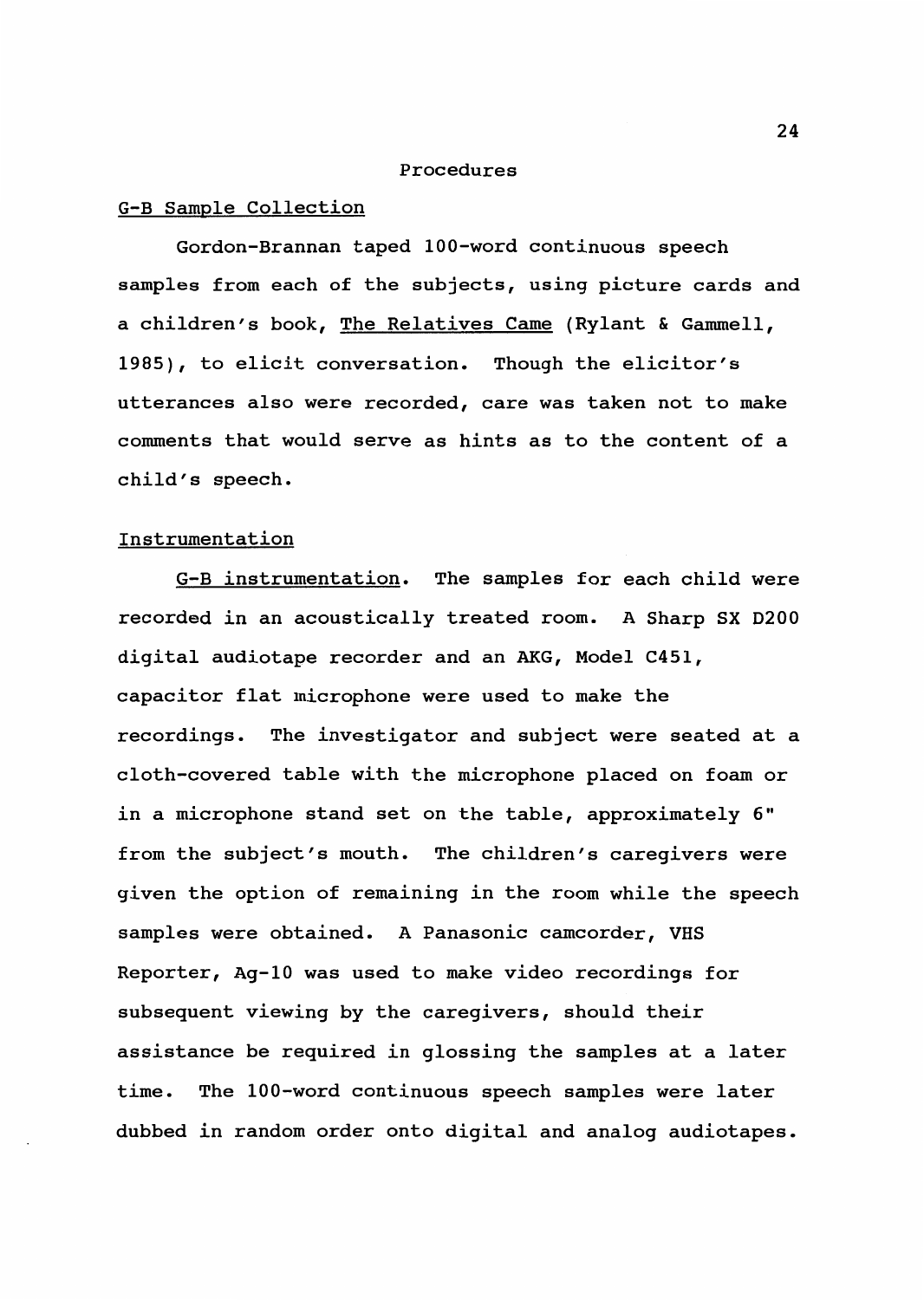In listening to the recorded speech samples to determine the percentage of words understood, listeners played back the analog tapes at home on their own analog tape recorders of various models.

Instrumentation in the current study. Because the listening task to determine ACI scores requires finer discrimination, listening sessions to collect the ACI data were conducted in a closed room, using a Denon digital audiotape recorder (Model DTR-80P) connected to a Sony table-top speaker (Model SRS-150) to play back the digital tapes.

# **Transcripts**

Orthographic transcriptions of the 100-word speech samples were prepared by Gordon-Brannan and research assistants. A parent or caregiver of the more unintelligible children attempted to provide verification of the gloss from the videotaped and/or audiotaped recordings. Words that remained unintelligible were represented in the transcriptions by an X or a blank line. The completed transcripts were used as scoring keys for calculating percentage of words understood in the Gordon-Brannan study as well as for calculating the ACI scores in the current study. A sample of a portion of one transcript appears in Appendix C.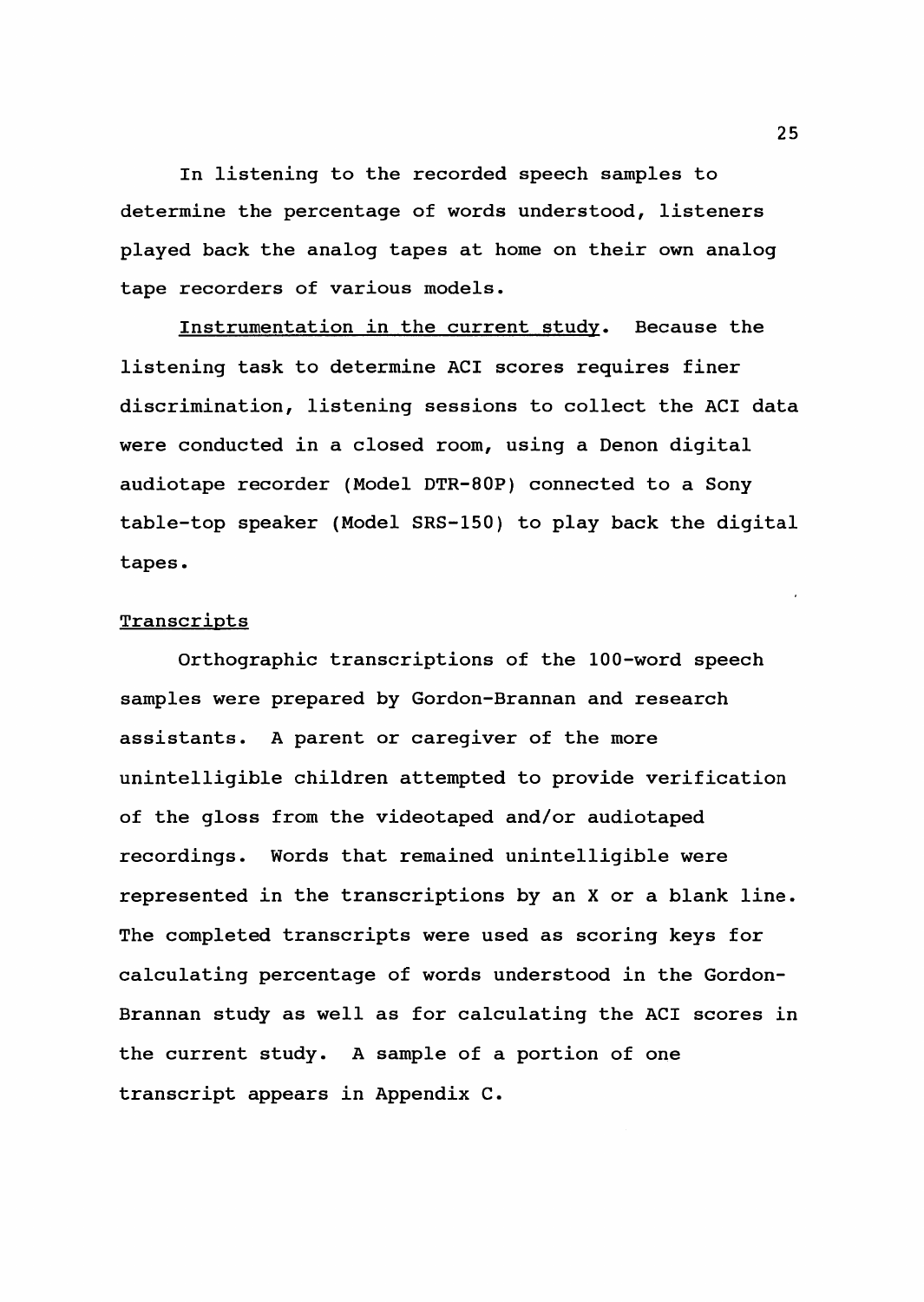### Scoring

Calculating percentage of words understood in the G-B study. Four speech-language pathology graduate students at Portland State University inspected the stimulus materials, listened to the tapes, and made orthographic transcriptions of the continuous speech samples. Each listener's orthographic transcription of a speech sample was compared to the scoring key for that sample. Gordon-Brannan calculated the percentage of words understood by each listener for each subject, following the method outlined by Kwiatkowski and Shriberg (1992), that is, dividing the total number of words understood in a continuous speech sample by the total number of words in the sample. Scores determined by each of the four listeners for each of the subjects are included in Appendix D.

Calculating the ACI for the current study. As training in the listening and scoring task, the investigator reviewed the criteria for determining the ACI and for distinguishing distortions from other consonant errors (Shriberg, 1993). These criteria are provided in Appendixes A and B. It is important to note that sounds that are not standard productions of target phonemes, but are not recognized as another distinct phoneme (e.g., dentalized sibilants) are categorized as distortions, as are "all potential additions" (Shriberg, 1993, p. 132).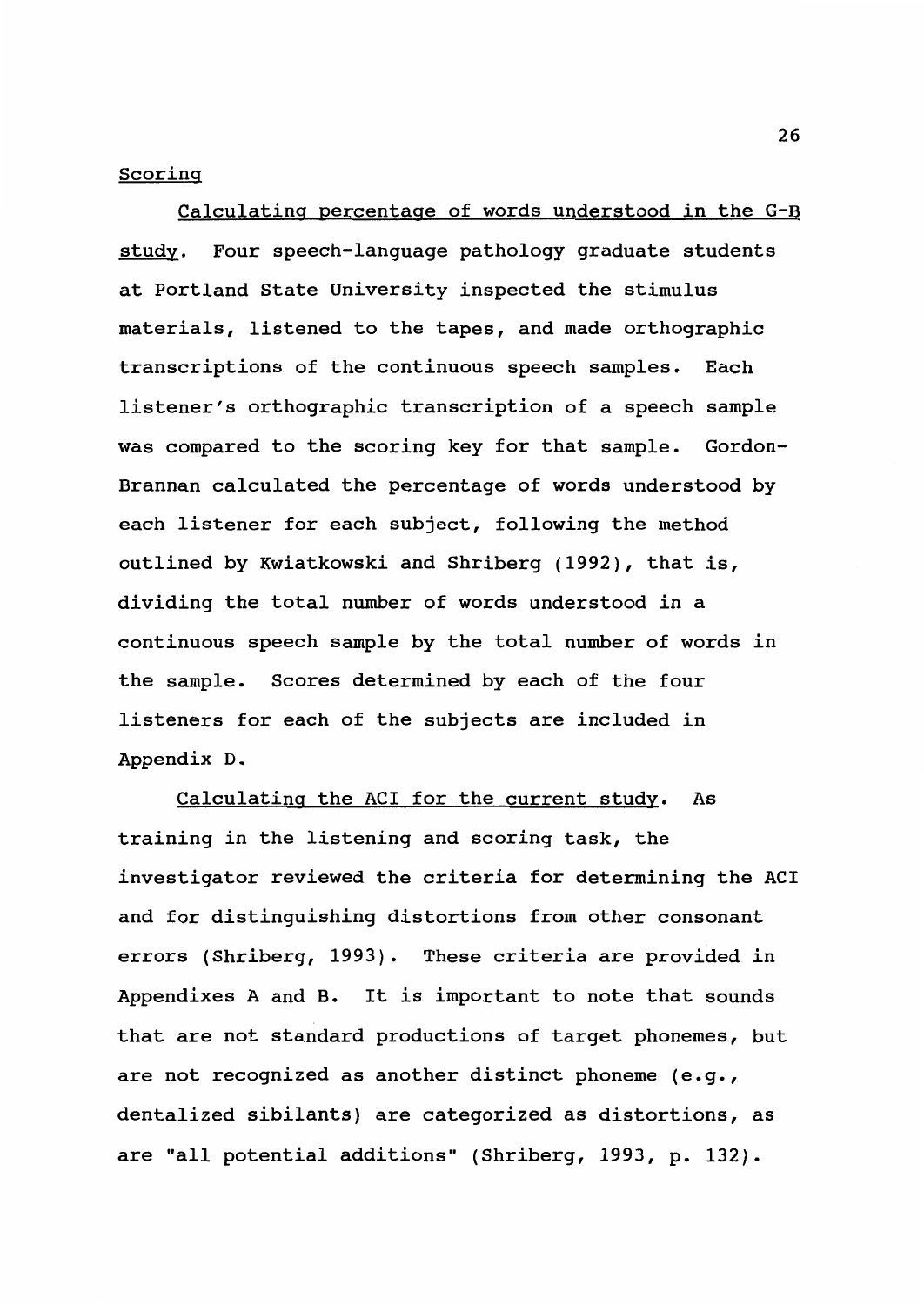In training, special attention was given to distinguishing clinical from non-clinical distortions, as the latter are not considered distortion errors for purposes of calculating the ACI. Non-clinical distortions include: a) palatalized /s/  $[$ /s $/$ ], b) retroflexed /s/  $[$ /g $/$ ], c) deletion of initial /h/ in unstressed pronouns, and d) substitution of a glottal stop for /t/ in word-final position (Shriberg, 1993).

The investigator also practiced scoring samples, using transcripts and speech samples of subjects from the original Gordon-Brannan (1993) study not selected to be included in the current investigation. After completing 3 to 4 hours of training and practice, the investigator listened to the 30 samples included in this study and calculated the ACI for each. In accordance with the ACI scoring rules (Shriberg, 1993), words that were unintelligible to the investigator were not scored, even though the gloss of these words might have been provided on the scoring keys.

To score the speech samples, the investigator listened to the taped continuous language samples and recorded consonant errors on a copy of the scoring key for each sample. Each consonant articulation error was indicated by marking a diagonal line across the letter representing the target sound. When the error was a distortion, a second diagonal line was drawn intersecting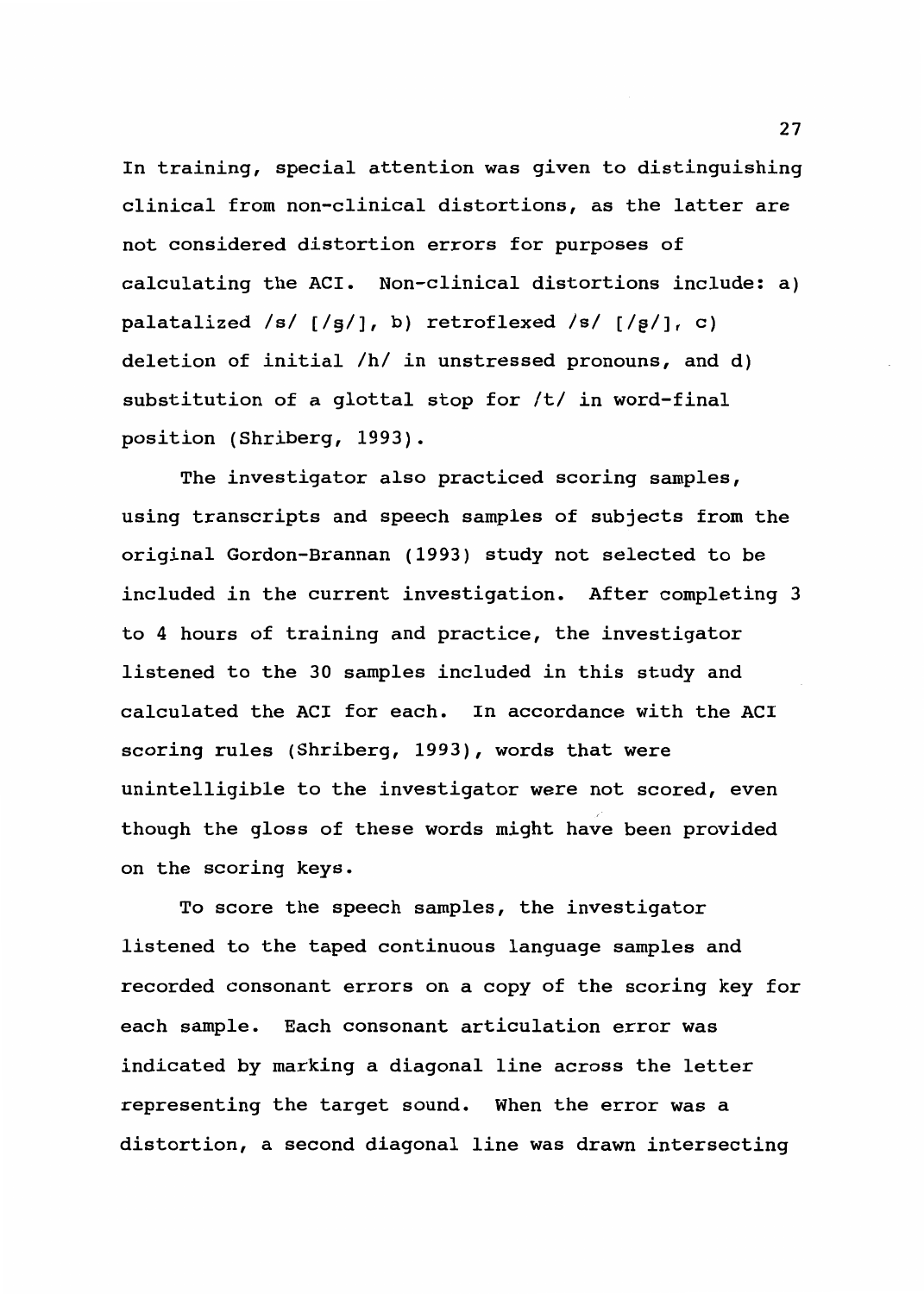the first, forming an X. Vowel distortions (e.g., derhotacized  $/3$  or  $/7$ ; notably raised, lowered, fronted, or backed vowels or diphthongs; and/or vowels of notably lengthened or shortened duration) were indicated by circling the orthographic representation of the vowel. A portion of a marked sample is provided in Appendix C. The marks were counted at a later time, and the ACI was calculated, following the procedure formulated by Shriberg  $(1993)$ .

$$
ACT = \frac{PCC + RDI}{2}
$$

The variables in the formula for ACI are defined as follows:

$$
\texttt{PCC} = \underline{\texttt{TOTAL CORRECTLY ARTICULATED CONSONANTS}} \\\ \texttt{TOTAL CONSONANTS}
$$

ROI = ERRORS DUE TO DISTORTIONS TOTAL ARTICULATION ERRORS

### Reliability

# Percentage-of-words scoring in the G-B study.

Inter-rater reliability was established between the four listeners from the original Gordon-Brannan (1993) study through the Pearson product-moment correlation (Pearson  $\underline{r}$ ). Because the listeners were permitted to listen to each speech sample as many as three times, intra-judge reliability was not determined.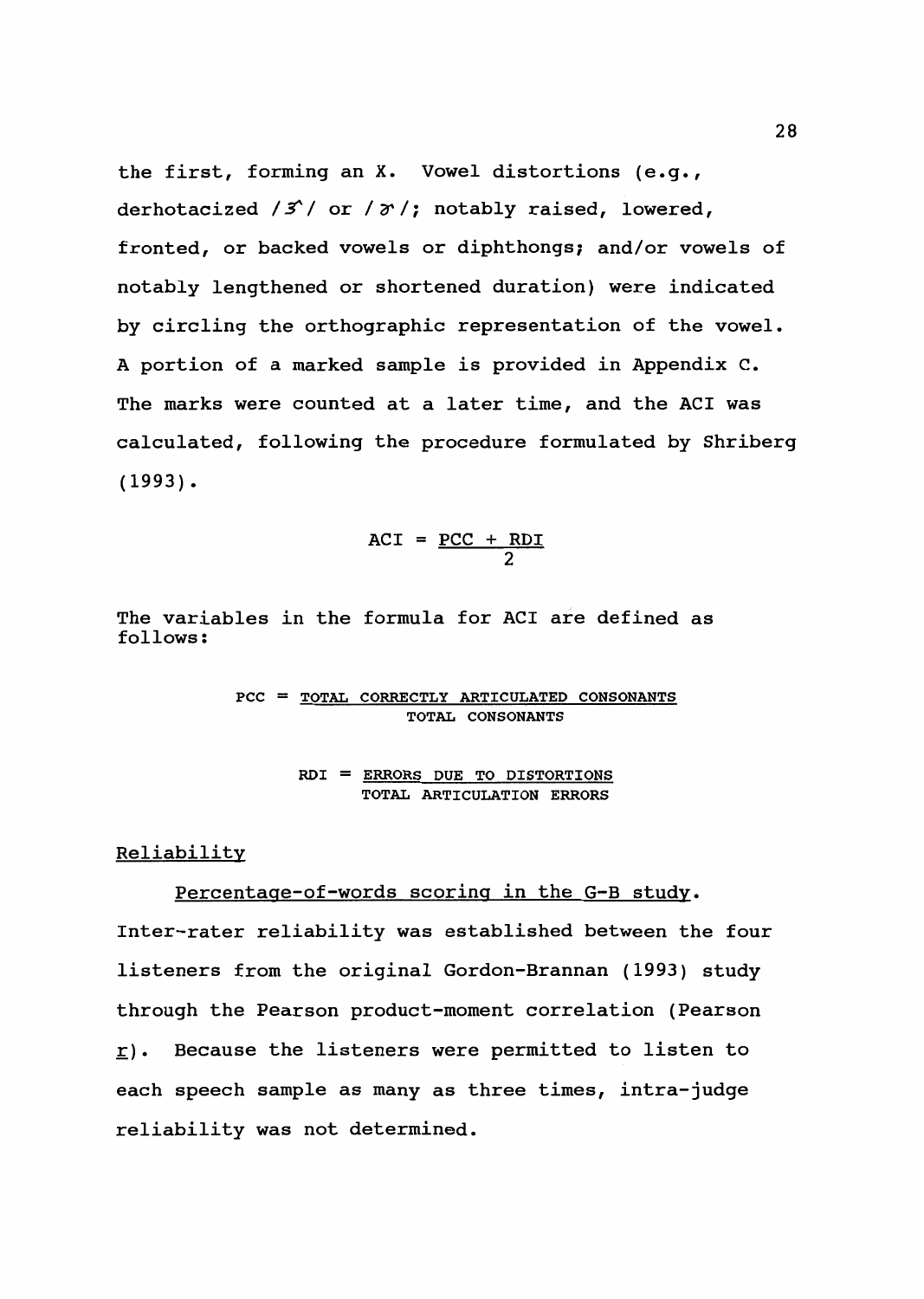The Articulation Competence Index (ACI) scoring. Inter-rater and intra-rater reliability in assigning the Articulation Competence scores were addressed through the Pearson product-moment correlation (Pearson  $\underline{r}$ ). Because it was anticipated that the listening and scoring tasks were likely to require considerable time, only 20% of the samples were used in correlations to assess reliability, though it was understood that the small sample size would reduce the power of the statistical outcome, yielding limited or questionable results.

The investigator scored 6 of the samples twice, with the second presentation of those samples occurring at least 24 hours after the first. A comparison of the two sets of scores for the six samples was used as a measure intra-judge reliability. Another graduate student nearing completion of the Speech and Hearing Sciences Program at Portland State University participated in training sessions in scoring and calculating the ACI. The student then listened to 6 of the speech samples and calculated the ACI for each. Inter-judge reliability was addressed by correlating the two sets of scores for the six samples calculated by the principal investigator and the second graduate student. In addition, an item analysis of the two sets of marked transcripts was conducted to further evaluate inter-judge reliability.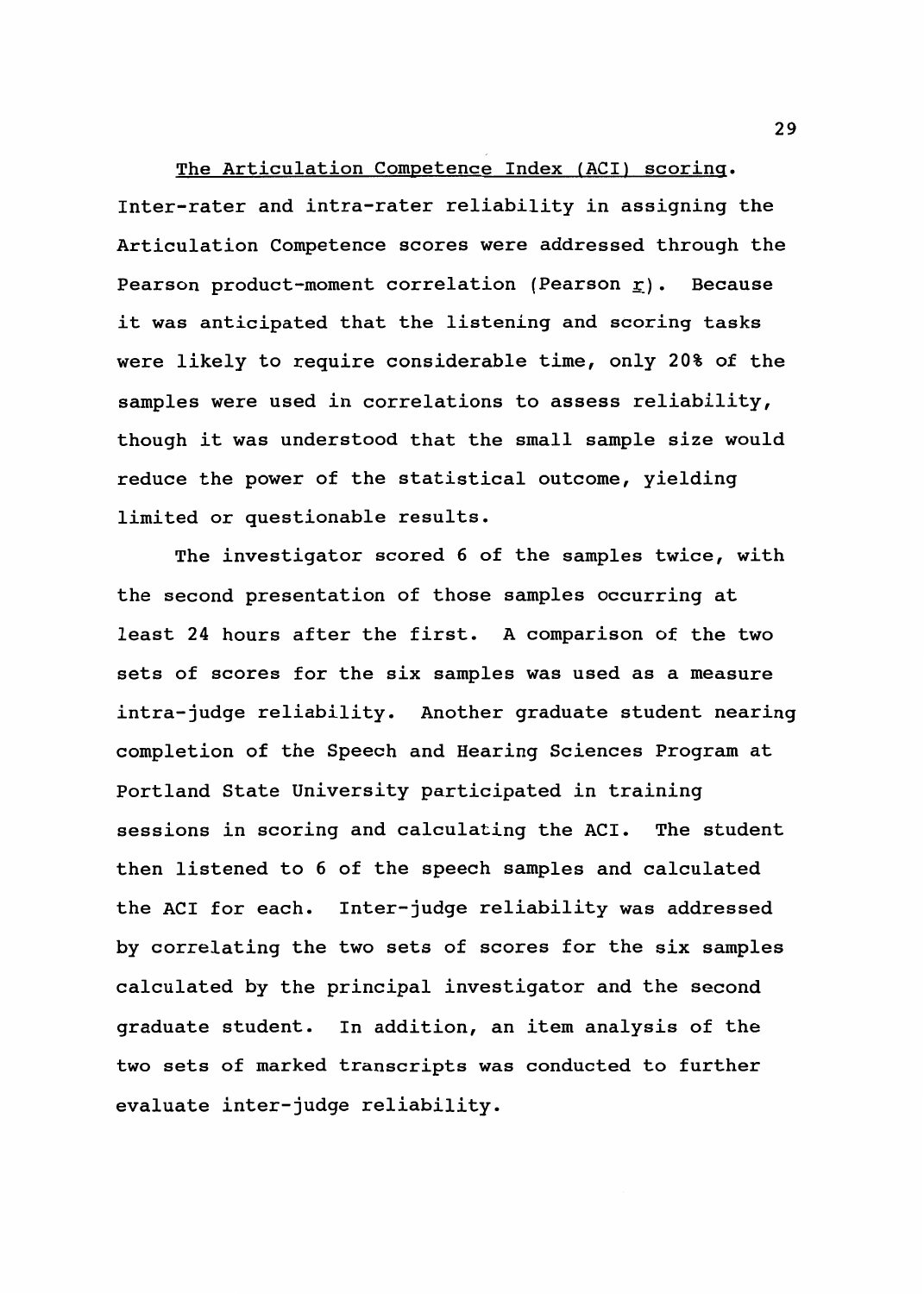### Analysis

All statistical analyses were performed using SPSS for Windows (SPSS, 1993). A confidence level of .05 was established for all statistical analyses.

The research question, regarding the relationship between percentage of words understood and the ACI, was addressed following a simple correlational design. After the computation of ACI for each of the 30 speech samples, the correlation between the independent variable, intelligibility as measured by percentage of words understood, and the dependent variable, the ACI, was calculated using the Pearson- $\underline{r}$ .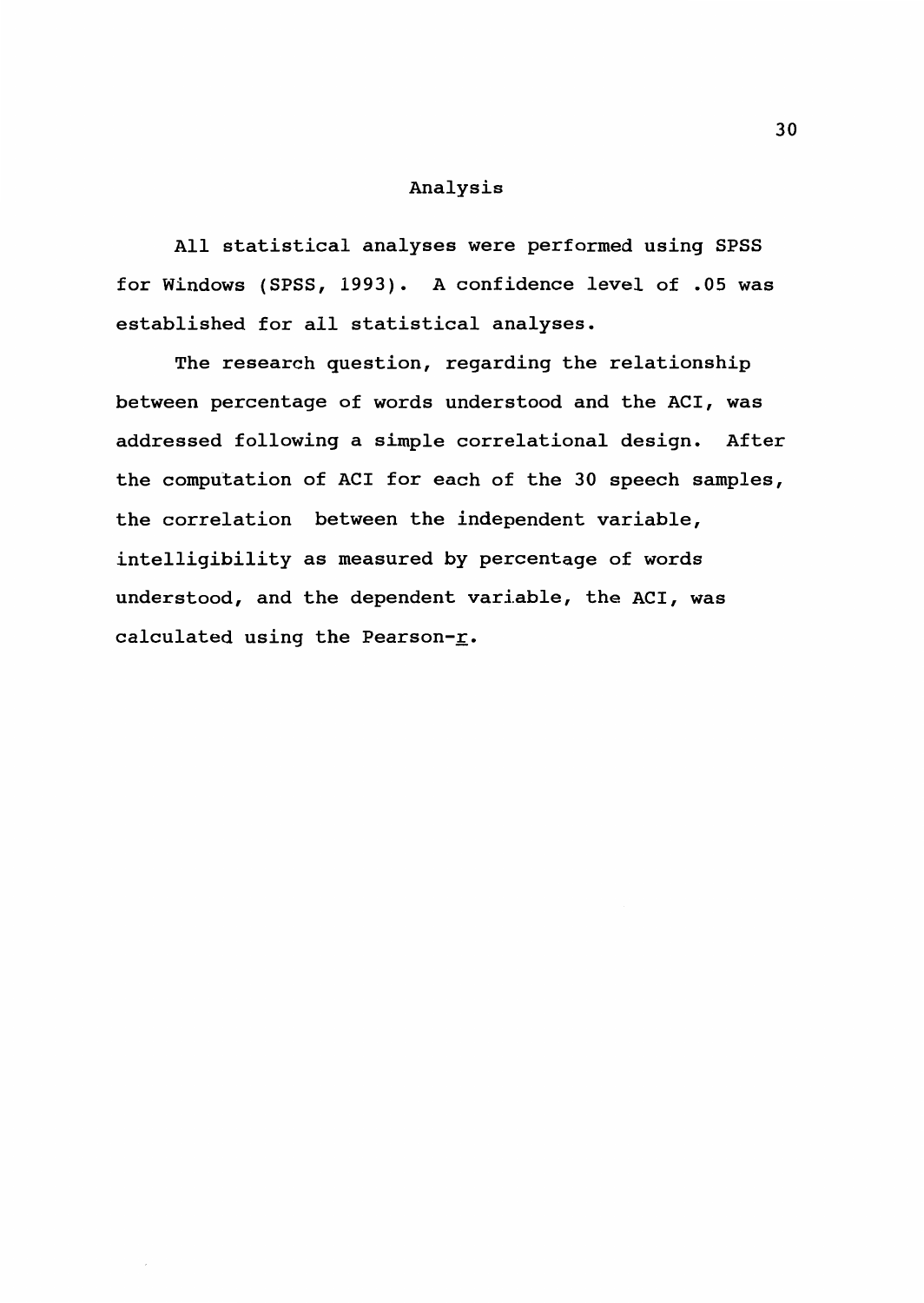# CHAPTER IV RESULTS AND DISCUSSION

The purpose of this study was to investigate the degree to which the Articulation Competence Index (ACI) reflects intelligibility in the speech of 4- and 5-yearolds of varying phonological competence. This was addressed by correlating ACI scores calculated from recorded samples of continuous speech obtained from 30 children, with the percentage of words understood in those samples. Prior to presenting the results of the study, reliability data will be offered. The chapter will conclude with a discussion of the results of this study and an anecdotal account of the investigator's experiences in collecting the data, which provides information for consideration in designing more comprehensive studies to assess the validity of the ACI.

### Reliability

# Reliability of Percentage of Words Understood Data in the G-B Study

The Pearson product moment correlation (Pearson  $\underline{r}$ ) was used to examine inter-rater reliability among the four listeners who determined the percentage of words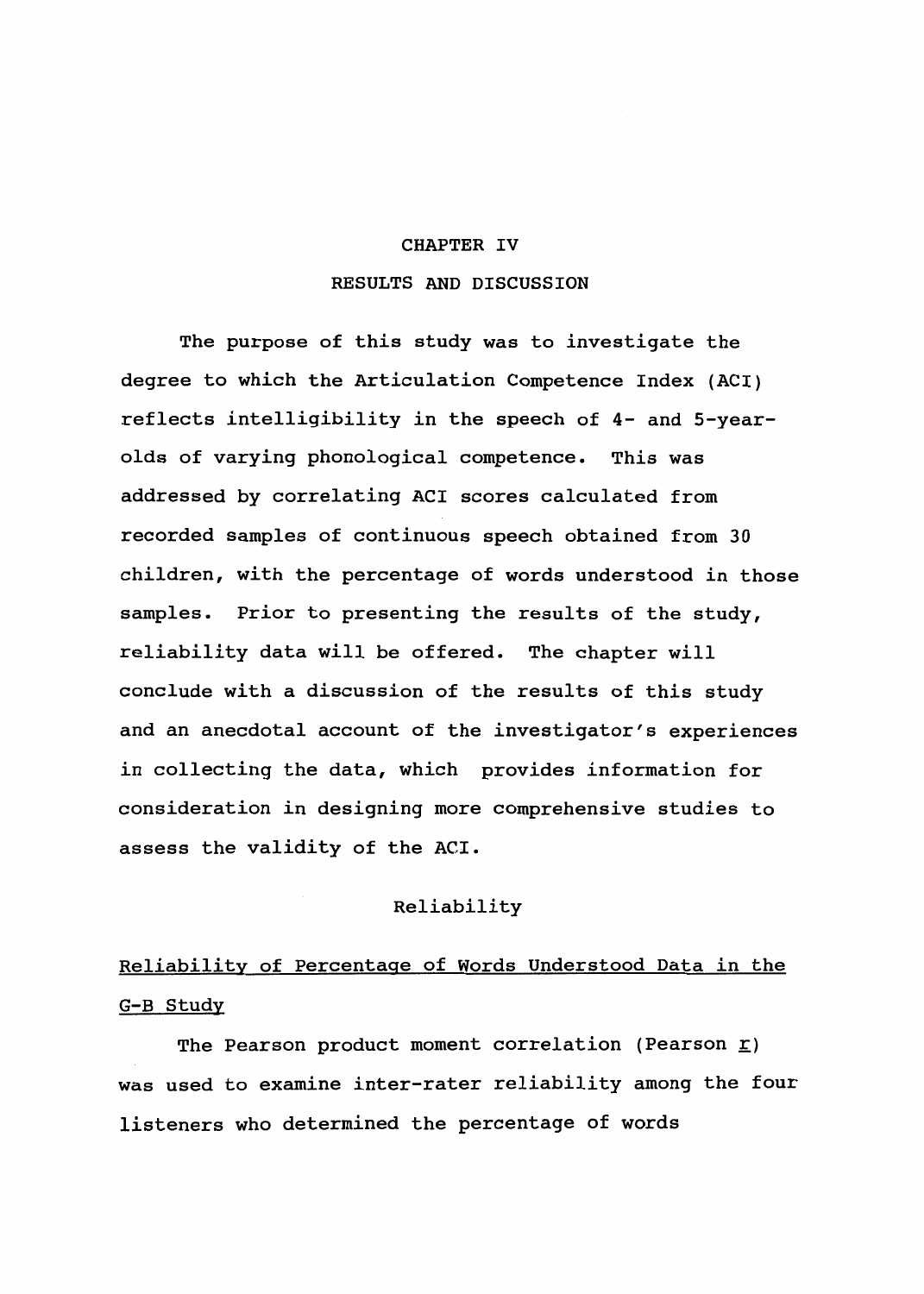understood *in* each of the 30 samples. Reliability coefficients for the percentage-of-words scores ranged from .87 to .94. All individual correlations between each of the six pairs of listeners were significant ( $p < .001$ ), indicating that the four listeners were generally *in*  agreement in determining percentage of words understood. This level of agreement also suggests that the subjects were similarly intelligible to the four listeners. A correlation matrix for the percentage-of-words-understood measure is provided in Table 2. Because the listeners were permitted to listen to each sample as many as three times, intra-rater reliability was not determined.

#### Table 2

| Listener | Listeners |      |      |      |  |  |  |
|----------|-----------|------|------|------|--|--|--|
|          | А         | в    | с    | D    |  |  |  |
| A        | 1.00      |      |      |      |  |  |  |
| B        | .88       | 1.00 |      |      |  |  |  |
| C        | .87       | .93  | 1.00 |      |  |  |  |
| D        | .88       | .93  | .94  | 1.00 |  |  |  |

| Correlation Matrix for Percentage of Words Understood |  |  |  |
|-------------------------------------------------------|--|--|--|
|                                                       |  |  |  |

Note: p < .001

# Reliability The Articulation Competence Index (ACI) Scoring

After completing training and practice *in* the Articulation Competence Index (AC!) scoring procedures, the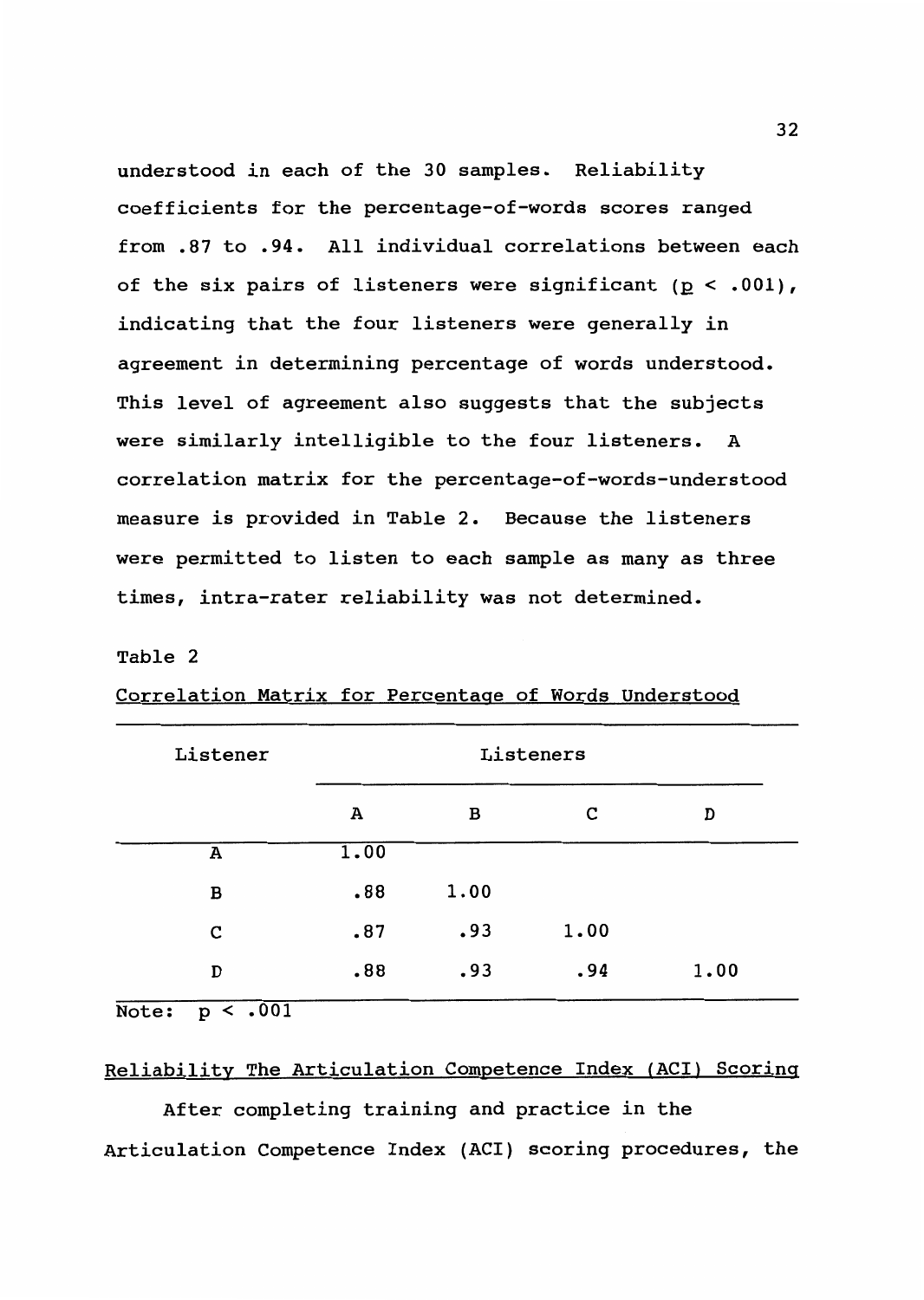investigator calculated the ACI for the 30 samples. Several days after the first scoring, the investigator listened to and re-scored 6 of the samples. At that time, a second graduate student, who had participated in the earlier training and practice sessions, also listened to and scored the same 6 samples.

Intra-rater reliability in ACI scoring. The Pearson *K*  was used to examine intra-rater reliability between the first and second sets of ACI scores calculated by the investigator. The resulting coefficient ( $\underline{r}$ ) of .96 was significant ( $p < .05$ ). While the sample size ( $n = 6$ ) used in calculating the correlation limits the power of the resulting statistic and may give cause to question the validity of the procedure to address intra-rater reliability in this study, the strong correlation between the two sets of scores indicates that the investigator was consistent in scoring the samples.

Inter-rater reliability in ACI scoring. Inter-rater reliability was examined through the Pearson  $\underline{r}$ , calculated from the two sets of ACI scores, that is, those assigned by the investigator and those calculated by the second graduate student. The two sets of ACI scores are provided in Appendix D. The resulting coefficient ( $\underline{r}$ ) of .94 was significant  $(p < .05)$ . Because the correlation was determined based on a small sample size  $(\underline{n} = 6)$ , the power of the resulting statistic is reduced, which may limit the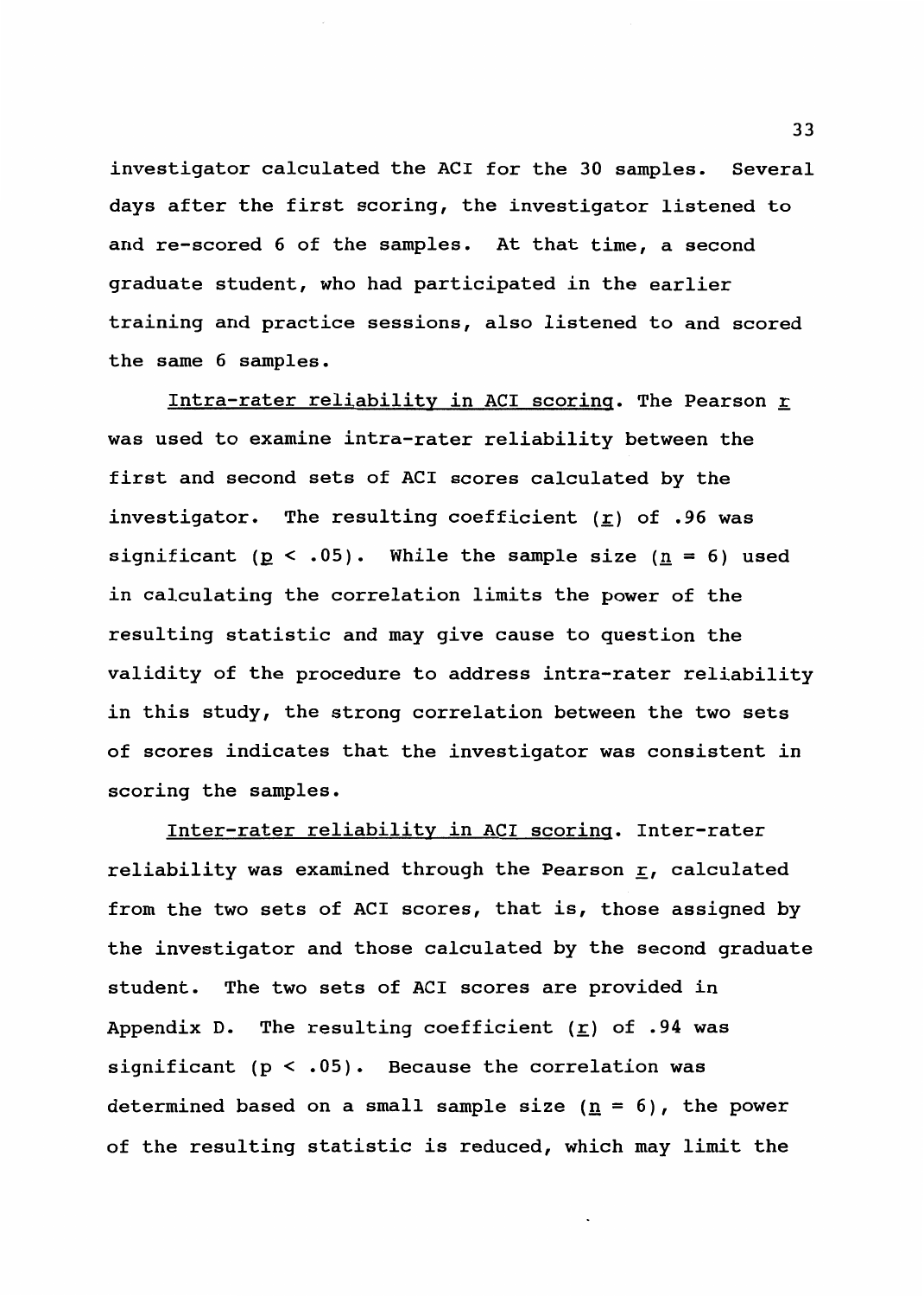validity of the procedure to assess inter-rater reliability in this study. The outcome of  $\underline{r}$  = .94 indicates that the two scorers were in close agreement in assigning ACI scores.

## Results

The research question investigated was: Is there a significant correlation between the Articulation Competence Index (ACI) and percentage of words understood in samples of continuous speech of 4- and 5-year-olds with varying levels of phonological competence?

The research question was addressed through use of the Pearson  $\underline{r}$ . Because this was a preliminary investigation of the validity of the ACI, a single scorer determined the ACI scores used in all correlations. The reader should be mindful of this element of the study design in evaluating the resulting correlations. The correlation coefficients for percentage of words scores assigned by each of four listeners and ACI scores calculated by the investigator are provided in Table 3. The coefficients ( $\text{rs}$ ) ranged from .71 to .81. All individual correlations were significant ( $p <$ .001), indicating a moderately strong correlation between percentage of words scores and the ACI scores. Squaring the correlation coefficients to further assess the degree of relationship between the two measures yielded values for  $\underline{r}^2$ ranging from .50 to .66. These values indicate that the dependent variable, the ACI, accounts for more than half of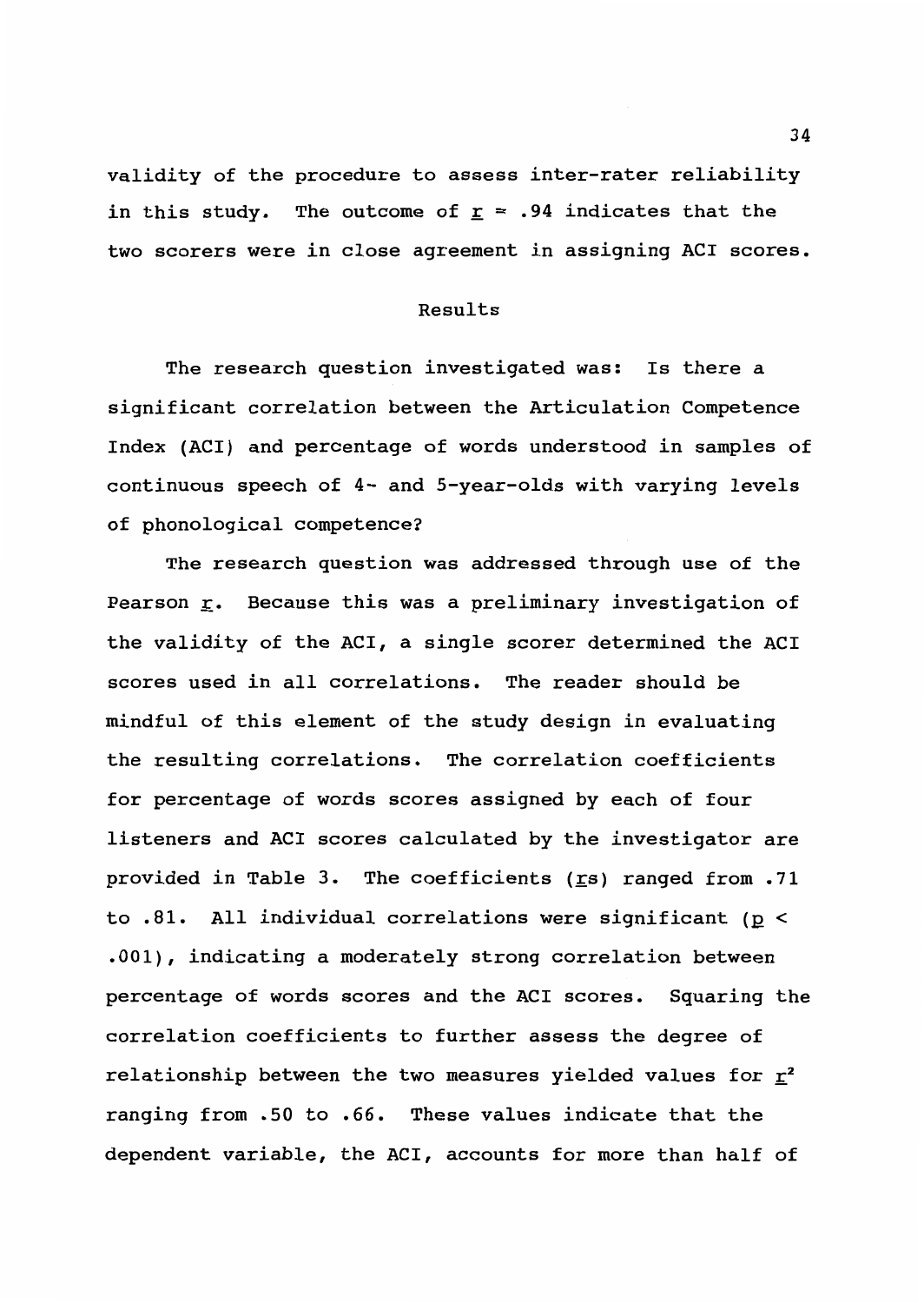the variability in intelligibility in continuous speech, as measured by percentage of words understood. Individual  $\underline{r}^2$ values are included in Table 3. Raw data in the form of percentage of words and ACI scores for each subject are provided in Appendix E.

### Table 3

Correlation Matrix for the Articulation Competence Index (ACI) and Percentage-of-Words Understood Scores

|                         |      | Percentage of Words Understood |     |     |     |  |  |  |
|-------------------------|------|--------------------------------|-----|-----|-----|--|--|--|
|                         |      | by                             |     |     |     |  |  |  |
|                         |      | Listeners                      |     |     |     |  |  |  |
|                         | ACI  | A                              | в   | C   | D   |  |  |  |
| ACI $(\underline{r})$   | 1.00 | .71                            | .76 | .73 | .81 |  |  |  |
| ACI $(\underline{r}^2)$ | 1.00 | .50                            | .58 | .53 | .66 |  |  |  |

Note: ACI ( $\underline{r}$ ) indicates Pearson  $\underline{r}$  correlation between the ACI scores and percentage-of-words scores. ACI  $(\underline{r}^2)$ indicates squared values for the correlation between ACI scores and percentage-of-words scores.

### Discussion

This study was a preliminary investigation of the correlation between the Articulation Competence Index (AC!) and the percentage of words understood in continuous speech samples of 4- and 5-year-old children of varying phonological competence. The percentage of words understood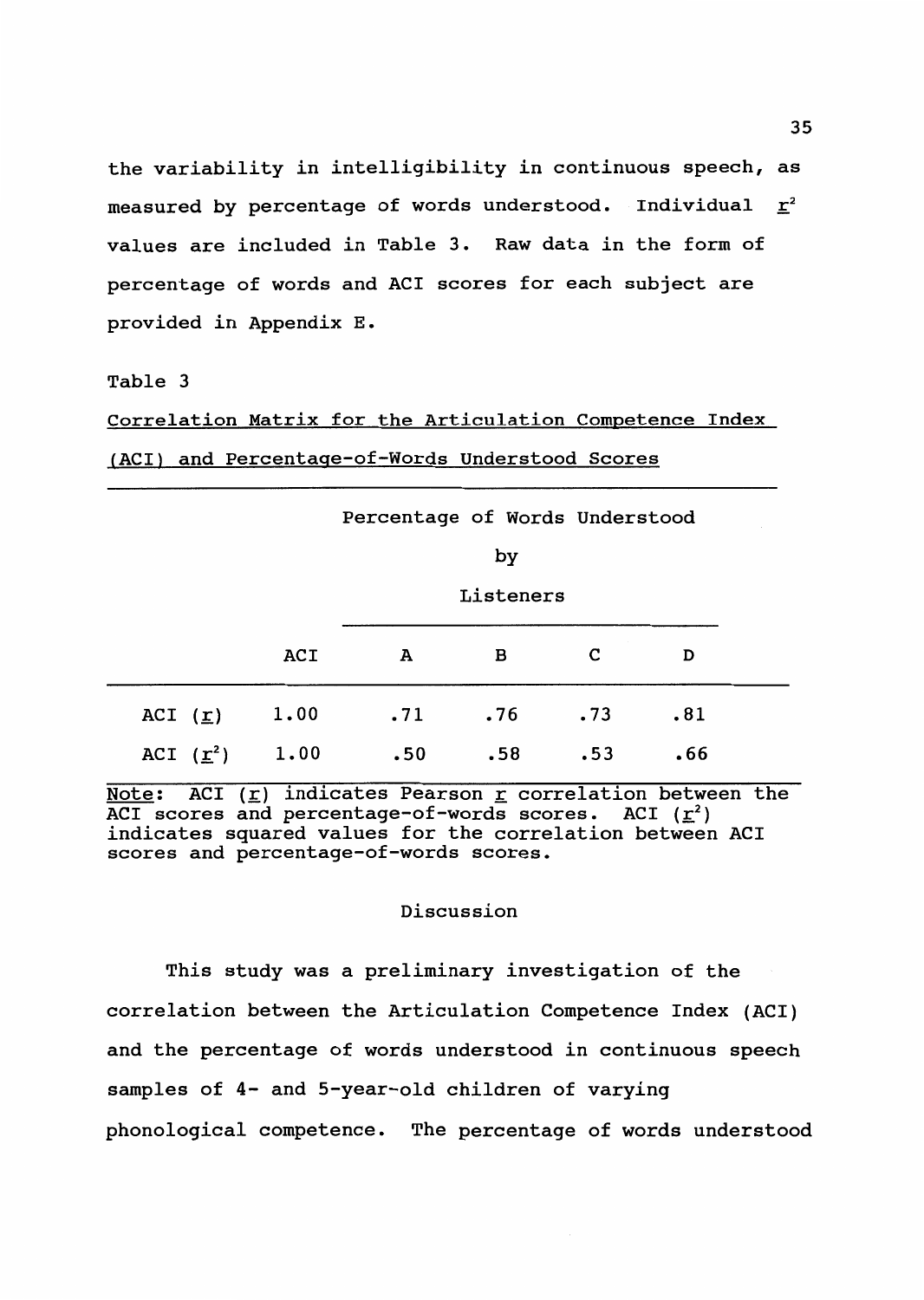was used as the standard measure of intelligibility. The ACI is a measure of severity, which, according to Shriberg (1993), encompasses intelligibility, disability, and handicap. A correlation between scores for the two measures, when used to assess samples of continuous speech, indicates the degree to which the ACI reflects the intelligibility component of severity. The results demonstrate that there is a moderately strong relationship between the two measures and that the parameters of speech measured by the ACI account for more than half the variability in continuous speech intelligibility.

# Reliability in Percentage of Words Understood in the G-B Study

Because listeners were permitted to listen to the speech samples three times, intra-rater reliability was not examined. Correlations to determine inter-rater reliability were moderately high, indicating that the four listeners were in general agreement in determining the percentage of words understood in each sample. These results also suggest that the subjects were similarly intelligible to the listeners.

To further examine the degree of agreement among the four listeners in assigning percentage-of-words scores, the relative range of scores for each subject was determined through an additional statistical operation. This involved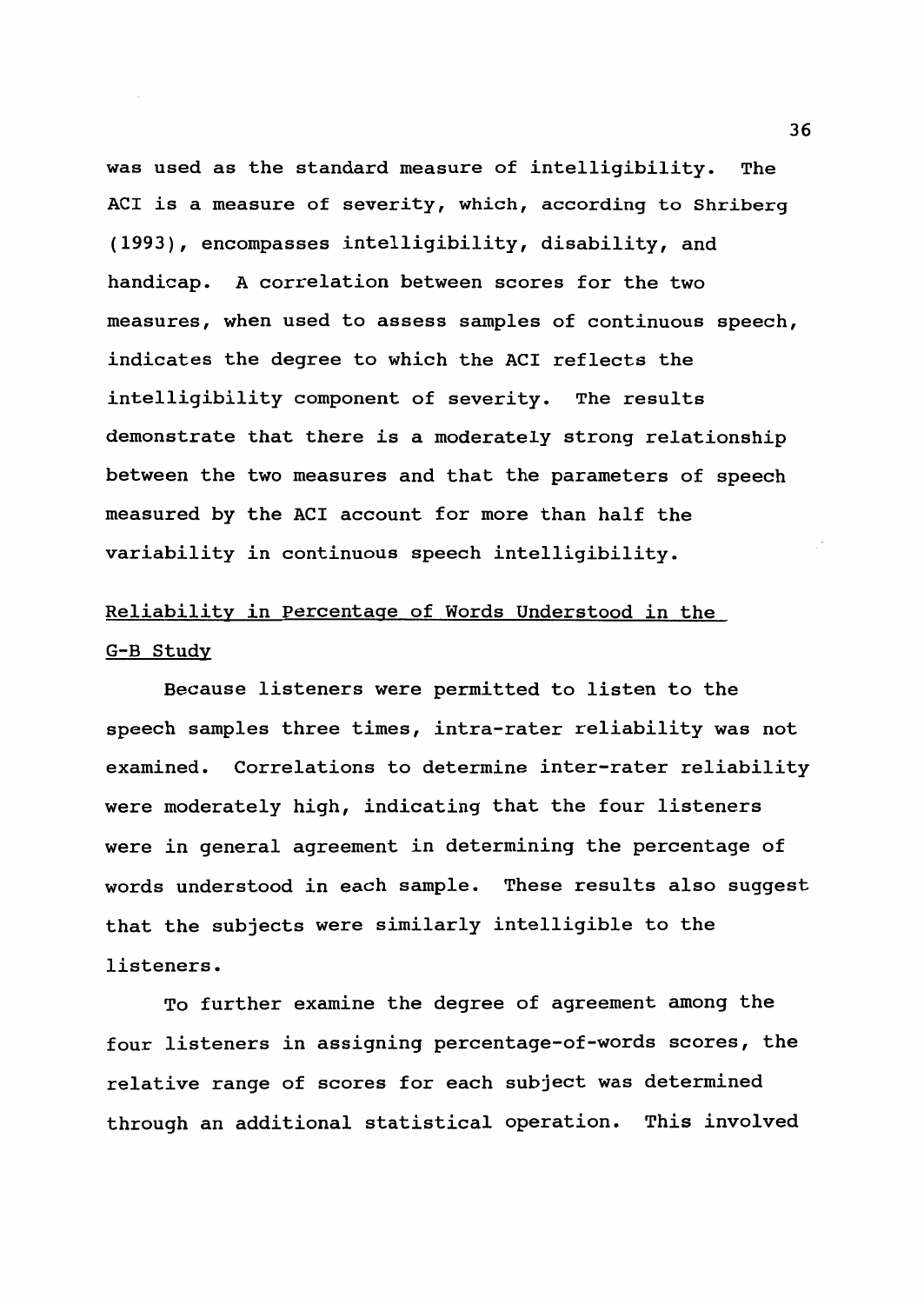This involved dividing the standard deviation of the four percentage-of-words scores for each subject (the population standard deviation) by the mean of the four scores. Analysis of the resulting relative range of scores for each subject revealed that the four listeners differed by less than 5% in assigning scores for 15 of the subjects. For each of 10 subjects, the range differed by less than 10%, while scores for each of 4 subjects differed by less than 15%. The range of scores for the single remaining subject varied by 16%. This analysis suggests that, though the listeners were not in complete agreement in determining the actual percentage of words understood in each sample, they were not widely disparate in assigning percentage-of-words scores. The lack of extreme disparity supports the evidence provided by the correlation coefficients, which indicated that the listeners were in general agreement in determining percentage of words understood. That a degree of divergence in scores was observed is not surprising, however, given the complexity of the interaction between partners in the speaker-listener dyad, described by Connolly (1986) and Kent (1993).

## Reliability in the ACI Scoring

Correlation coefficients for intra- and inter-rater reliability in ACI scoring were very high, indicating that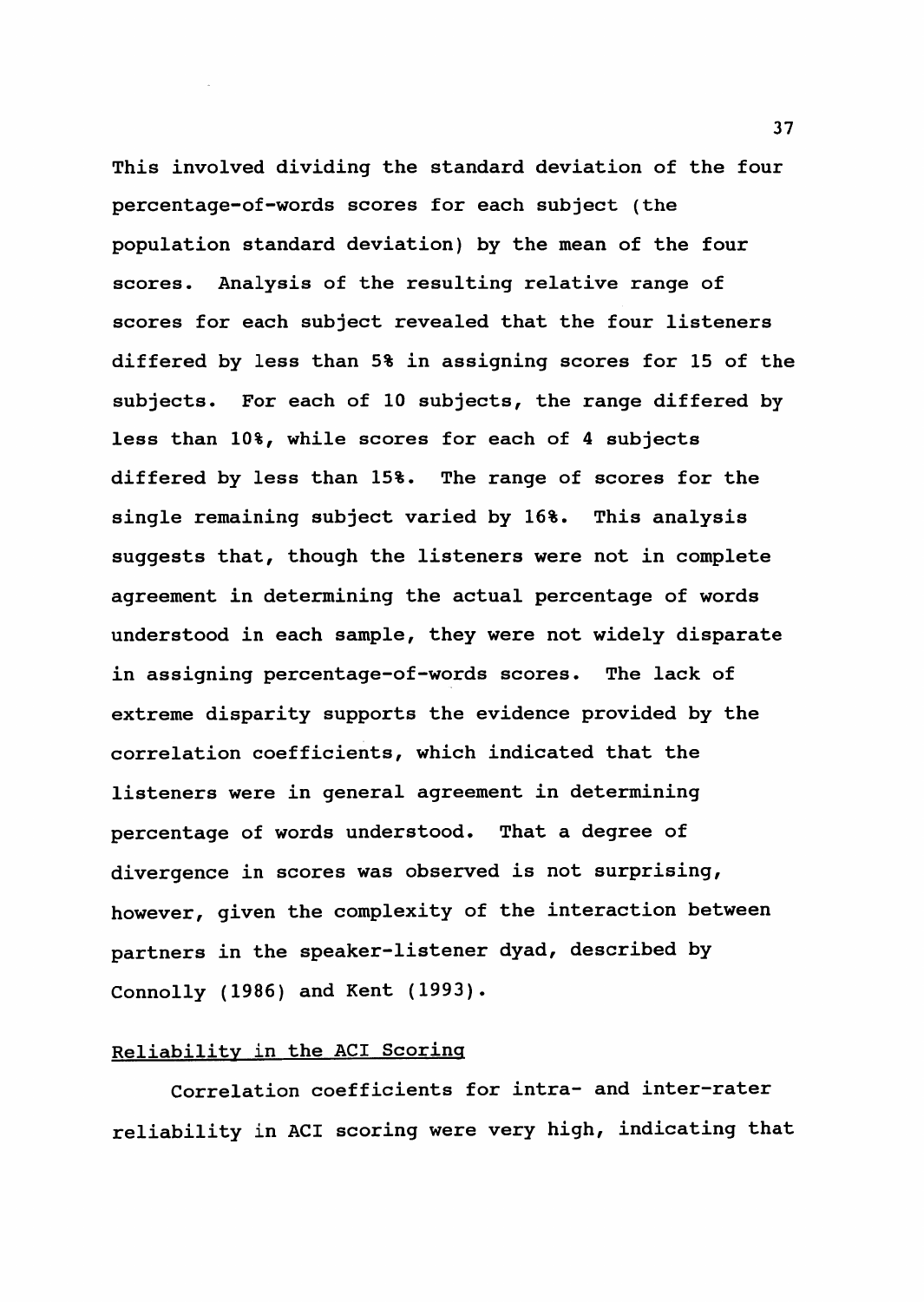agreement in determining ACI scores. Because only 6 of the 30 samples were included in calculating the correlations to assess intra- and inter-rater reliability in ACI scoring, the results are limited in statistical power. Because of this, the validity of the procedures to determine intra- and inter-rater reliability in ACI scoring may be subject to question. The ACI scores subjected to statistical analysis to determine intra- and inter-rater reliability were also examined through other means, including rank ordering and item analysis. While these methods do not increase the power of the statistical correlations, they do offer some additional information regarding similarities and discrepancies between sets of ACI scores determined in this study.

Intra-rater reliability in ACI scoring. The two sets of 6 samples included in intra-rater reliability testing were ranked in descending order by ACI scores assigned by the investigator in initial and second scoring sessions. The rank order was identical for both sets of scores, while differences between first and second sets of scores ranged from only 3 to 6 percentage points, indicating consistency in scoring. An item analysis of errors noted on the speech sample transcripts used in the first and second scorings did not reveal any pattern in discrepancies. However, including all 30 samples in repeat scoring might have revealed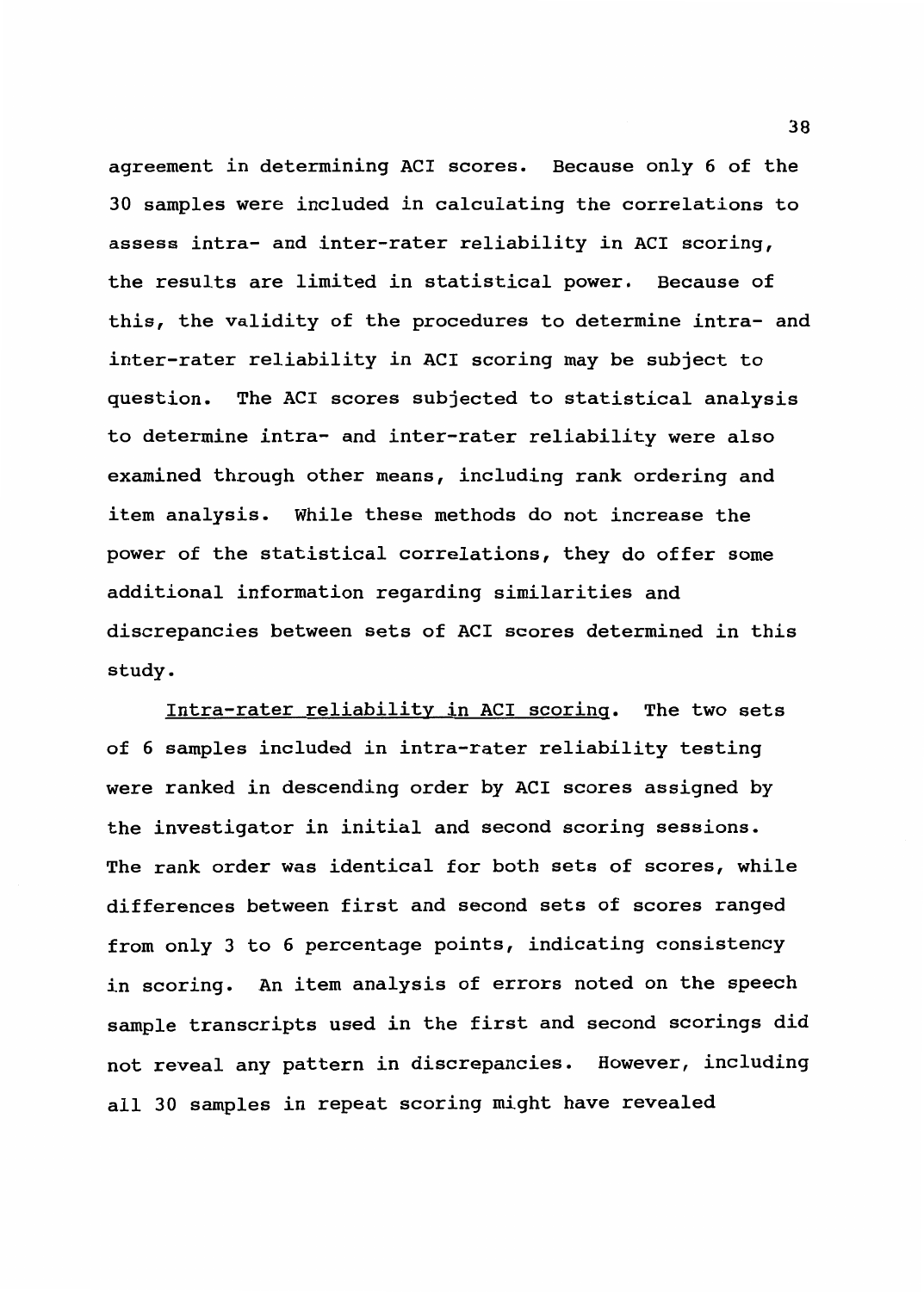discrepancies. However, including all 30 samples in repeat scoring might have revealed patterns that were not observed in the limited selection of 6 samples.

Inter-rater reliability in ACI scoring. The investigator assigned higher ACI scores to 4 of the 6 samples than did the second scorer. However, no pair of scores differed by more than 10%. When the two sets of ACI scores determined by the investigator and the second scorer were ranked in descending order, there were differences in the first three places in the ranking, while there was total agreement in the last three places of the order. It should be remembered, however, that in the 3 sets of scores that were not ranked identically, just as in the entire 6 sets, no pair of scores differed by more than 10%. While the examination of the ranked scores shows close agreement, conclusions drawn from this examination are limited by the small number of samples.

Analysis of the two sets of scored samples revealed that the second scorer judged fewer consonants as correct on 4 of 6 samples, though only one set of scores differed in identification of consonant errors by more than 6%. The greatest discrepancy in scoring correct consonants was an 18% difference for Subject 2, whose resulting ACI scores of 30 and 28, assigned by the investigator and the second scorer, differed by 7%. Both scorers also ranked Subject 2 in last place by ACI scores.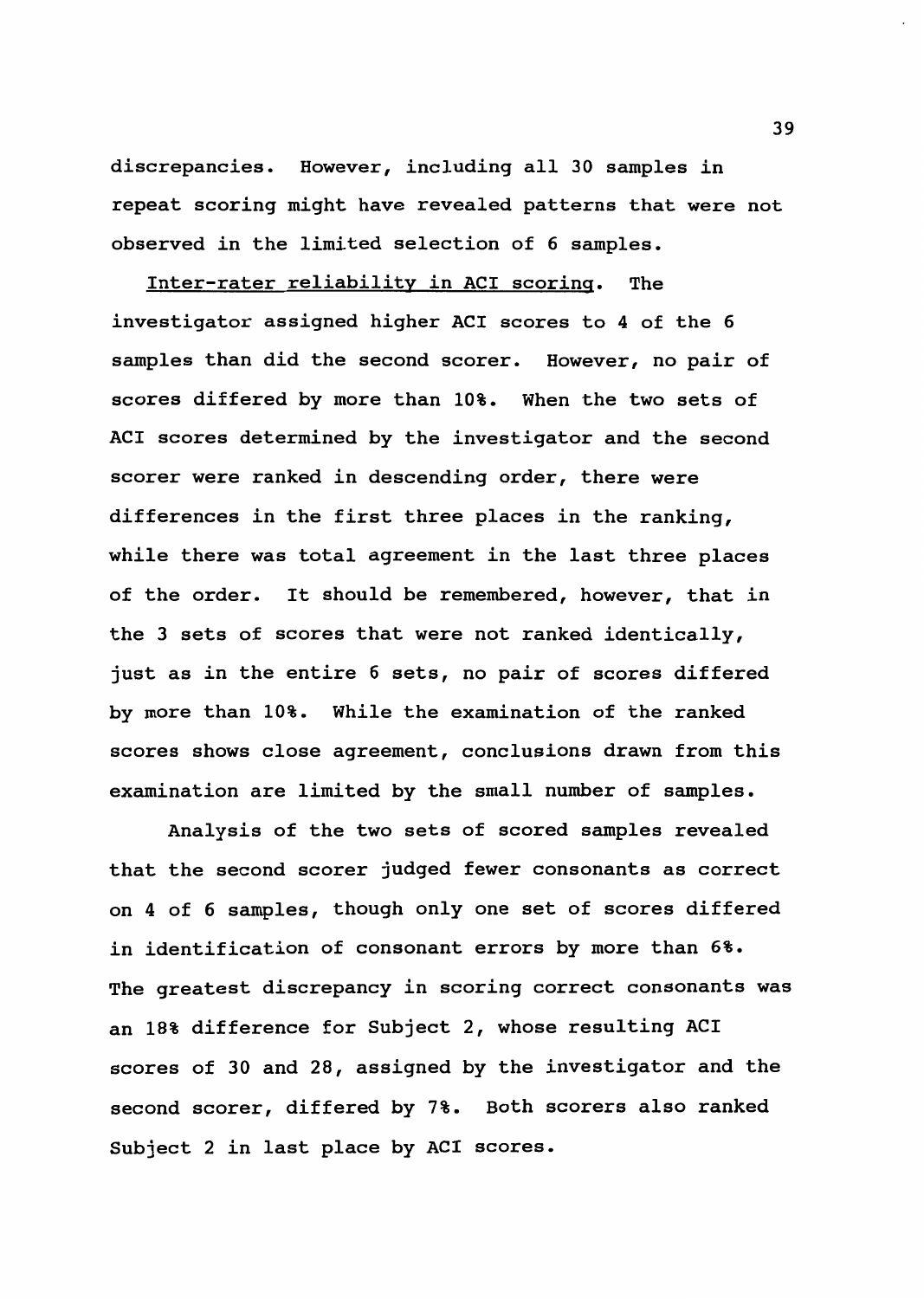While the numbers of errors judged as distortions by the two scorers did not reveal any pattern, one consistent discrepancy in scoring distortions was revealed by an item analysis of the scored transcripts. This discrepancy occurred in scoring /s/ distortions. In the 6 samples, the second scorer found 9 instances of /s/ distortions that were not scored as errors by the investigator, with 5 of these discrepancies occurring in the sample for Subject 1. Both scorers were aware that, according to the ACI scoring rules, palatalized /s/ (/s/) and retroflexed /s/ (/s/) are non-clinical distortions and, therefore, are not scored as errors. However, in informal discussion during training, the investigator observed that she tended to attribute other questionable /s/ productions to the recording quality, while the second scorer did not. In this area, it could be said that the investigator disregarded the scoring instruction to "score as incorrect unless heard as correct" (Shriberg & Kwiatkowski, 1982, p. 260). It is apparent that the two scorers maintained their respective approaches to scoring /s/ productions throughout the data collection process. Presenting all 30 samples for ACI scoring by additional scorers might have revealed more scoring patterns or discrepancies than were apparent in the 6 samples.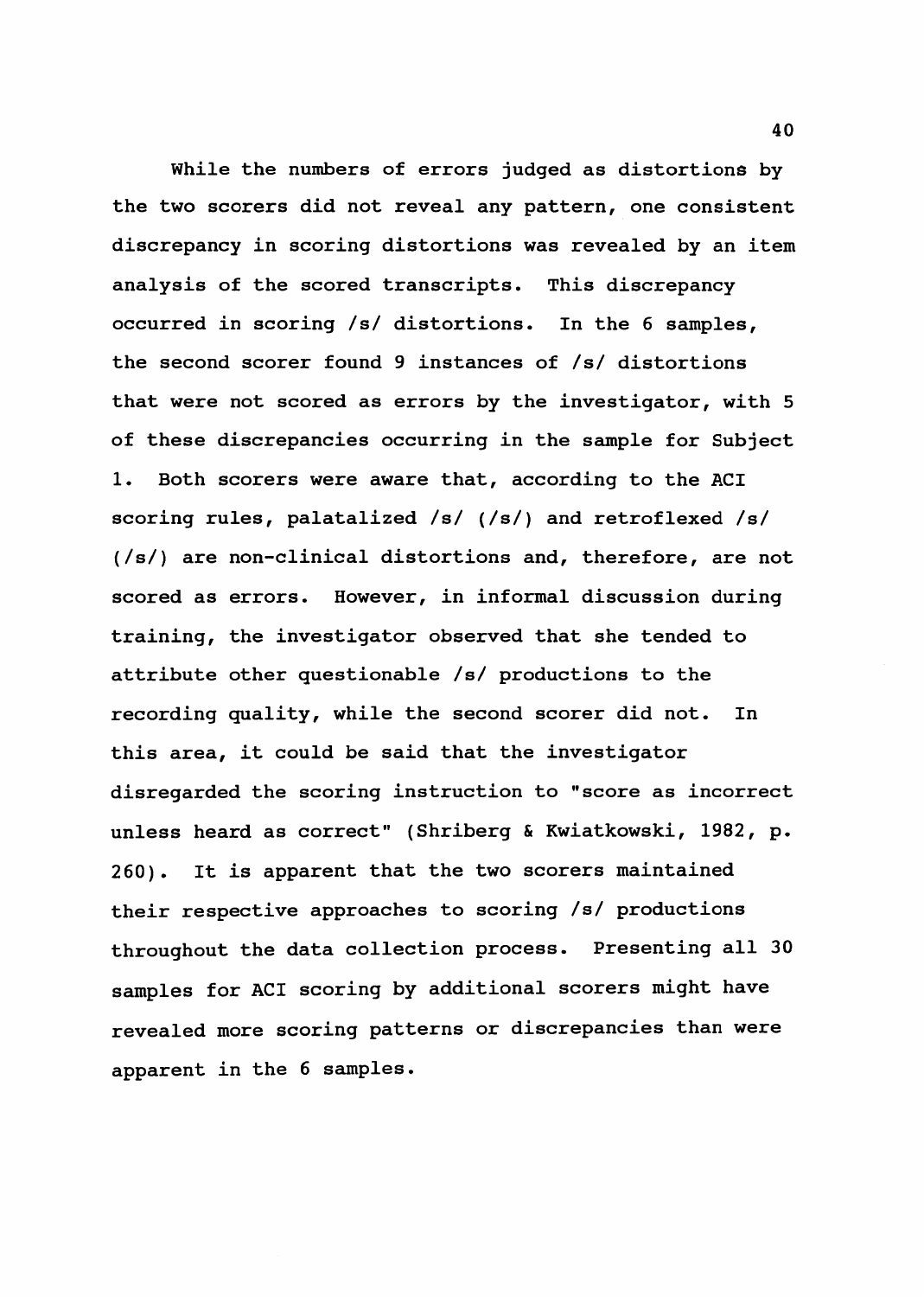# Correlation Between Percentage of Words Understood and the Articulation Competence Index (ACI)

Correlations between percentage of words understood by each of the four listeners and the Articulation Competence Index (ACI) scores assigned by the investigator were moderately high, indicating that the ACI does reflect intelligibility in continuous speech.

The correlation between the ACI scores and percentage of words understood (illustrated by the respective  $r$ values of .71, .76, .73, and .81; and values for  $\underline{r}^2$  of .50, .58, .53, and .66) is higher than the moderate correlation ( $\underline{r} = .42$ ;  $\underline{r}^2 = 18$ ) between Percentage of Consonants Correct (PCC) and percentage of intelligible words reported by Shriberg and Kwiatkowski (1982). This suggests that the ACI more accurately reflects the intelligibility component of severity than does PCC. This appears to be supported by a later study by Shriberg (1993), who concluded that the ACI was the more sensitive severity metric by demonstrating that the ACI provides better separation of speech-delayed 4- and 5-year-olds from speech-normal children of the same age than does PCC.

The results of this study in the form of a moderately high correlation between the ACI, a measure of the severity of articulatory or phonological involvement, and percentage of words understood in continuous speech, the standard measure of intelligibility, provide empirical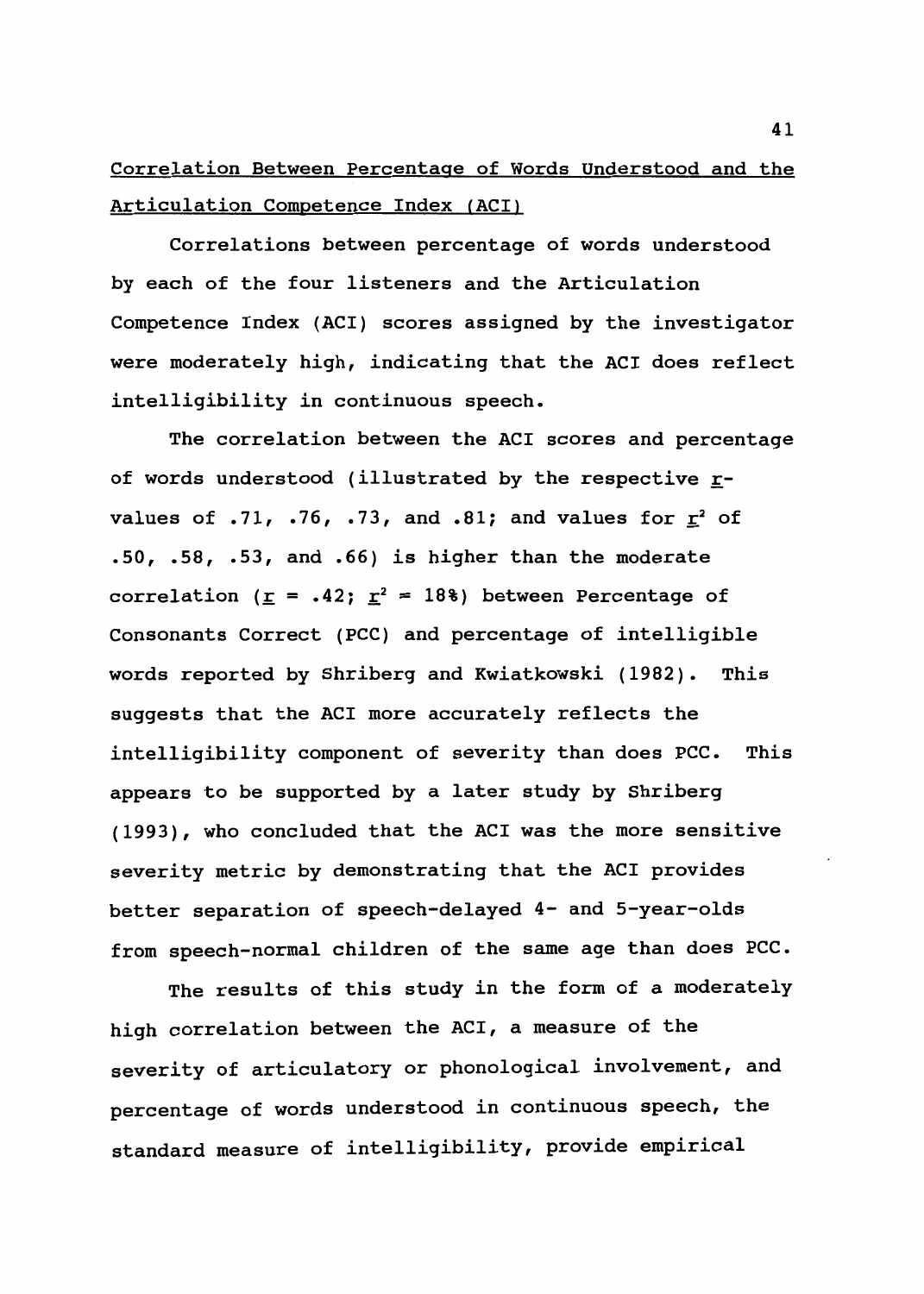support for researchers who have noted the importance of articulatory and phonological factors in intelligibility (Gordon-Brannan, 1993; Hodson & Paden, 1981; Kent, 1993; Weiss, 1982). In this study, the  $r^2$  values derived from the correlations between the ACI and percentage-of-words data show that, though articulatory and phonological factors account for more than 50% of the variability in speech intelligibility, 40 - 50% of the variability must be accounted for by other factors. The literature describes a number of influences on intelligibility that may, individually or in combination, constitute these factors. Weiss (1982) offered a comprehensive list of possible influences on intelligibility, and some of these, such as contextual and linguistic elements, also have been addressed by Connolly (1986), Kent (1993), and Weston and Shriberg (1992). Shriberg (1993) acknowledged the importance of examining suprasegmental elements in speech evaluation, by proposing the ACI as only one part of a larger assessment system, that includes measures of voice and prosody. The contextual, linguistic, and suprasegmental factors examined by these authors are potential sources of variability in speech intelligibility not accounted for by articulatory and phonological factors.

Caution should be exercised in drawing conclusions from this study regarding the validity of the ACI as an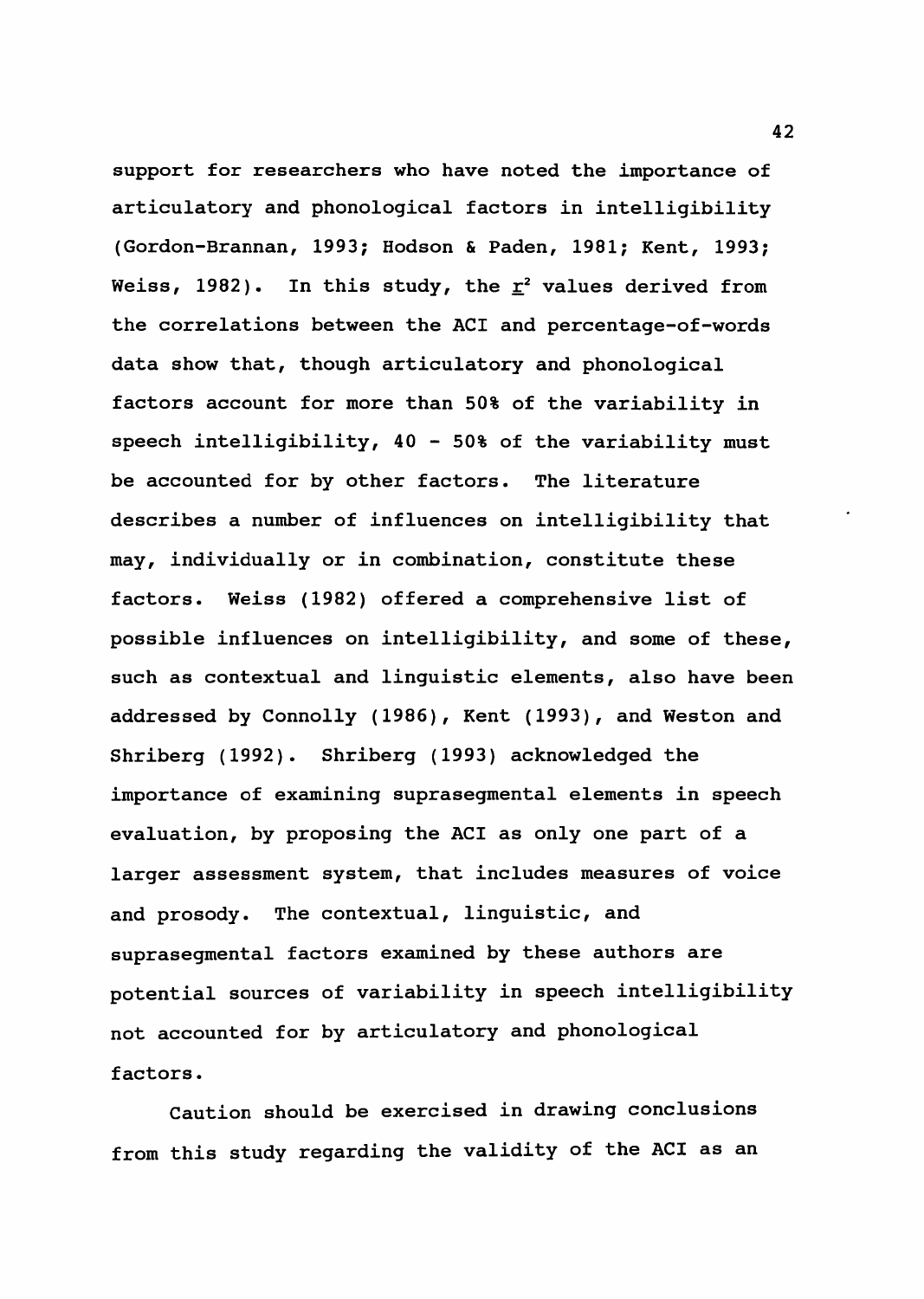validity of the reliability data are only one area of question. Other considerations involve differences in methodology between this study (including data used from the Gordon-Brannan study) and the previously cited studies addressing the ACI and its component, PCC. Shriberg and Kwiatkowski (1982) and Shriberg (1993) used percentage-ofintelligible words data from on-line transcription of children's speech and from recordings of the same speech samples, presented one utterance at a time with no repetitions. In contrast, the percentage-of-wordsunderstood data used in this study were obtained from as many as three presentations of each recorded utterance (Gordon-Brannan, 1993). Also, the recordings used in this study differed in that those in the Shriberg and Kwiatkowski (1982) and Shriberg (1993) studies were "compressed" by removing pauses, while the samples recorded by Gordon-Brannan (1993) included such pauses, as well as comments from the interviewer. The impact of these differences, particularly on the number of words, utterances, target consonants, and linguistic cues in this sample, is not clear at this time.

#### Additional Considerations

This study was, in its design, preliminary and limited, so certain methodological factors, particularly in the area of reliability, should be kept in mind in considering the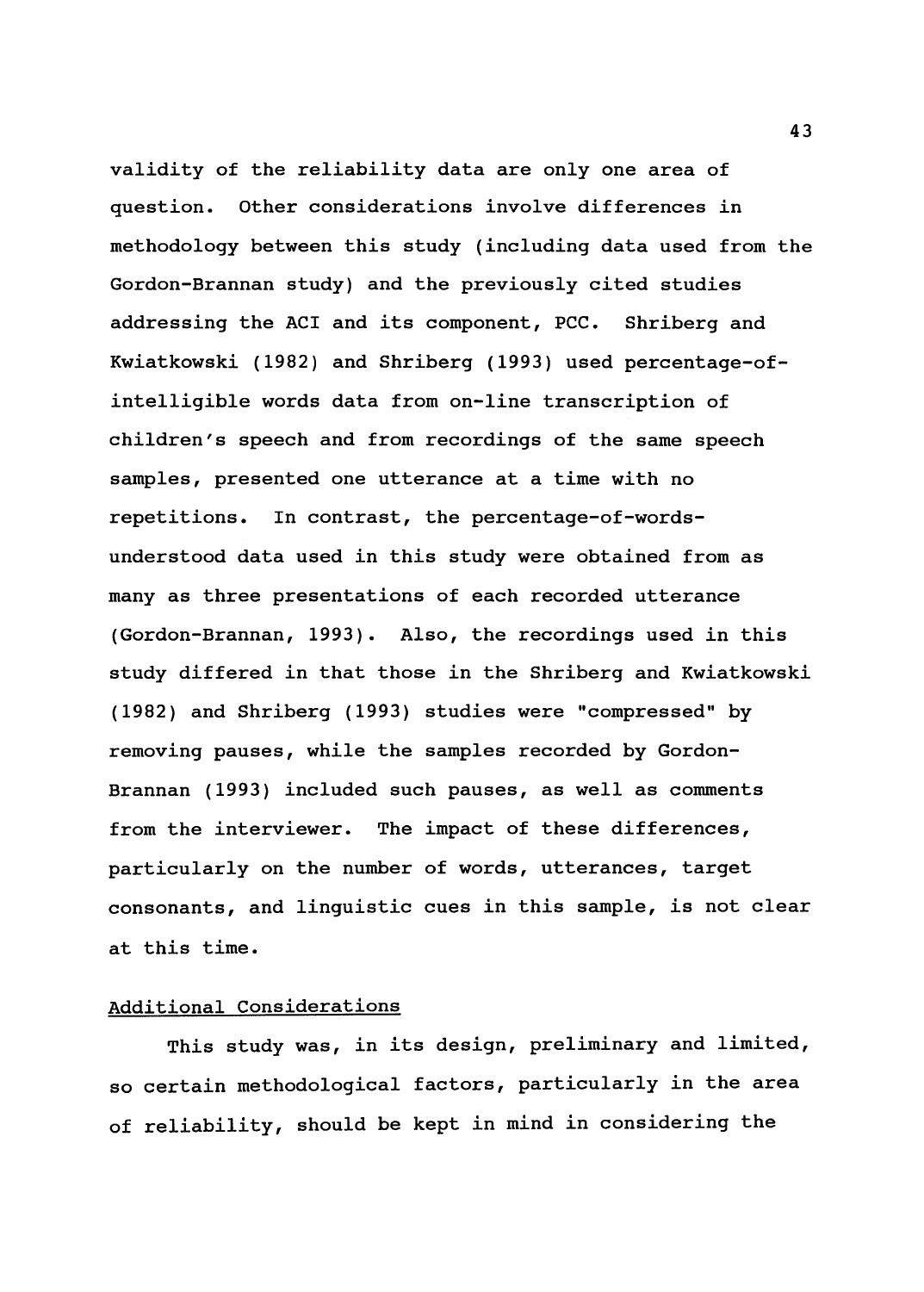results. It is important also to consider the anecdotal report of the investigator regarding her experience in ACI scoring.

As anticipated, scoring the samples was a timeconsuming task that required a great deal of concentration and effort. In initial listening sessions, it took approximately 2 hrs to score three 100-word samples. With practice, however, the time required was less than half that, that is, 20 to 30 min per sample. This investigator, as well as the second scorer, made a determined effort to be thorough and accurate in evaluating the recorded samples and in interpreting the instructions for ACI scoring. Both individuals reported, however, that, though they gave as much thought as possible to scoring each sample, they continued to question their judgment, particularly regarding scoring co-articulated speech sounds. Both scorers reported resolving this dilemma by listening to each sample as many times as necessary to satisfy themselves that they had done the best they could. Both scorers indicated, however, that they never reached a point where they believed that they had scored a sample flawlessly. This indicates the complexity of the ACI scoring task, which should be considered in evaluating the results of this study and in designing others to address the validity of the ACI.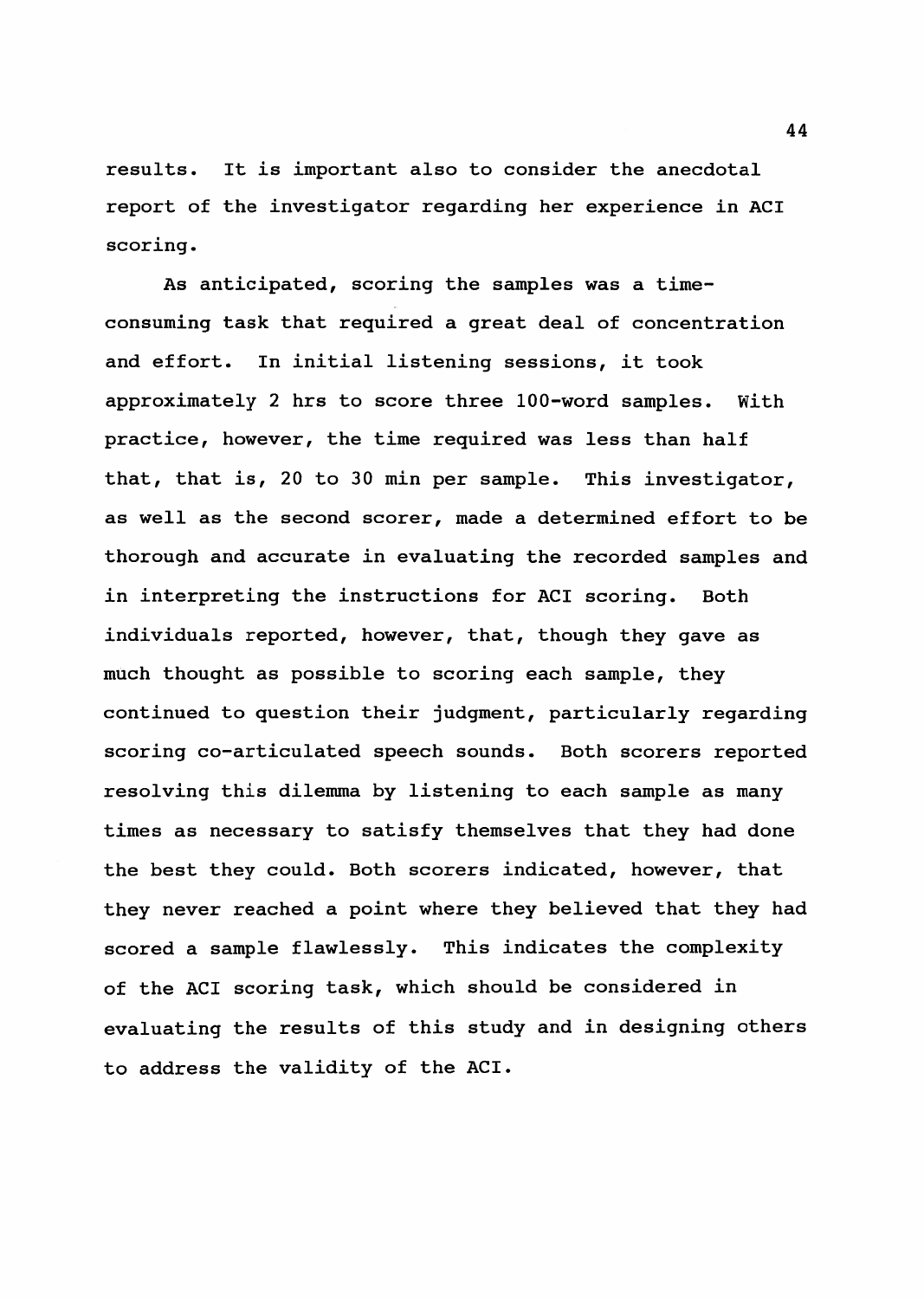#### CHAPTER V

### SUMMARY AND IMPLICATIONS

#### Summary

Intelligibility, which refers to how recognizable a speaker's words are to the listener, is largely responsible for the effectiveness of an individual's spoken message. Severity, a broader but closely related concept, incorporates intelligibility, disability, and handicap. Many factors influence intelligibility, including speech sound production, voice, and prosody, as well as linguistic and contextual factors. The variety of influences on intelligibility contribute to difficulty in quantifying the concept.

Clinicians and researchers in the field of speechlanguage pathology require accurate measures of intelligibility and severity to assess and describe communicative functioning and to measure change over time. Intelligibility and severity have been measured by a number of scales and rating systems, as well as by subjective impressions of listeners. Other measurement procedures address particular aspects of speech production, such as articulation, phonology, vocal quality, or fluency. Determining the efficiency and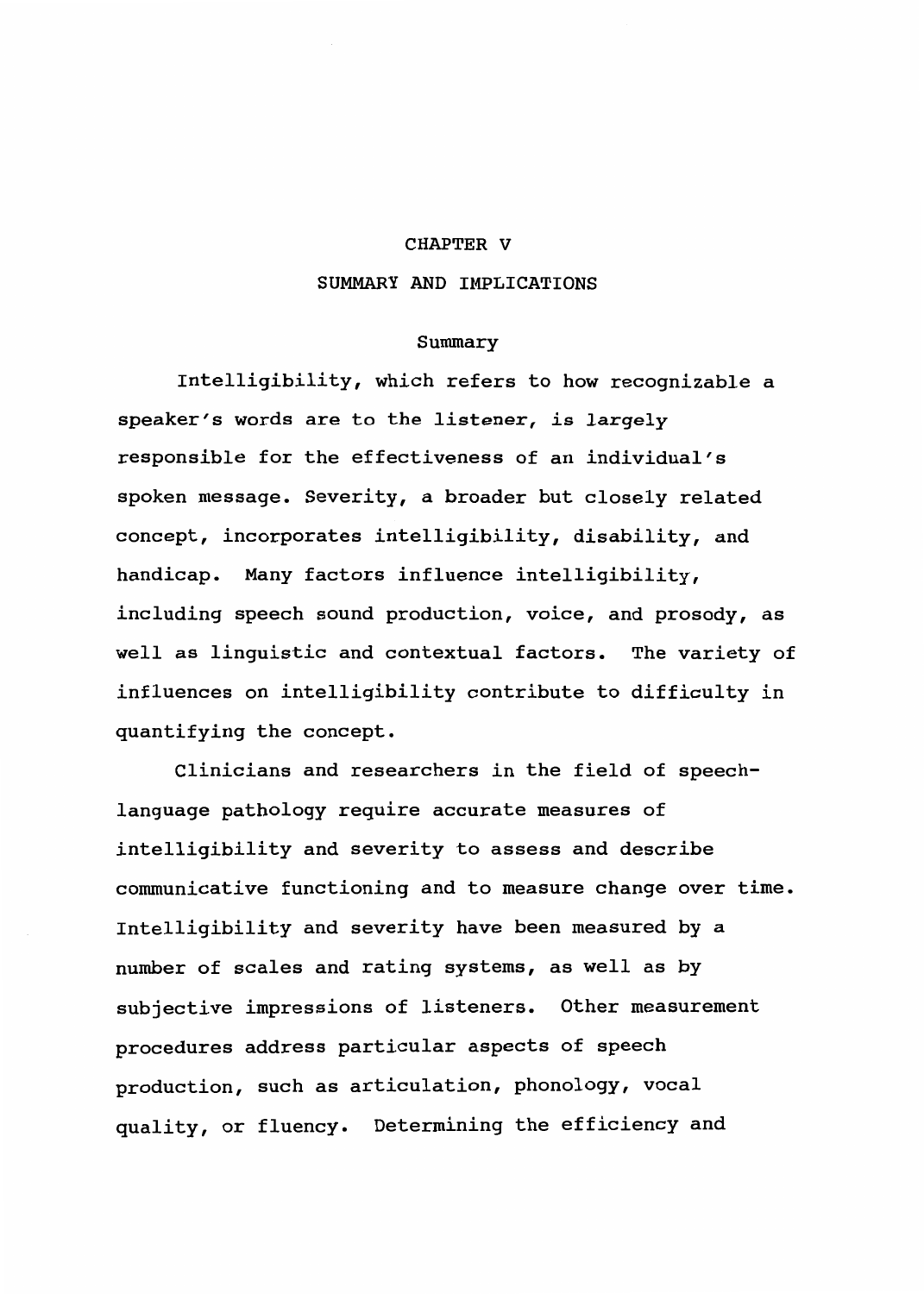accuracy of these approaches has been the focus of recent attention in the field.

This study was a preliminary investigation of the relationship between the Articulation Competence Index (ACI), a severity metric, and the percentage of words understood in continuous speech, the standard measure of intelligibility. Specifically, the study addressed the research question:

Is there a significant correlation between the Articulation Competence Index (ACI) and percentage of words understood in samples of continuous speech of 4- and 5-year-olds with varying levels of phonological competence?

Subjects for the study were thirty 4- and 5-year-olds from the Portland metropolitan area. Four listeners calculated percentage-of-words scores for each child's 100-word speech sample. These scores were compared to ACI scores calculated by the investigator for each of the samples.

The data were analyzed using the Pearson productmoment correlation (Pearson  $\underline{r})$ . A significant positive correlation ( $\underline{r}$  = .71 to .81) was found, indicating a moderately strong correlation between the ACI and percentage of words understood. Squaring the correlation coefficients resulted in values for  $\underline{r}^2$  of .50 to .66, indicating that the independent variable, the ACI accounts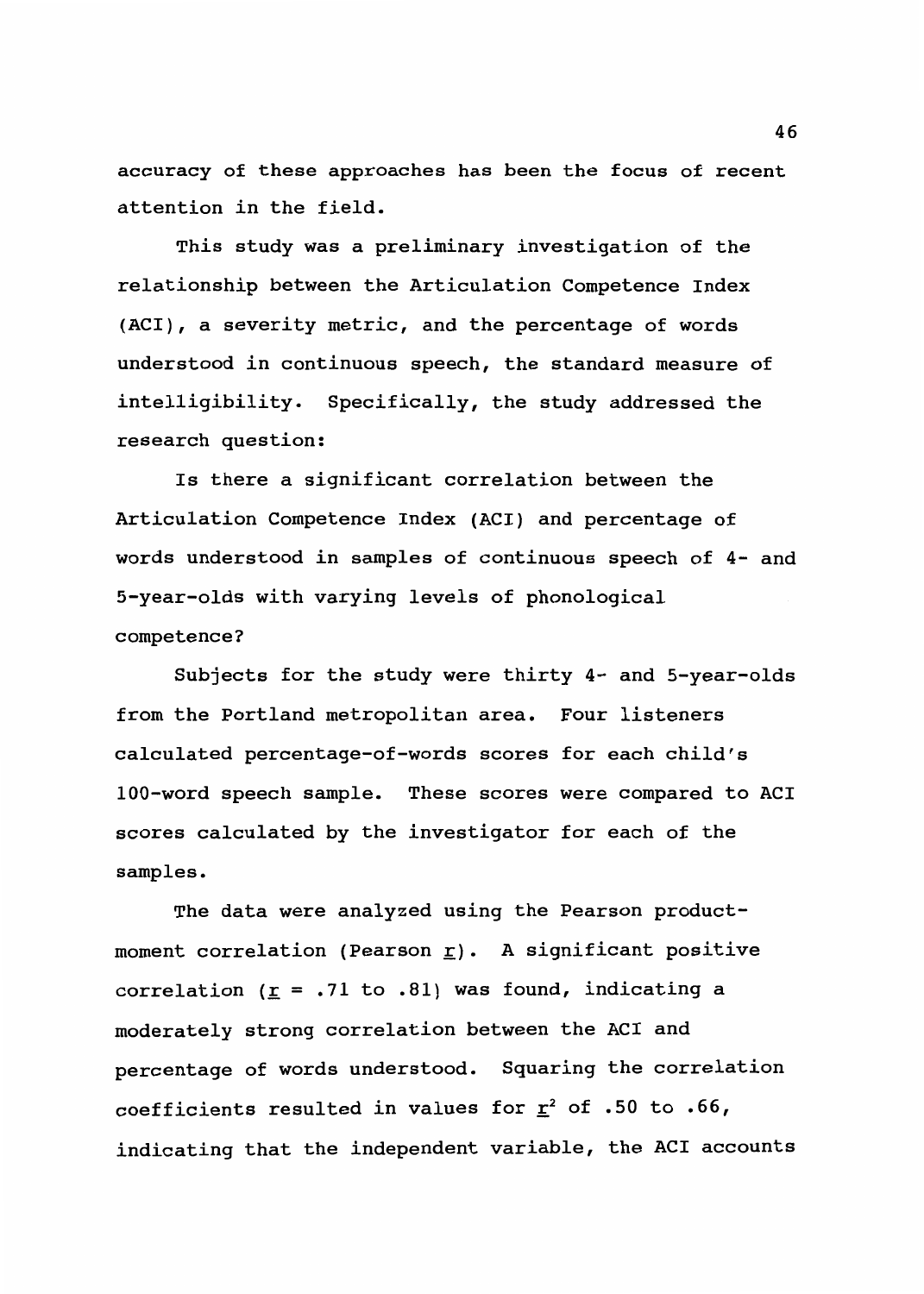for more than half the variability of continuous speech intelligibility.

The results of the study suggest that the ACI does, to a significant degree, reflect the intelligibility component of severity. However, concerns regarding methodology, particularly the limited number of samples used in examining intra- and inter-rater reliability in this study, should be considered when evaluating the results.

It is suggested that the limitations of this study be considered in designing future studies to establish the validity of the ACI as an instrument for use in longitudinal studies to quantify severity of articulatory and phonological involvement in individuals over their lifetimes.

#### Implications

The results of this study have implications for clinical practice as well as for research. Some of these considerations regard the use of the Articulation Competence Index (AC!) itself, while other considerations involve more indirect inferences to be drawn from the outcome of this study. It is, therefore, important to keep in mind that the results suggest that the ACI does reflect intelligibility, and that the parameters of speech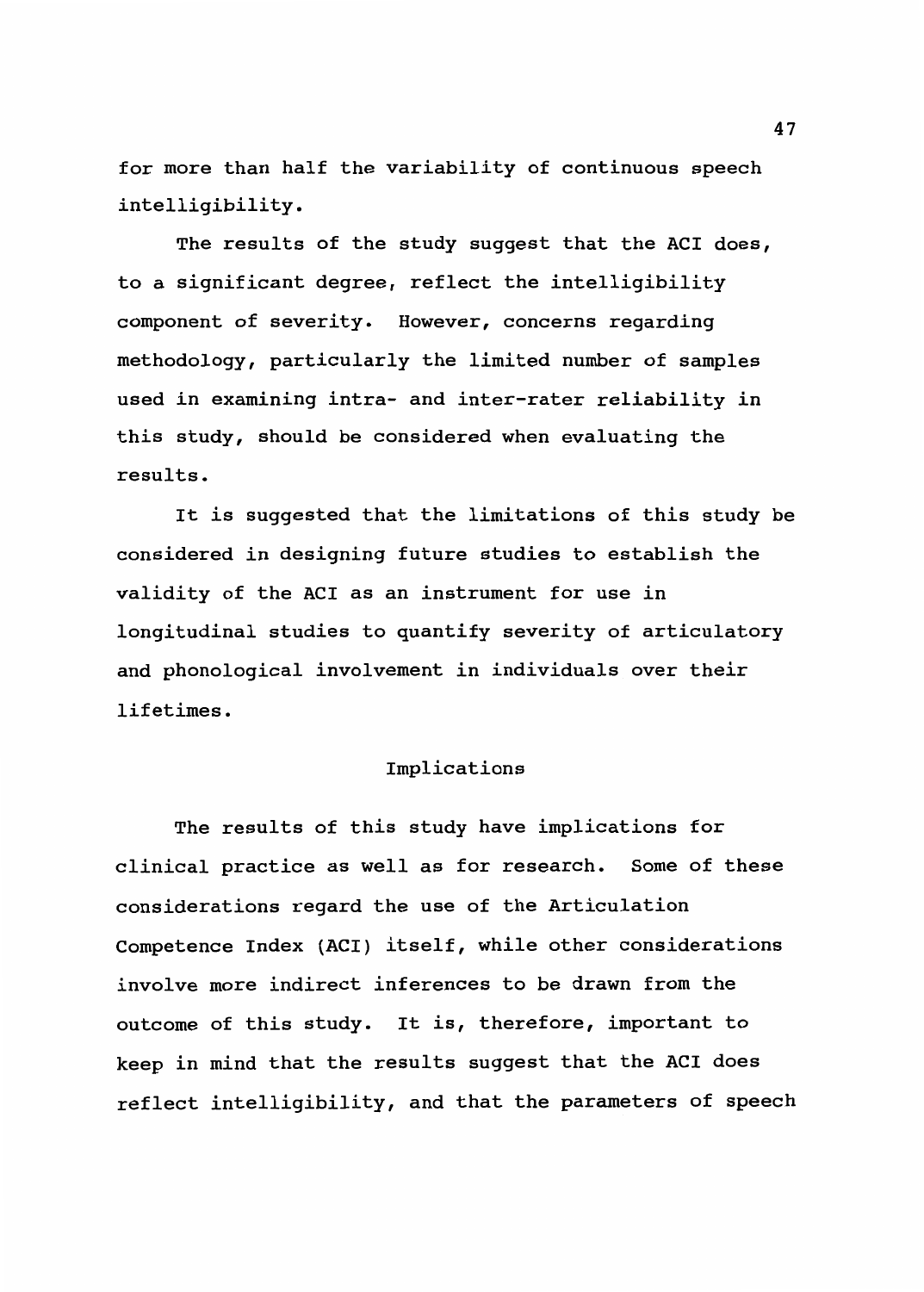production assessed by the AC! do not account for all the variability in intelligibility.

### Clinical Implications

The author has reported her experiences in calculating the Articulation Competence Index (AC!) scores for 30 subjects and has noted the complexity of this task. At the present time, it appears unlikely that the ACI, a time-consuming and as yet not thoroughly validated measure, will have widespread clinical utility.

The most significant consideration for clinical practice arising from this study involves the indication that the parameters of speech measured by the ACI, that is, phoneme production, account for little over half of the variability in intelligibility. Though this was a preliminary study, the results suggest that the clinician would do well to consider that, since speech sound production is not the only determinant of intelligibility, speech sound production should not be the sole focus of assessment and resulting treatment.

Further research regarding the validity of the ACI, particularly as a predictor of a young child's future articulatory or phonological competence also will have potential benefits for clinical practice. These benefits will involve treatment planning, particularly in the area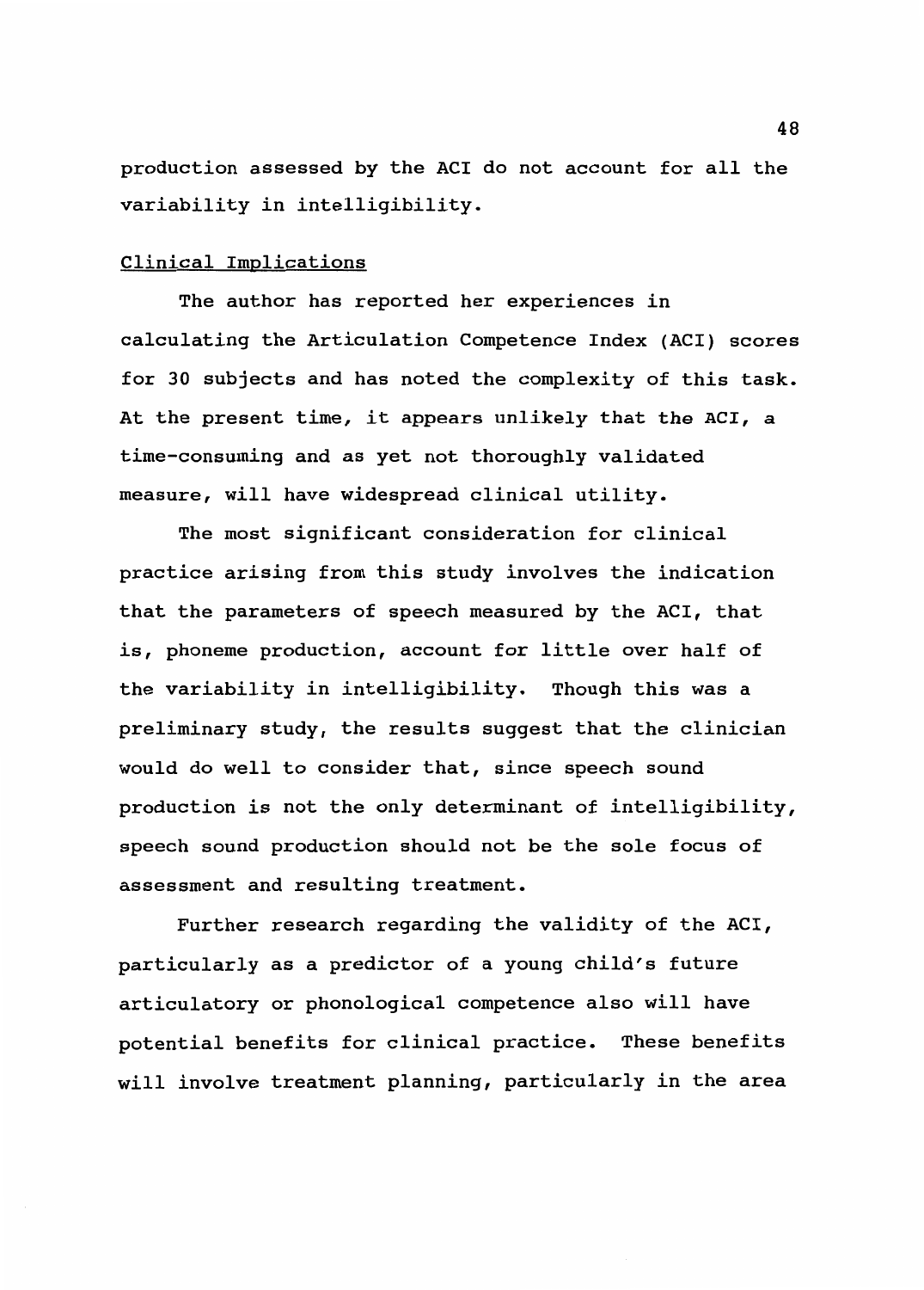of target selection. A more complete discussion of these considerations follows.

#### Research Implications

This was a preliminary study with inherent methodological limitations. While the results appear to suggest that the Articulation Competence Index (ACI) does, to some degree, reflect the intelligibility component of severity, more thorough studies are indicated to yield more conclusive results regarding the validity of the ACI as a measure of severity.

Shriberg (1993) has reported that ACI scores provide excellent separation of speech-delayed from speech-normal preschoolers. A question arises, however, regarding whether the ACI is the most efficient and effective means of identifying speech-delayed children. Studies comparing results and examiner experiences from administration of traditional articulation and phonological assessment instruments to ACI scores would be helpful in making this determination.

Hodson and Paden (1981) reported that speech error type, rather than frequency of speech sound errors, had the greater effect on intelligibility. As ACI scoring involves both error types (distortions versus omissions, substitutions, and additions) and frequency of errors (in deriving the Percentage of Consonants Correct (PCC) and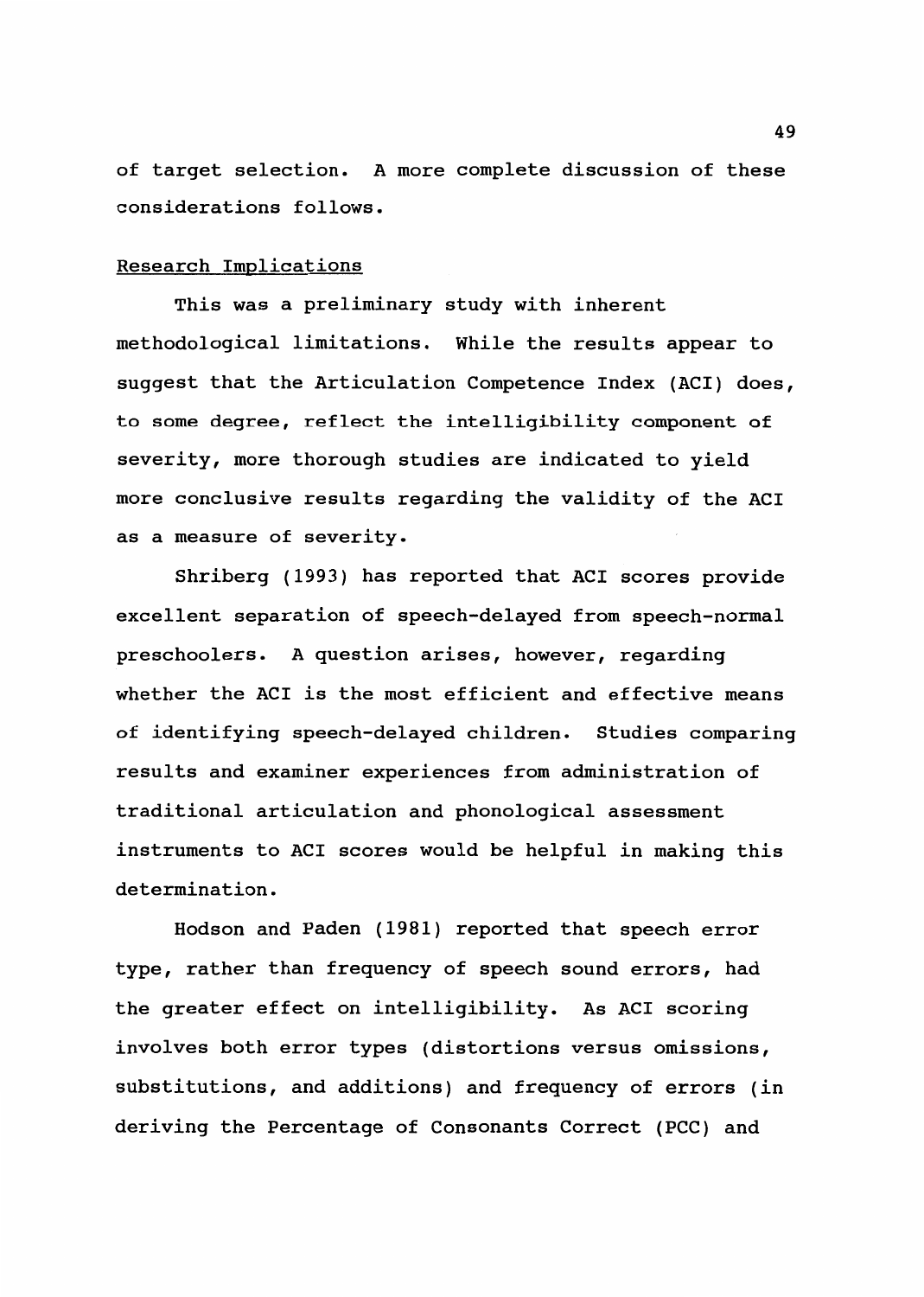Relative Distortion Index (RDI) components), studies designed to isolate these elements could either challenge or provide support for Hodson and Paden's conclusions.

Shriberg (1993) proposed the ACI as a means to quantify severity of involvement in individuals from 2 years of age through adulthood. He also stated his intention that examination of data obtained through longitudinal studies utilizing the ACI as one component of a 10-part Speech Disorders Classification System would provide a means of charting the progression of developmental phonological disorders that are initially manifested during the preschool years. Information from such longitudinal studies would aid in understanding developmental phonological disorders, and would be particularly useful *in* predicting outcomes. Specifically, understanding which early manifestations of developmental phonological disorders are most easily resolved could be of use in treatment planning, particularly *in* selecting clients and determining targets for intervention. It is important to note, however, that the ACI is only one component of the larger Speech Disorder Classification System, proposed to offer such predictive value. Determining the validity and usefulness of the ACI and the other components of the larger system remains to be addressed by future research.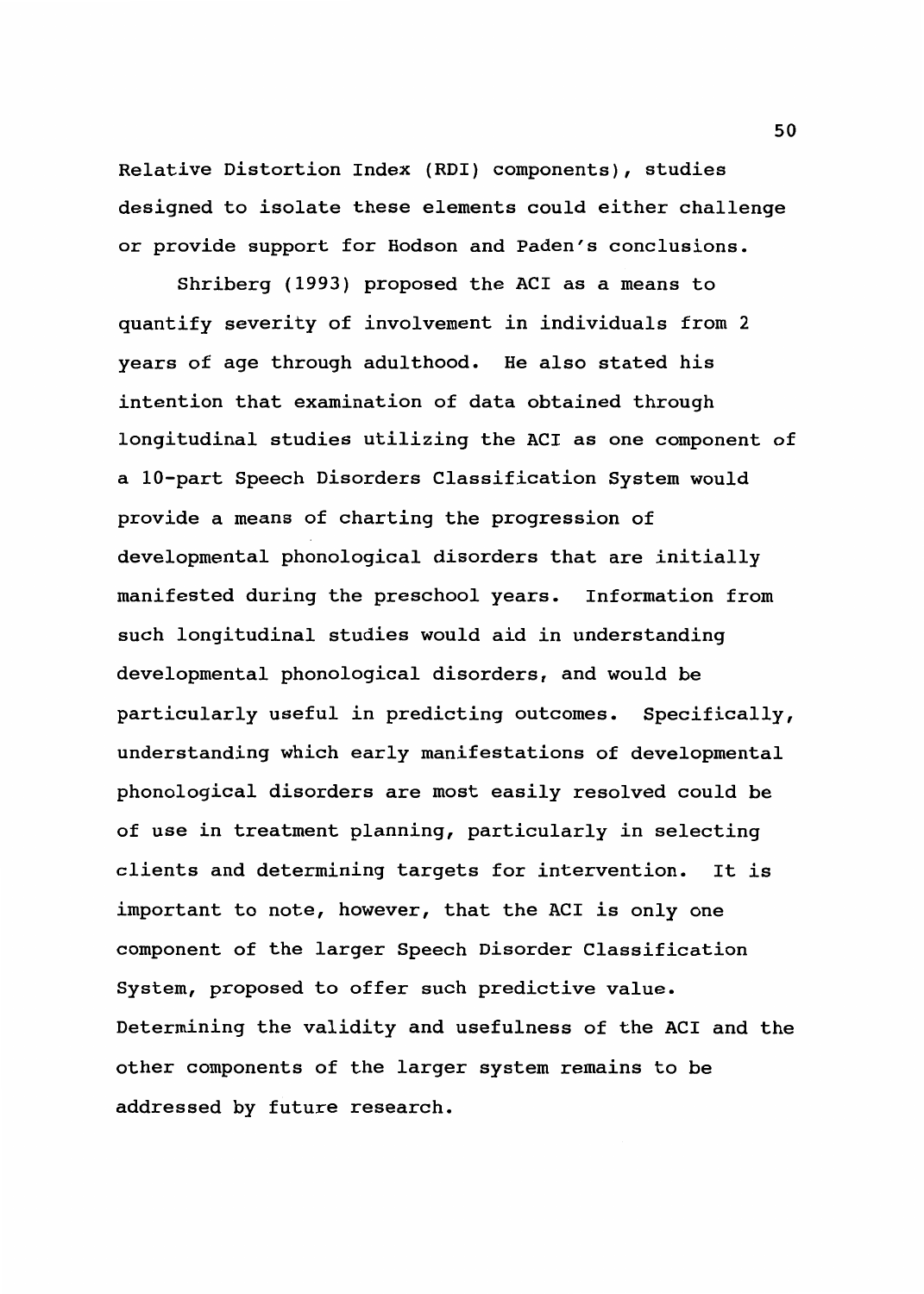Increasing intelligibility is often the goal for speech remediation. Increased understanding of intelligibility is a goal for research in the area of speech conununication. Determining the most effective and efficient means of measuring intelligibility, as an entity or as a component of the larger concept of severity, is vital to the clinical practice of speech-language pathology, and to the research efforts that help form the knowledge base for that field.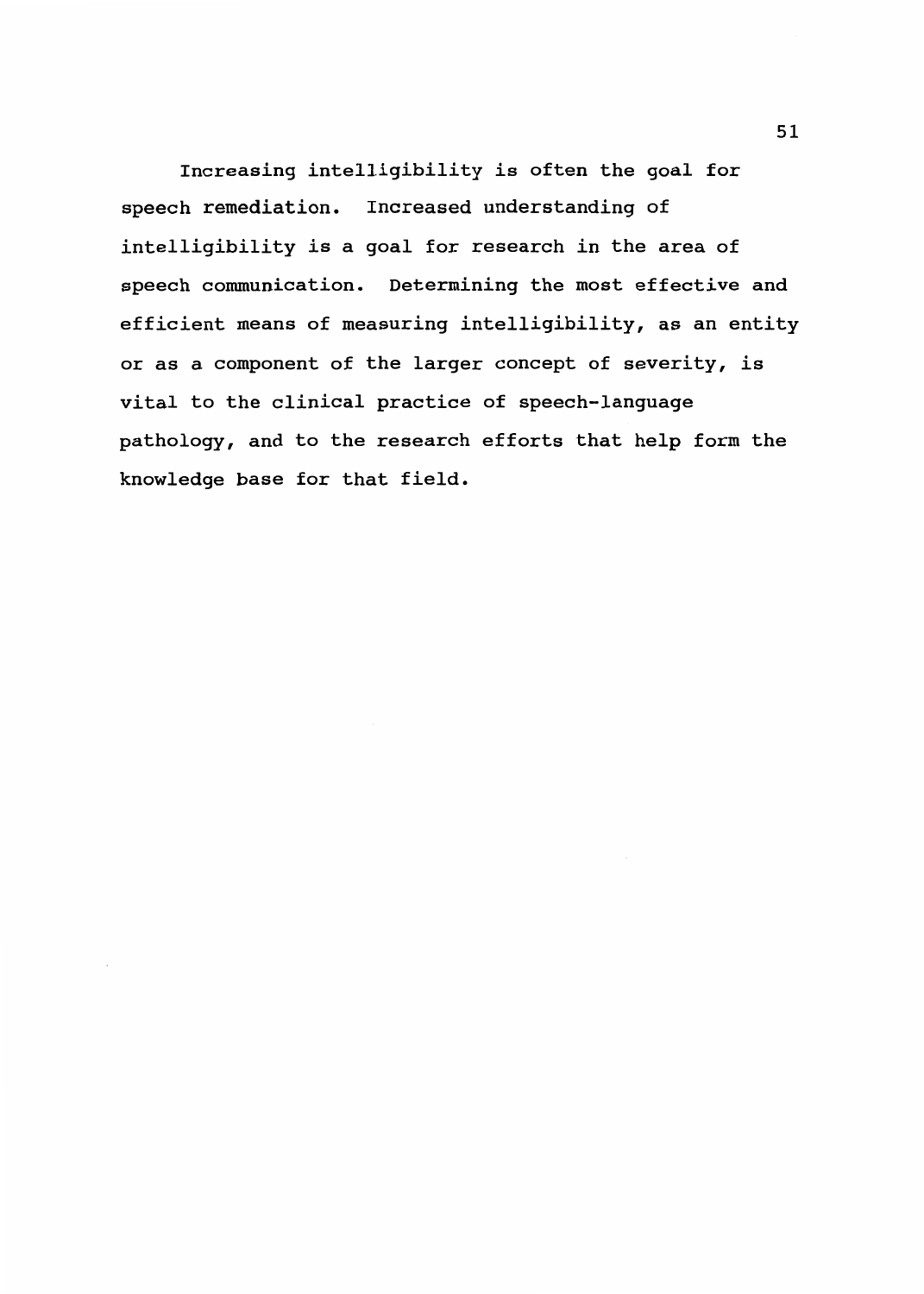#### References

Bernthal, J.E., & Bankson, N. w. (1993). Articulation and phonological disorders (3rd Ed.). Engelwood Cliffs, NJ: Prentice Hall.

Billman, K. S. (1986). Phonological processes and intelligibility of spontaneous utterances in young children. Unpublished master's thesis, San Diego State University, San Diego, CA.

Carrow-Woolfolk, E. (1985). Test for auditory comprehension of language-revised. Allen, TX: DLM.

Connolly, J. H. (1986). Intelligibility: A linguistic view. British Journal of Communication Disorders, 21, 371-376.

Garrett, K. K., & Moran, M. J. (1992). A comparison of phonological measures. Language, speech, and Hearing Services in Schools, 23, 48-51.

Gordon-Brannan, M. (1993). Speech intelligibility assessment of young children with varying levels of phonological proficiency/deficiency. Unpublished doctoral dissertation, The Wichita State University, Wichita, KS.

Gordon-Brannan, M. (1994). Assessing intelligibility: Children's expressive phonologies. Topics in Language Disorders, 14, 17-22.

Hodson, B. w., & Paden, E. P. (1981). Phonological processes which characterize unintelligible and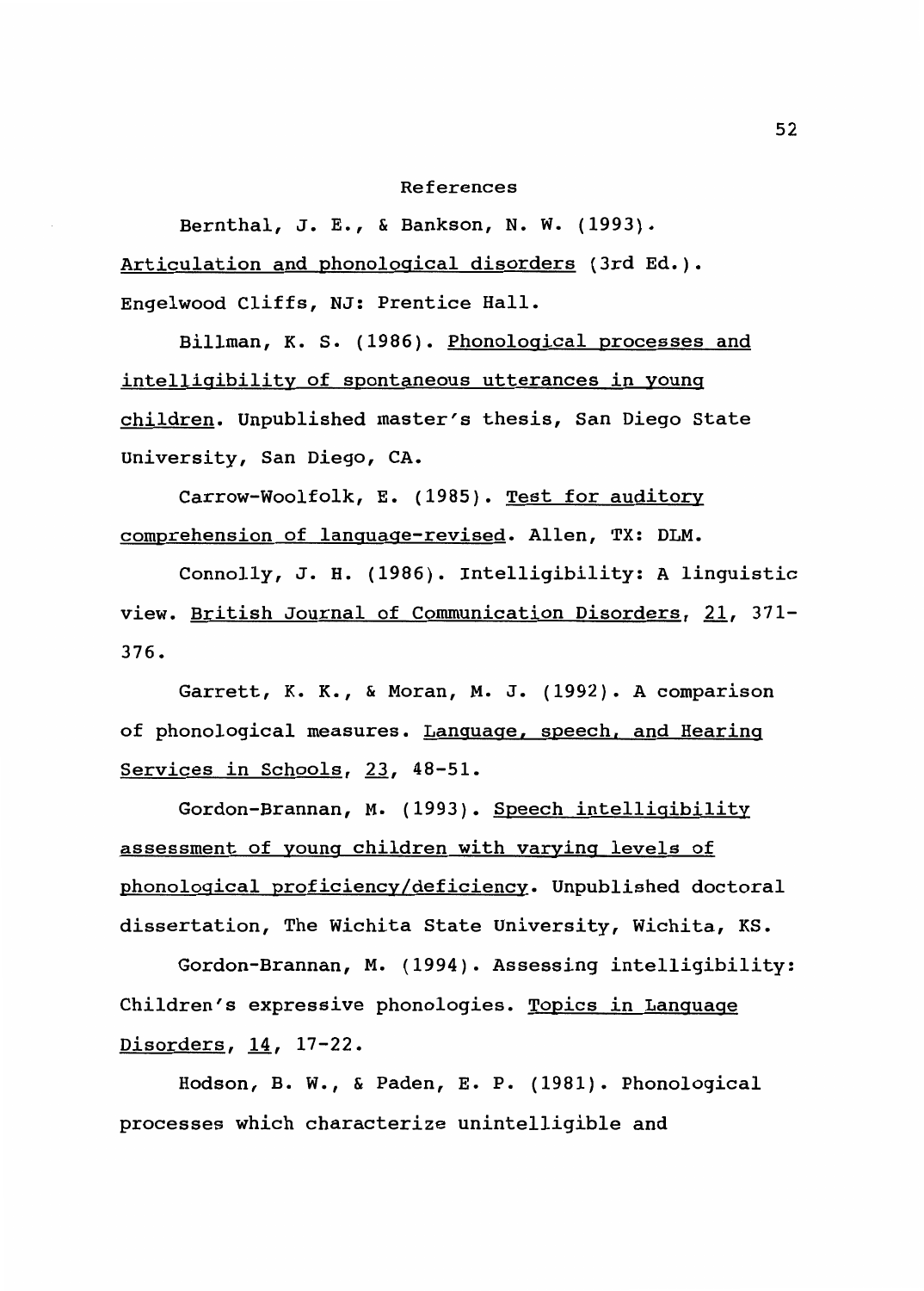intelligible speech in early childhood. Journal of Speech and Hearing Disorders, 46, 369-373.

Hodson, B. W. (1986). The assessment of phonological processes revised. Austin, TX: Pro-ed.

Kent, R. D. (Ed.). (1992). Intelligibility in speech disorders. Amsterdam: John Benjamins.

Kent, R. D. (1993). Speech intelligibility and communicative competence in children. In A. P. Kaiser & D. B. Gray (Eds.), Enhancing children's communication: Research foundations for intervention (Vol. 2, pp. 223- 239). Baltimore: Brookes Publishing Co.

Kent, R. D.; Miolo, G., & Bloedel, S. (1994). The intelligibility of children's speech: A review of evaluation procedures. American Journal of Speech-Language Pathology, 3, 81-95.

Kwiatkowski, J., & Shriberg, L. D. (1992). Intelligibility assessment in developmental phonological disorders: Accuracy of caregiver gloss. Journal of Speech and Hearing Research, 35, 1095-1104.

Rylant, c., & Gammell, S. (1985). The relatives came. New York: Bradbury Press.

Schiavetti, N. (1992). Scaling procedures for the measurement of speech intelligibility. In R. D. Kent (Ed.). Intelligibility in speech disorders: Theory, measurement and management (pp. 11-34). Amsterdam: John Benjamins.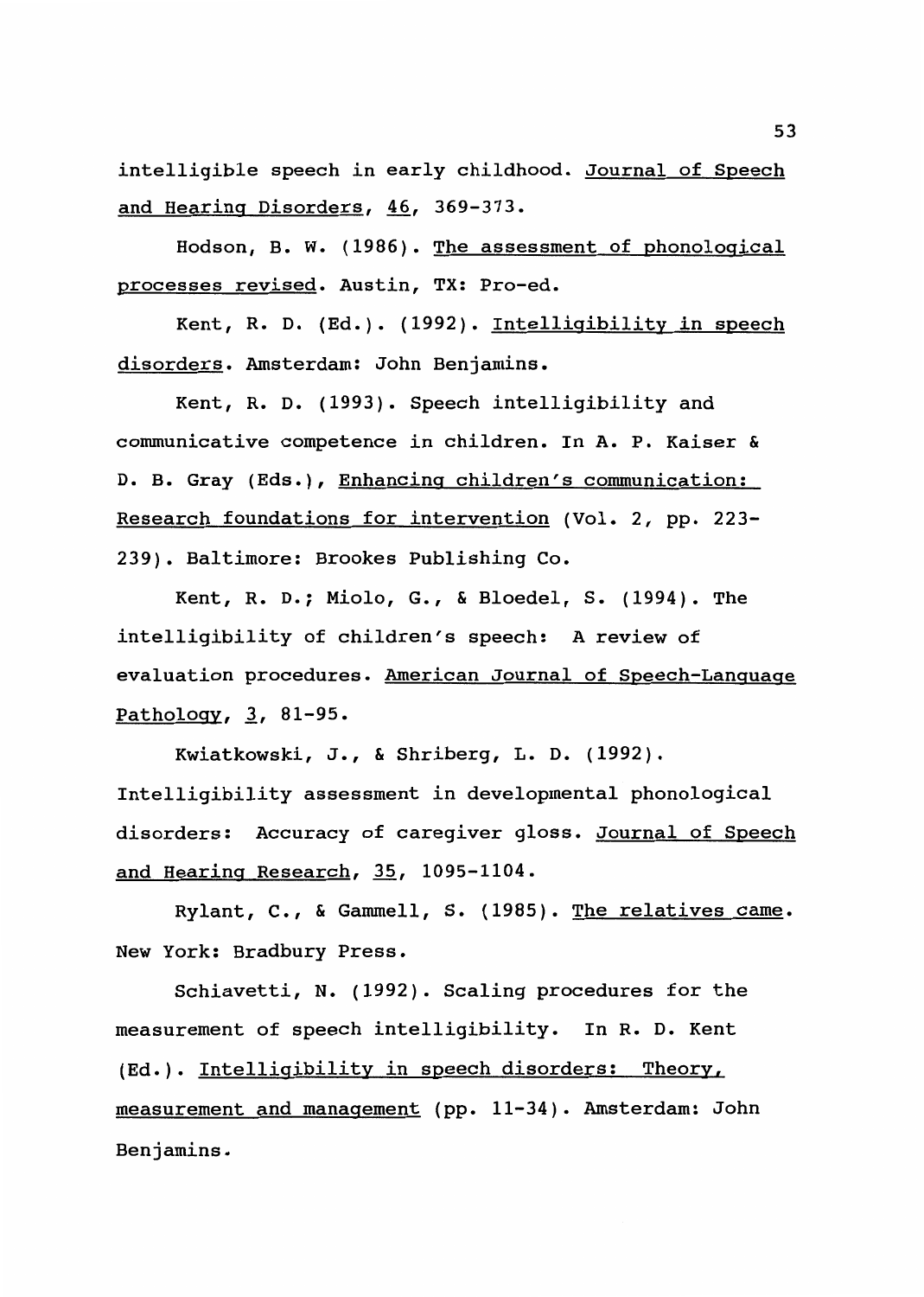Shriberg, L. D. (1993). Four new speech and prosodyvoice measures for genetics research and other studies in developmental phonological disorders. Journal of Speech and Hearing Research. 36, 105-140.

Shriberg, L. D., & Kwiatkowski, J. (1982). Phonological disorders III: A procedure for assessing severity of

involvement. Journal of Speech and Hearing Disorders, 47, 256-270.

SPSS for Windows. (1993). Chicago: SPSS Inc.

Subtelny, J. D., (1977). Assessment of speech with implications for training. In F. Bess (Ed.), Childhood deafness (pp. 183-194). New York: Grune and Stratton.

Weiss, C.E. (1982). Weiss intelligibility test. Tigard, OR: C. C. Publications.

Weston, A. D. & Shriberg, L. D. (1992). Contextual and linguistic correlates of intelligibility in children with developmental phonological disorders. Journal of Speech and Hearing Research, 35, 1316-1332.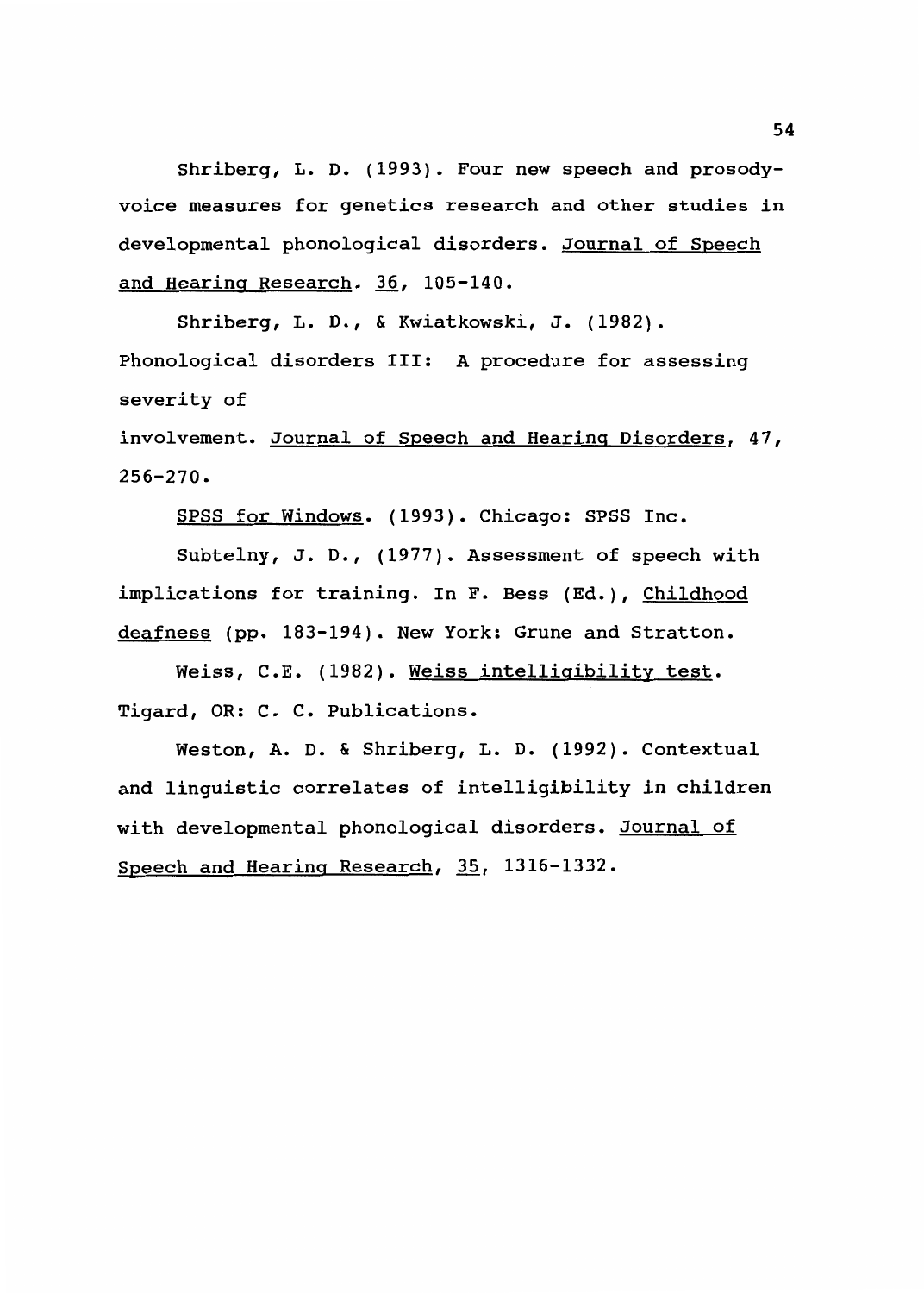# APPENDIX A

# Procedures to Calculate Percentage of Consonants Correct (PCC), According to Shriberg and Kwiatkowski (1982)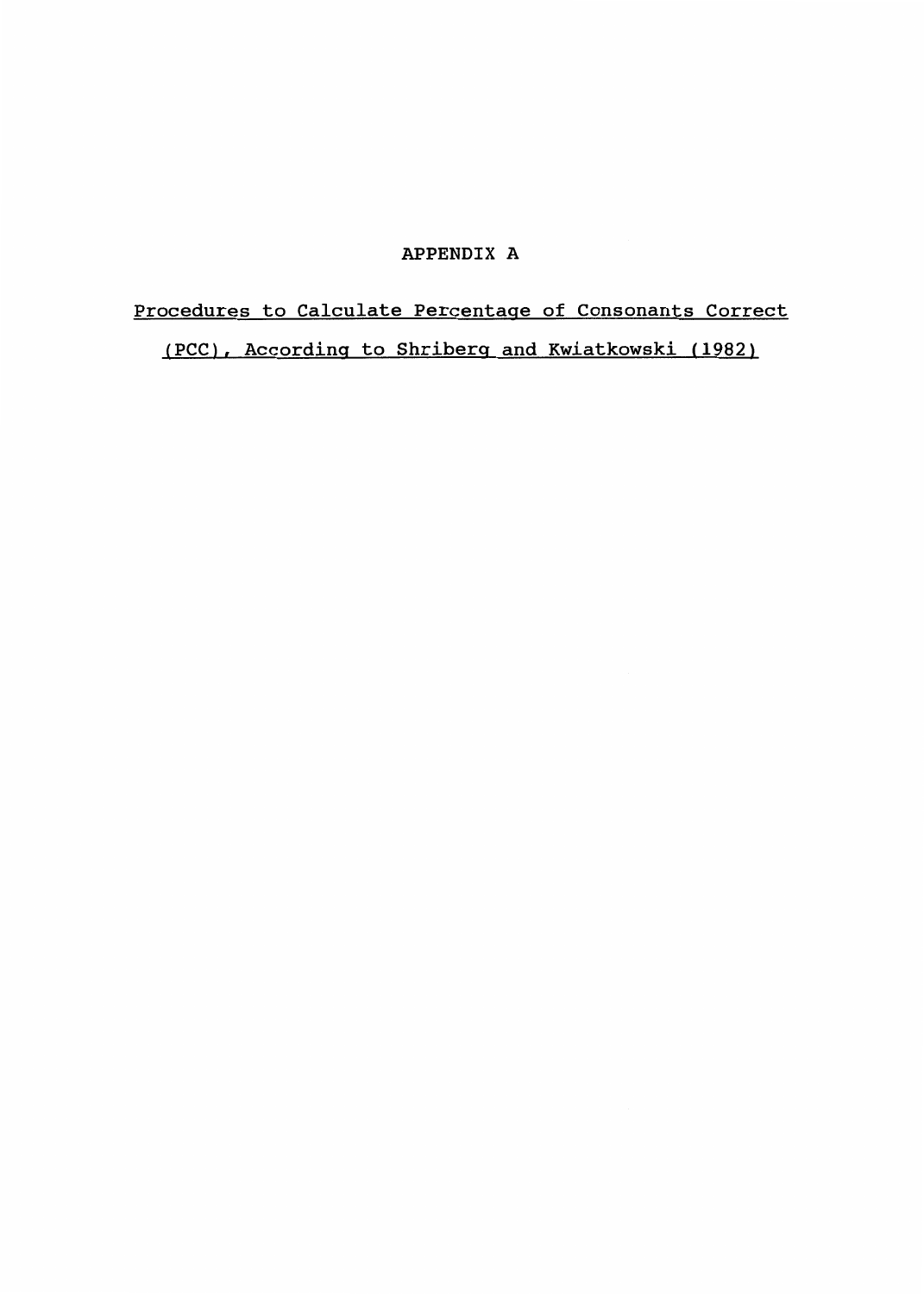The following procedures are used to calculate Percentage of Consonants Correct (PCC):

# Sampling Rules

- 1. Consider only intended (target) consonants in words. Intended vowels are not considered.
	- a. Addition of a consonant before a vowel, e.g., on [h~n] *is* not scored because the target sound  $/$  $/$ *is* a vowel.
	- b. Post-vocalic /r/ [feir] fair is a consonant, but stressed and unstressed vocalics  $[\tilde{\mathcal{F}}]$ ,  $[\tilde{\mathcal{F}}]$ , as in furrier [f*f* i*p*' ] are vowels.
- 2. Do not score target consonants in the second or successive repetitions of a syllable, e.g., *baballoon.* Score only the first /b/.
- 3. Do not score target consonants in words that are completely or partially unintelligible or whose gloss *is* highly questionable.
- 4. Do not score target consonants *in* the third or successive repetitions of adjacent words unless articulation changes. For example, the consonants in only the first two words of the series [k  $\nu$  t],  $[kx t]$ ,  $[kx t]$  are counted. However, the consonants *in* all three words are counted if the series were [k~t], [k~k], [k'3et].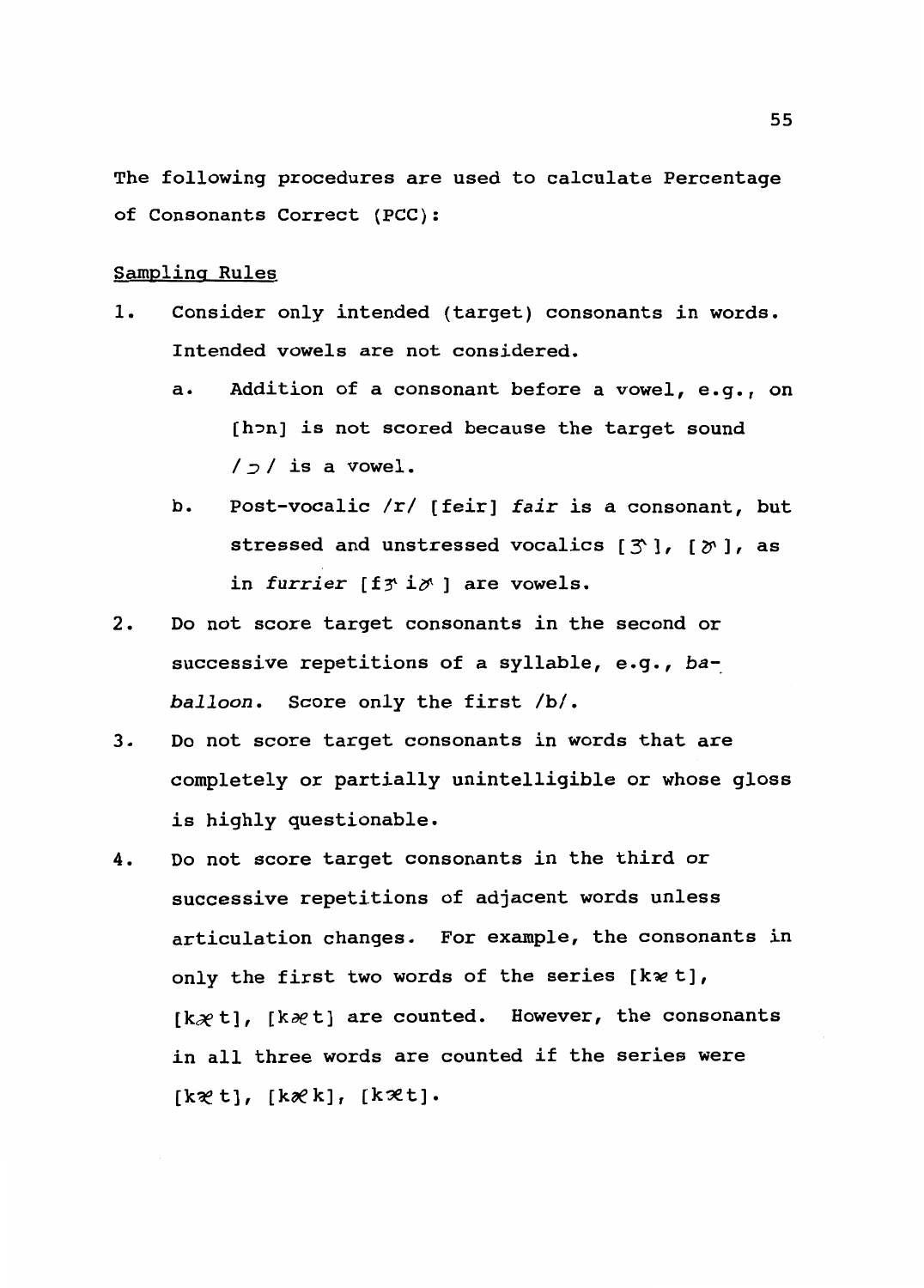# Scoring Rules

- 1. The following six types of consonant sound changes are scored as incorrect:
	- a. deletions of a target consonant;
	- b. substitutions of another sound for a target consonant, including replacement by a glottal stop or a cognate;
	- c. partial voicing of initial target consonants;
	- d. distortions of a target sound, no matter how subtle;
	- e. addition of a sound to a correct or incorrect target consonant, e.g., *cars* said as [karks].
	- f. initial  $/h/$  deletion (he [i]) and final  $n/\eta$ substitutions (ring (rin]) are counted as errors only when they occur in stressed syllables; *in*  unstressed syllables they are counted as correct, e.g., feed her [fid $\gamma$ ]; or running  $[r \wedge \text{nin}].$
- 2. Observe the following:
	- a. The response definition for children who obviously have speech errors *is* "score as incorrect unless heard as correct." This response definition assigns questionable speech behaviors to an "incorrect" category.

b. Dialectal variants should be glossed as intended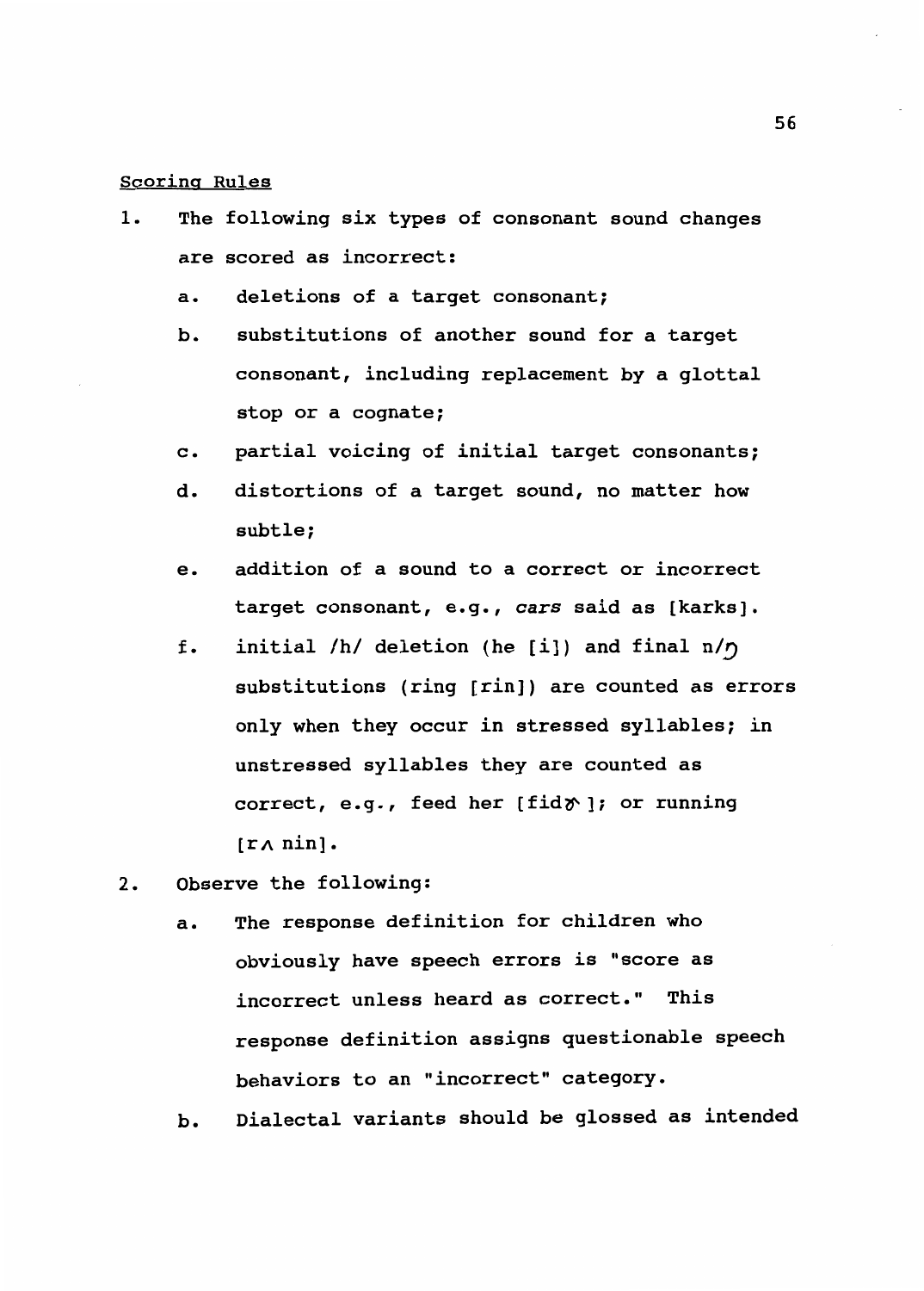in the child's dialect, e.g., *picture* "piture"; *ask* "aks", etc.

- c. Fast or casual speech sound changes should be glossed as the child intended, e.g., *don't know*  "dona"; *and* "n", etc.
- d. Allophones should be scored as correct, e.g., *water* [warsi, tail [ter <u>l</u>].

# Calculation of PCC

The percentage of Consonants Correct (PCC) for a speech sample *is* calculated by the formula:

 $PCC =$  NUMBER OF CORRECT CONSONANTS  $X$  100 NUMBER OF CORRECT PLUS INCORRECT CONSONANTS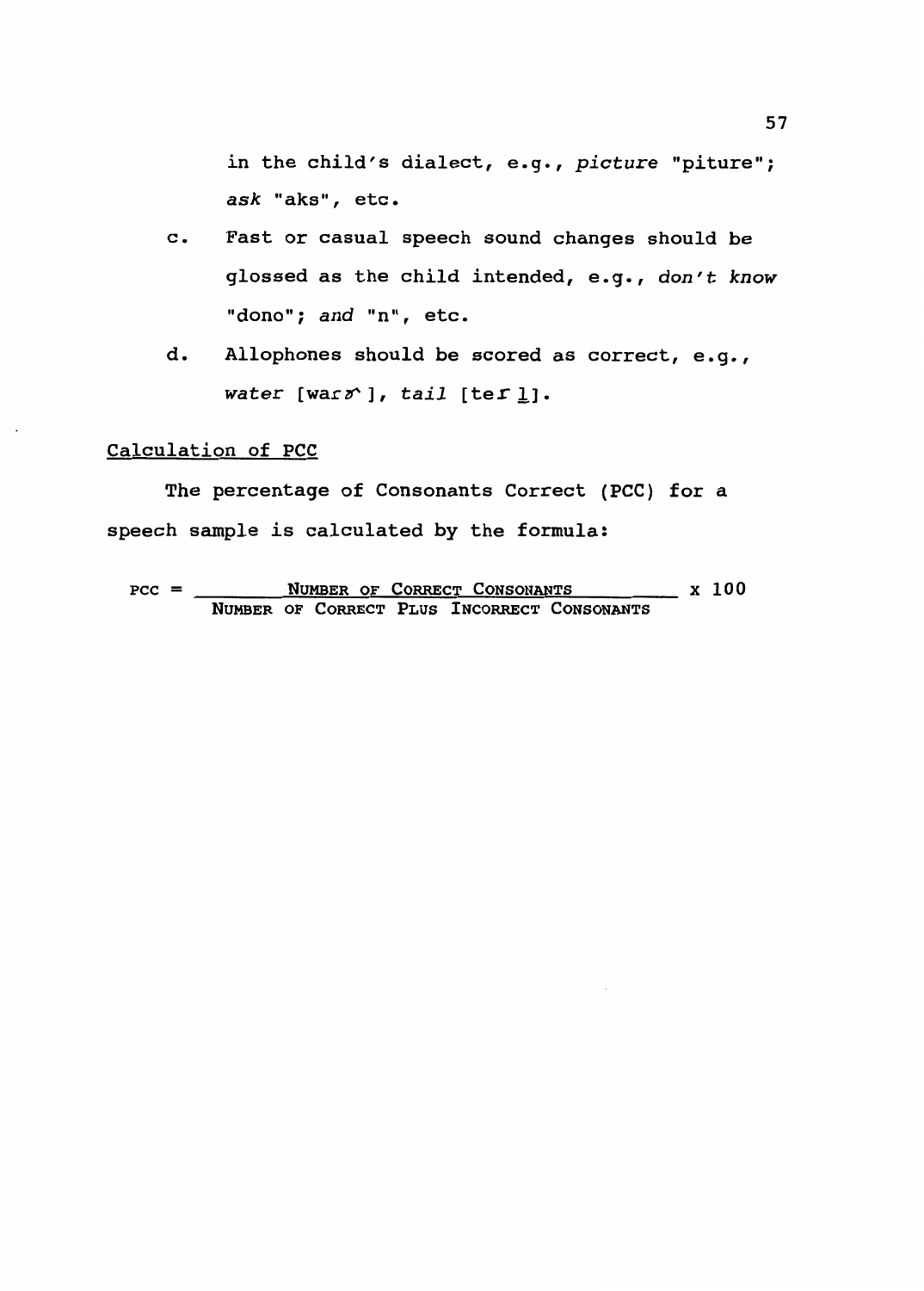# APPENDIX B

Categories of Distortions Used in Calculating the Articulation Competence Index (ACI), Adapted from Shriberg (1993)

 $\sim$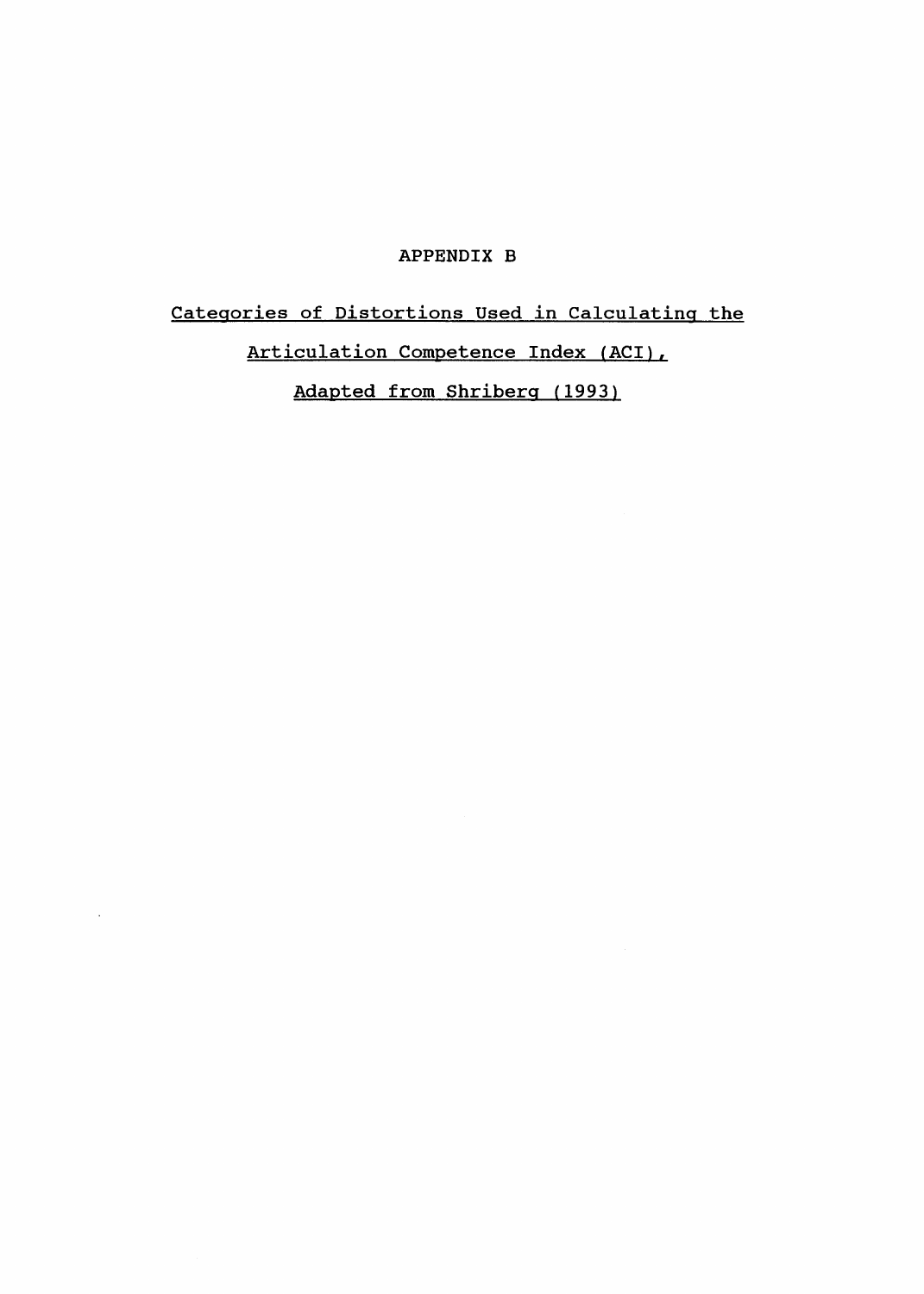The following outlines the types and categories of distortions used in calculating the Articulation Competence Index (ACI). A more thorough description is available in Shriberg (1993).

Articulatory distortions comprise four subtypes: (a) *non-clinical* versus *clinical* speech-sound errors, and

(b) *uncommon* versus *common,* based on occurrence during different ages of normal speech development.

# Nonclinical Distortions

Shriberg (1993) defines nonclinical distortions as "speech-sound differences of allophones that are due to dialectal or idiolectal differences in linguistic background or speech-motor constraints" (p. 132). These are not considered distortion errors in calculating the ACI. Examples include:

- 1. palatalized /s/ ([§], sometimes called a "hissy s");
- 2. retroflexed /s/ ([\$], sometimes called a "whistling s");
- 3. deletion of initial /h/ in unstressed pronouns;
- 4. substitution of glottal stop for /t/ in wordfinal position.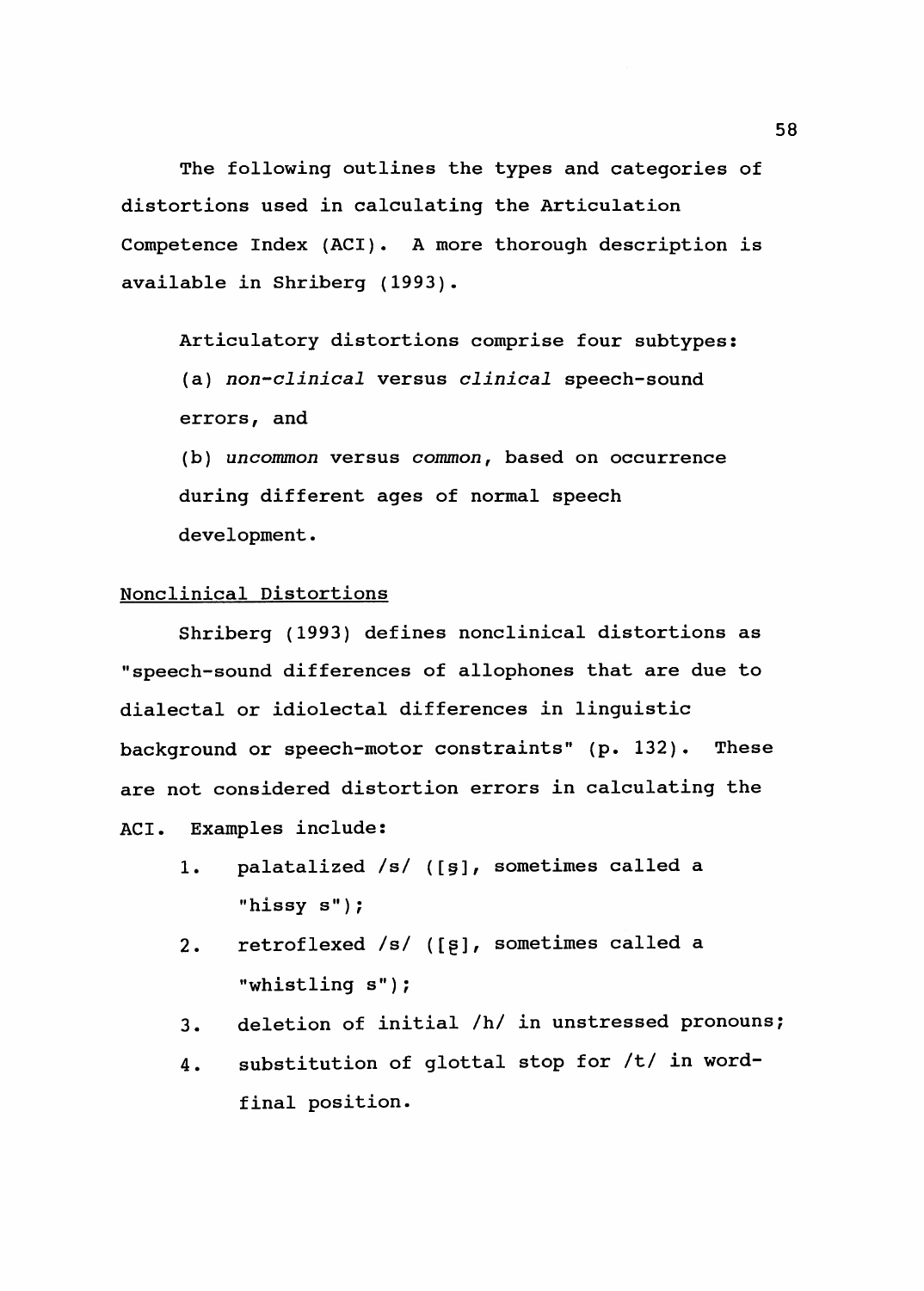#### Clinical Distortions

These are further classified as "common" or "uncommon," according to the speaker's age.

Common Distortions. For purposes of calculating the ACI, these are always scored as distortions, regardless of the speaker's age. Included are:

- 1. labialized /1/ or /r/,
- 2. velarized /1/ or *Ir/,*
- 3. lateralized voiced or voiceless sibilant fricatives or affricates,
- 4. derhotacized  $/r/$ ,  $/3$ <sup>'</sup>, or  $/2$ ',
- 5. dentalized voiced or voiceless sibilant fricatives or affricates.

Uncommon Distortions. This classification includes distortions that may involve both consonants and vowels, and all such errors are scored as distortions for purposes of calculating the AC!. The four classes of uncommon distortions are:

- 1. Weakly articulated consonants.
- 2. Imprecise consonants and vowels.
	- a. on-glides or off-glides (epenthetics) on consonants or vowels/dipthongs, excepting epenthetic stops on nasals (see below)
	- b. notably lowered, raised, fronted, or backed vowels/dipthongs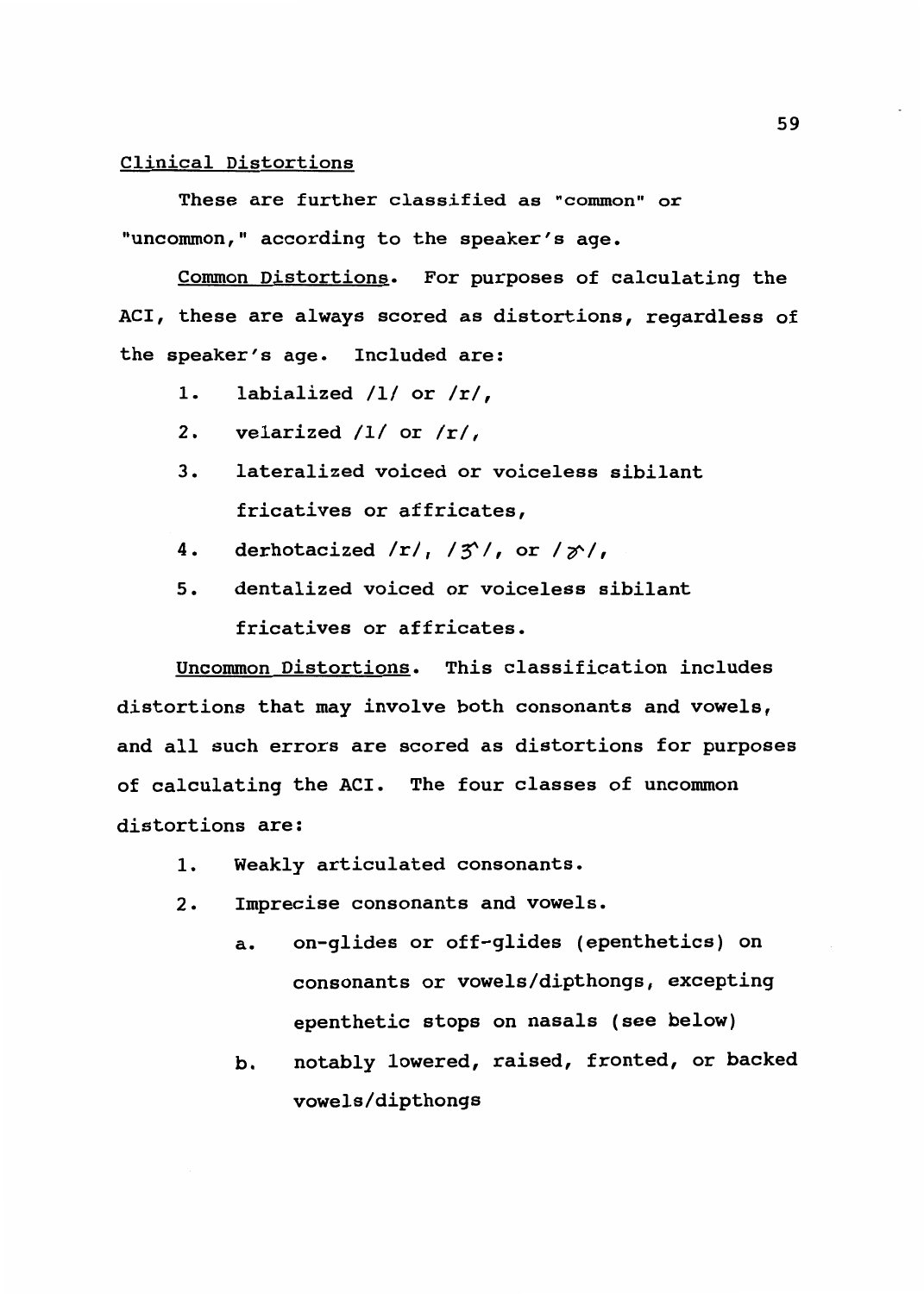- c. notably lengthened or shortened durations of consonants and vowels
- d. notably aspirated stops
- e. notably frictionalized stops and fricatives
- f. notably pharyngealized velar stops
- 3. Failure to maintain oral/nasal contrasts.
	- a. nasal emissions
	- b. denasalized nasal consonants (and epenthetic stops) in the absence of upper respiratory involvement
	- $c.$  nasalized consonants (i.e.,  $/m/-$ like sound replacing /b/ or /p/; /n/-like sound replacing  $/d/$ ,  $/t/$ , or  $/l/$
	- d. nasalized vowels/dipthongs in contexts other than those appropriate for assimilative nasality
- 4. Notable failure to maintain appropriate voicing. "Full" voicing errors (saying /s/ instead of /z/) are treated as substitution errors, not distortions. The following voicing errors are only scored as distortions in children over 5 years old, and then only when noticeable and consistent in several speech sounds and sound classes.
	- a. notable nonaspiration of prevocalic voiceless stops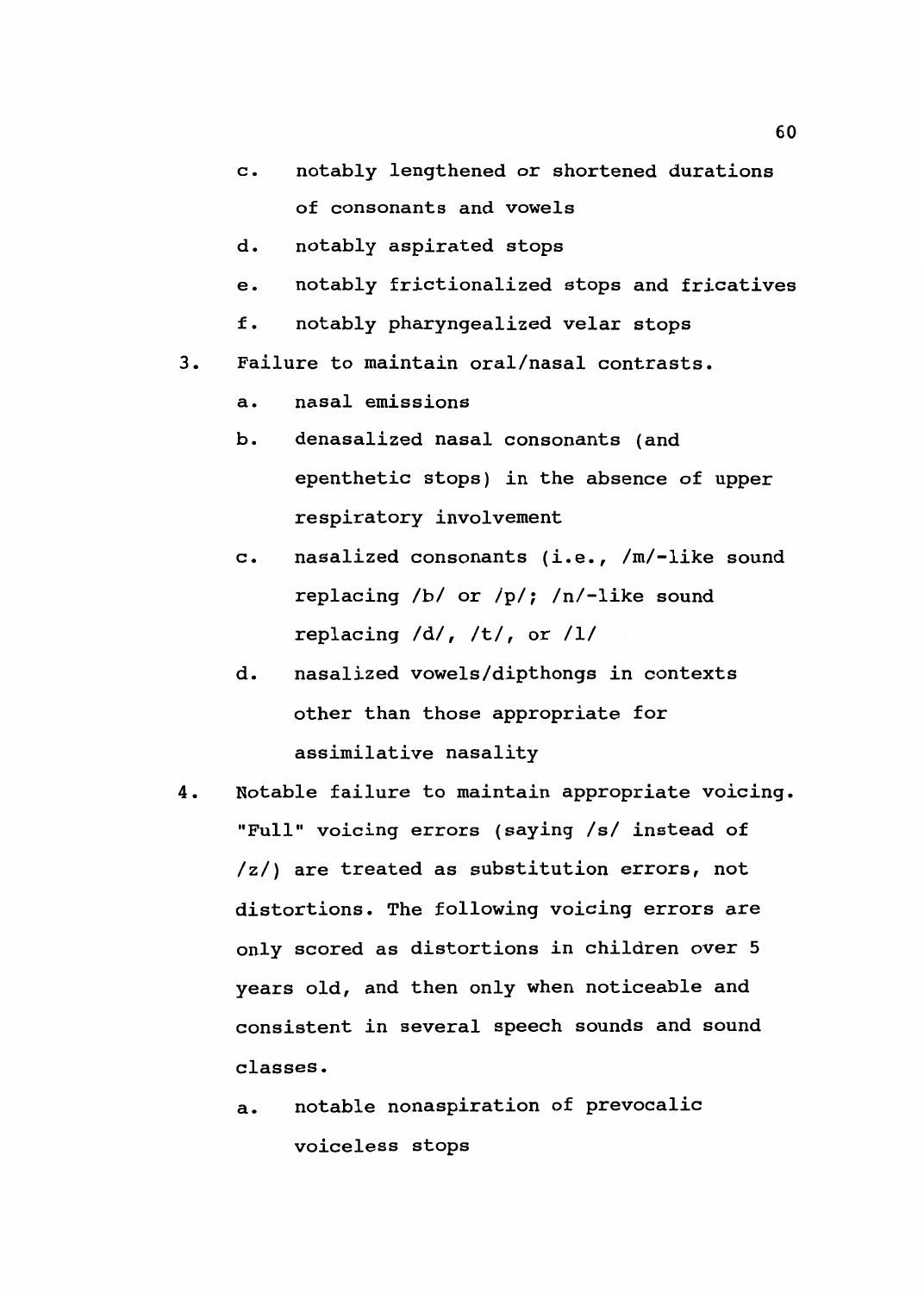- b. notable partial voicing of voiceless stops, fricatives, and affricates
- c. notable partial devoicing of voiced stops, fricatives, and affricates.

Calculation of the Articulation Competence Index (ACI) Scores are obtained through the following formula:

$$
ACT = \frac{PCC + RDI}{2}
$$

The variables in the formula for ACI are defined as follows:

> PCC = TOTAL CORRECTLY ARTICULATED CONSONANTS TOTAL CONSONANTS

> > ROI = ERRORS DUE TO DISTORTIONS TOTAL ARTICULATION ERRORS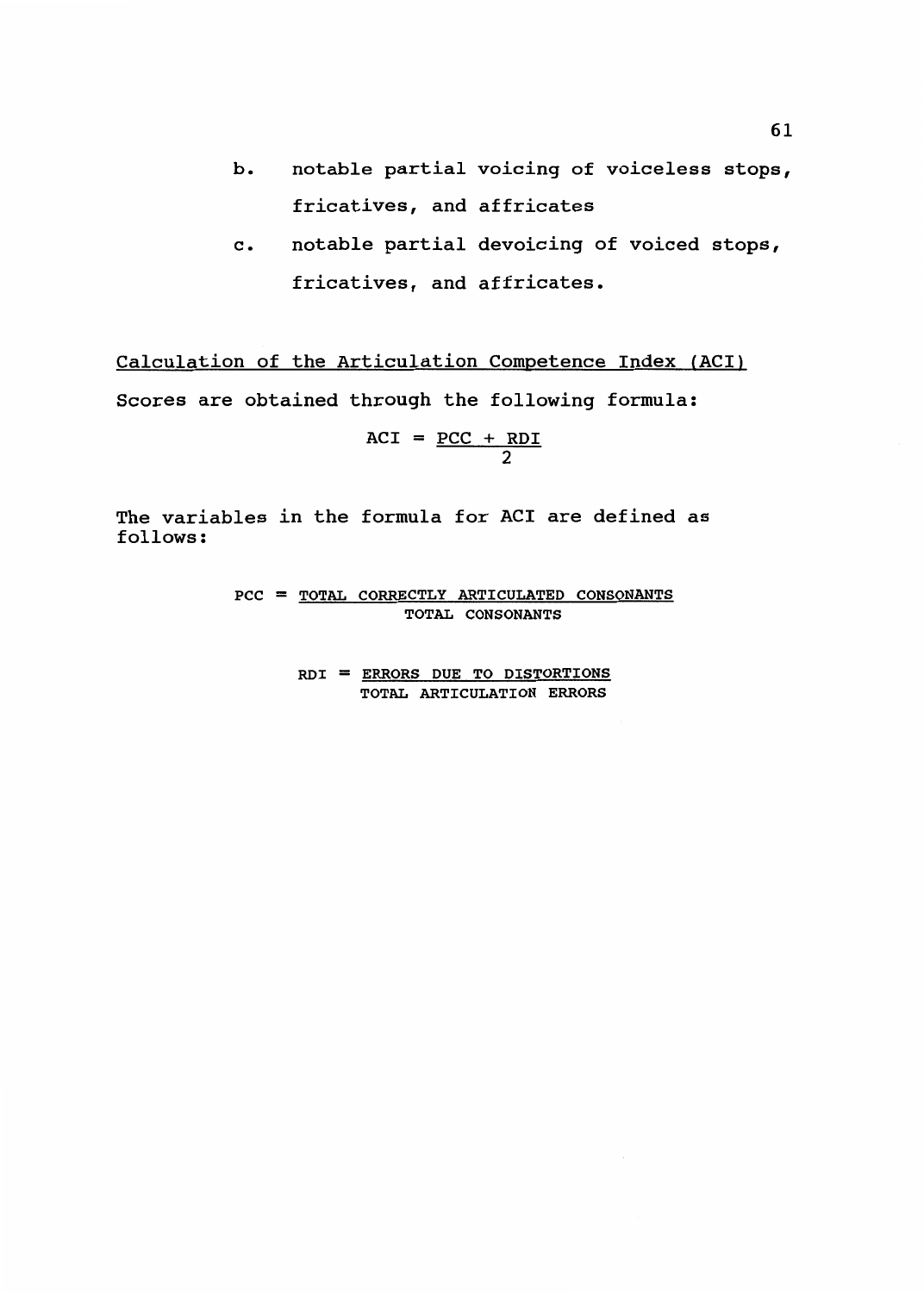#### APPENDIX C

# Portion of an Orthographic Transcription of a Speech Sample, With Markings Used in Calculating the Articulation Competence Index (ACI)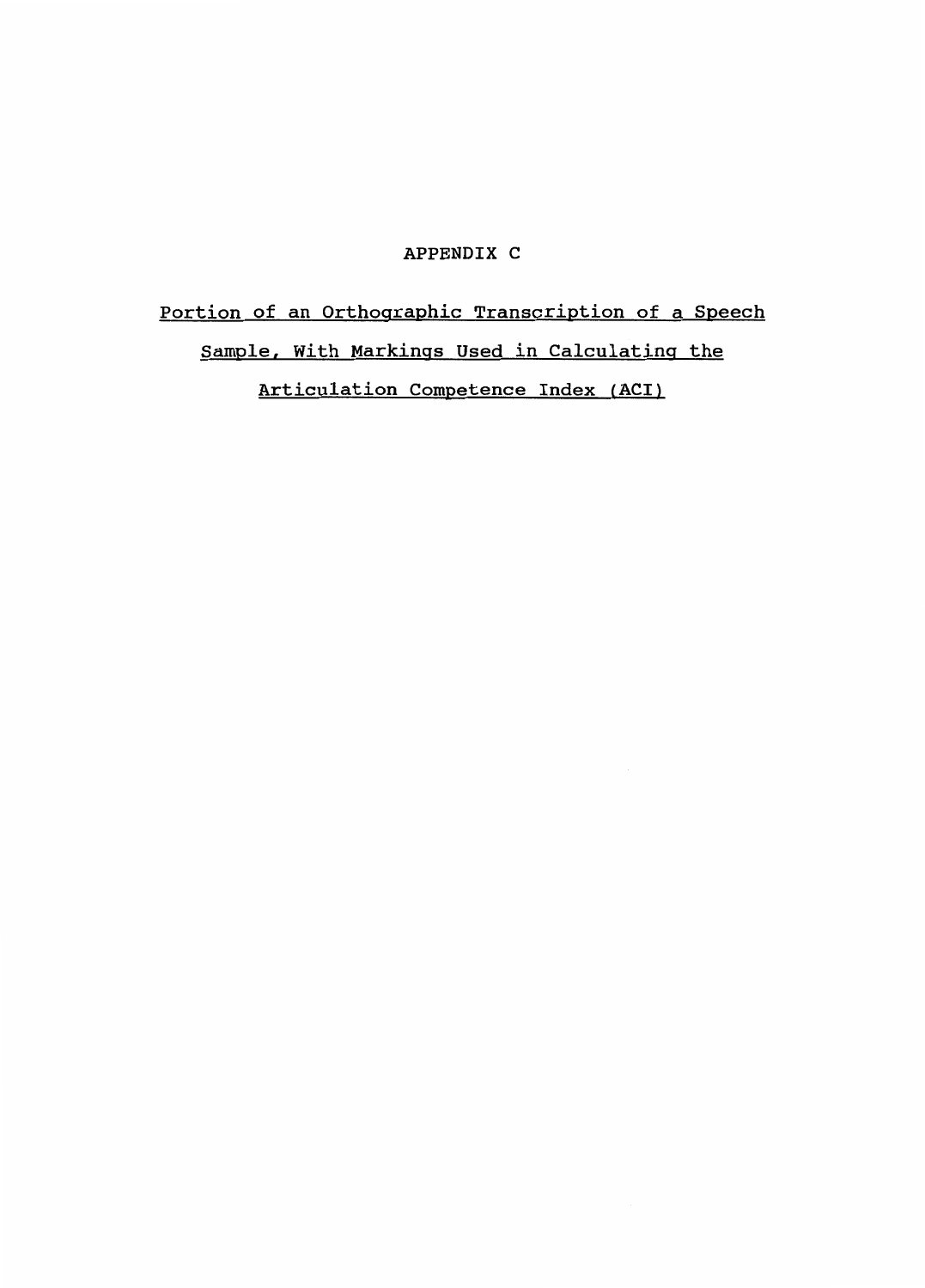| $\angle$ X |  |                                                                           |    |
|------------|--|---------------------------------------------------------------------------|----|
|            |  | Hugging each other.<br>$h \wedge g \pounds n$ it $\wedge \sqrt{x} \wedge$ |    |
|            |  | It's this page my thumb's on.                                             |    |
|            |  | Its SIS perdy mar Ormz an                                                 |    |
| $2$ /      |  | They're in the house.                                                     | 6. |
|            |  | rer In 52 hays                                                            |    |
|            |  | Having a party.                                                           |    |
|            |  | hævin a parti                                                             |    |

SCORE SHEET

Note: Markings used in scoring the samples include:  $/$  = consonant error;  $X =$  distortion;  $0 =$  vowel distortion. The total marks for each utterance were entered in respective columns to the left of each utterance, and the numbers in each column were added to calculate the total errors of each type.

A full phonetic transcription of each utterance was required to accurately calculate the number of target consonants in each sample. The number circled to the right of each phonetically transcribed utterance indicates the number of target consonants in that utterance. The circled numbers for all the utterances in a sample were added to yield the total number of target consonants in each sample.

SUBJECT:l/SAMPLE:4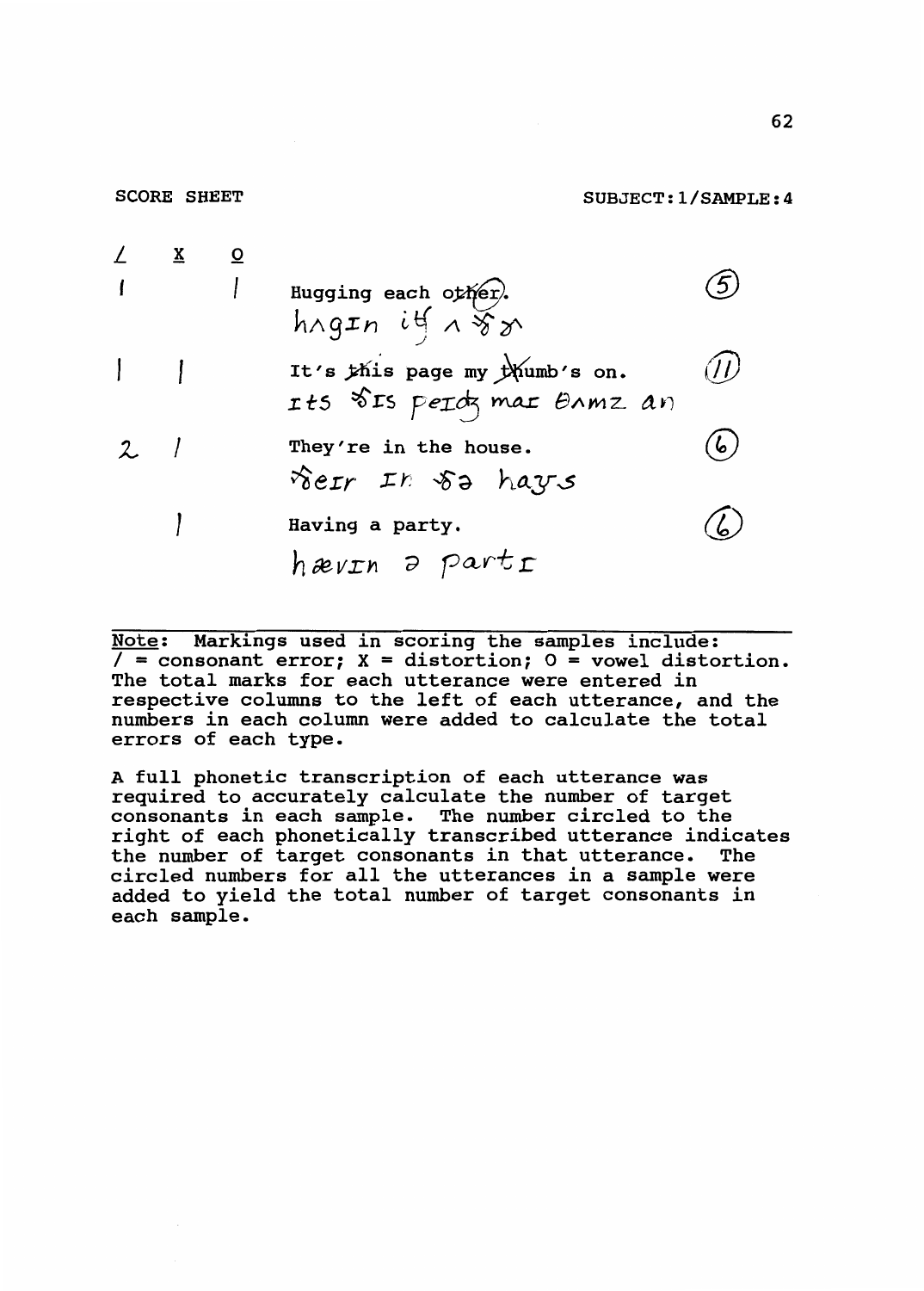### APPENDIX D

## Articulation Competence Index (ACI) Scores

Calculated by Each of Two Scorers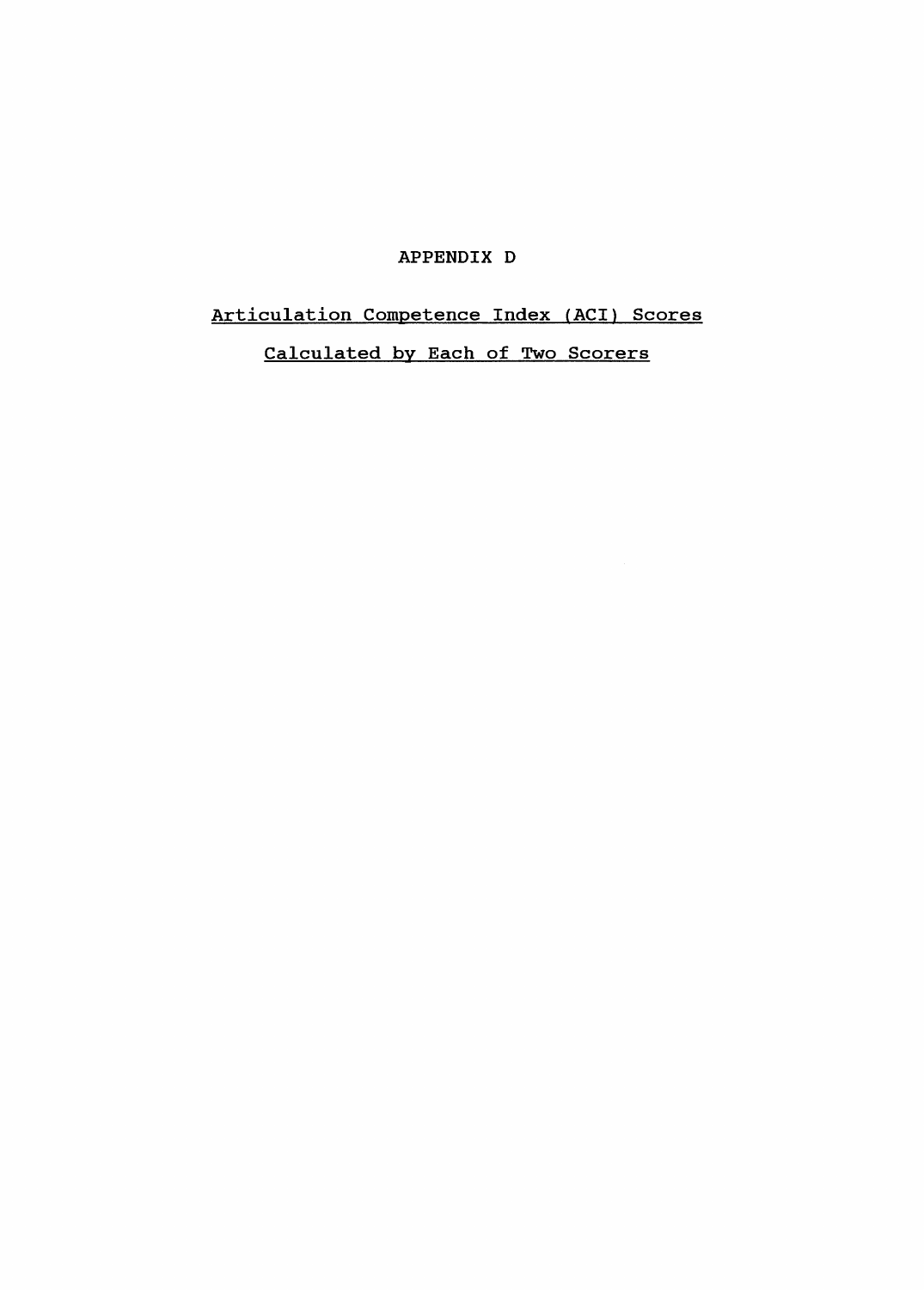|                  | Scorer       |    |  |
|------------------|--------------|----|--|
| Subject - Sample | $\mathbf{A}$ | В  |  |
| $1 - 04$         | 63           | 68 |  |
| $2 - 23$         | 30           | 28 |  |
| $3 - 22$         | 54           | 48 |  |
| $4 - 40$         | 70           | 63 |  |
| $5 - 38$         | 49           | 43 |  |
| $6 - 33$         | 60           | 65 |  |

Note: Scorer A was the investigator. Scorer B was the second graduate student who participated in the procedures to address intra-rater reliability.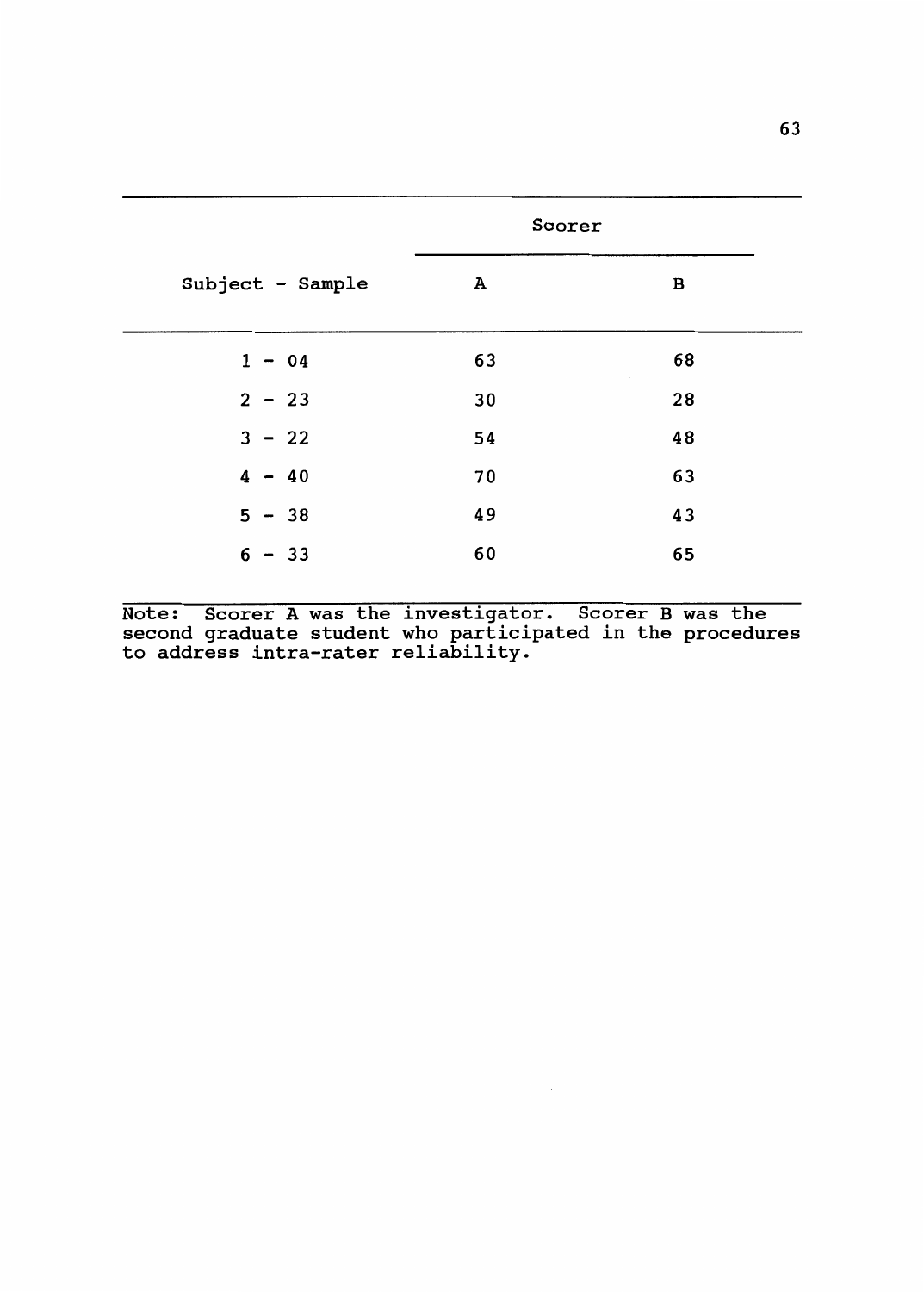#### APPENDIX E

 $\bar{\mathcal{A}}$ 

# Raw Data: Scores for Percentage of Words Understood and the Articulation Competence Index (ACI)